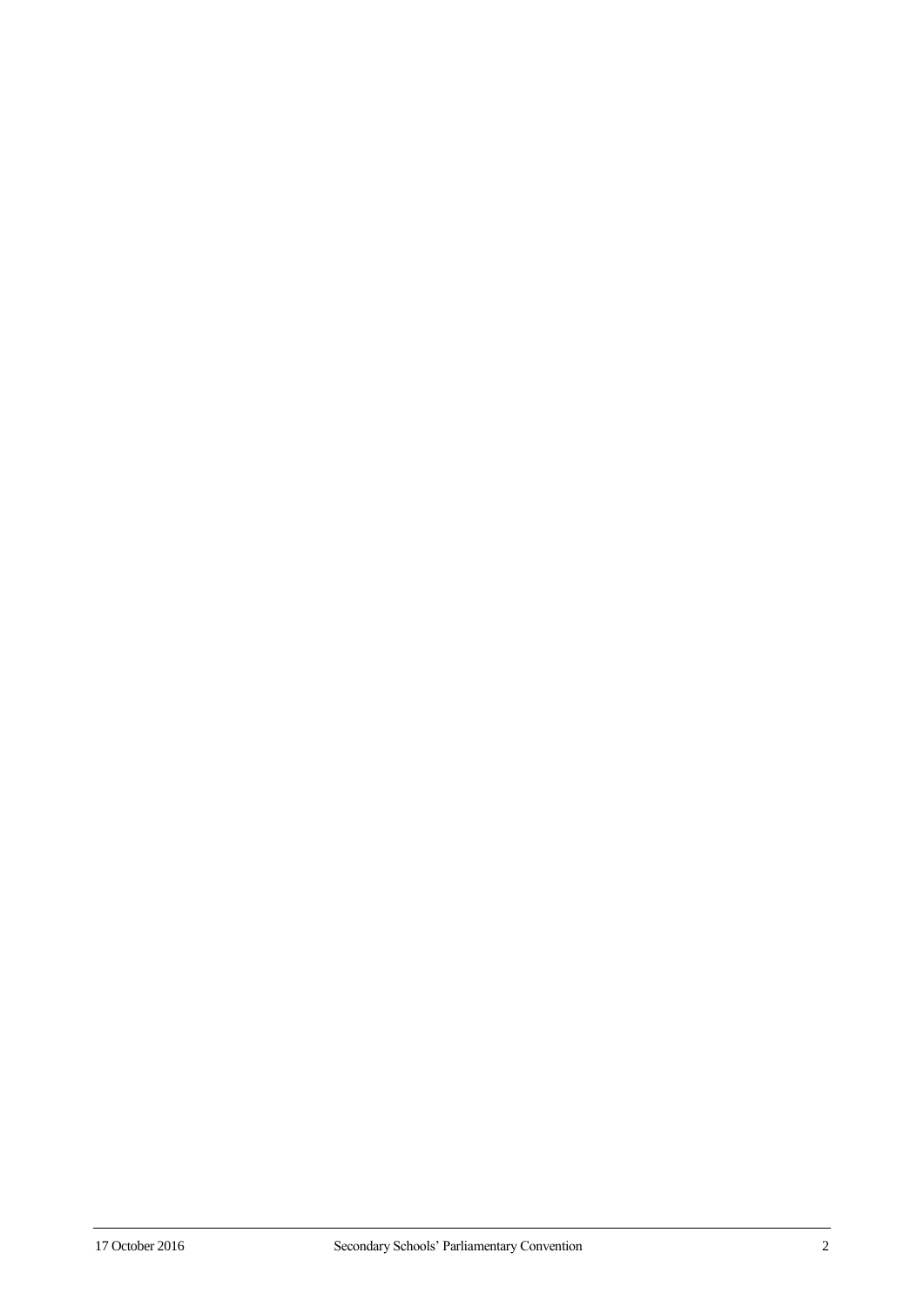#### **Participants**

Emma Spencer Avila College Jackson Ramage Frankston High School Gerard Felipe Frankston High School Gilbert Yin Huntingtower Chavelle Liu Huntingtower Denis Lynn Huntingtower Arvin Banerjee Huntingtower Samuel Moss Kingswood College Ben Mason Kingswood College Crystle Divko-Edwards Lalor Secondary College Claudia Gargano Lalor Secondary College Matthew Smith Lalor Secondary College Kristopher Lowry MacKillop College Isabella Exton MacKillop College Madisson Pretty MacKillop College Samara Dowell Mater Christi College Caitlin MacDonald Mater Christi College Sarah Nixon Mater Christi College Lilian Gonzalez Melbourne Girls' College Isobel Carver Melbourne Girls' College Gabriella Dawson Melbourne Girls' College Regan May Mount Alexander College Chloe Giles Mount Alexander College Robel Gebreweld Mount Alexander College Macadie Hurley-Edwards Mount Alexander College Julia Thiem Northcote High School Joseph Walker Northcote High School Jade Wang Northcote High School

Janice Soo Camberwell Girls Grammar School Chloe Wu Camberwell Girls Grammar School James Everard Camberwell Grammar School Matthew Kautsky Camberwell Grammar School Benjamin Chesler Camberwell Grammar School Michael Donaldson Camberwell Grammar School Amelia Christie Canterbury Girls' Secondary College Amani Fatileh Canterbury Girls' Secondary College Kate McHugh Canterbury Girls' Secondary College Michelle Pappas Canterbury Girls' Secondary College Christine Tsivelekis Canterbury Girls' Secondary College Qaida Iman Islamic College of Melbourne Hamdi Kassim Mohamed **Islamic College of Melbourne** Salman Hagi Islamic College of Melbourne Anita Voloshin McKinnon Secondary College Claire Pardo McKinnon Secondary College Gideon Stein McKinnon Secondary College Bridget Schwerdt McKinnon Secondary College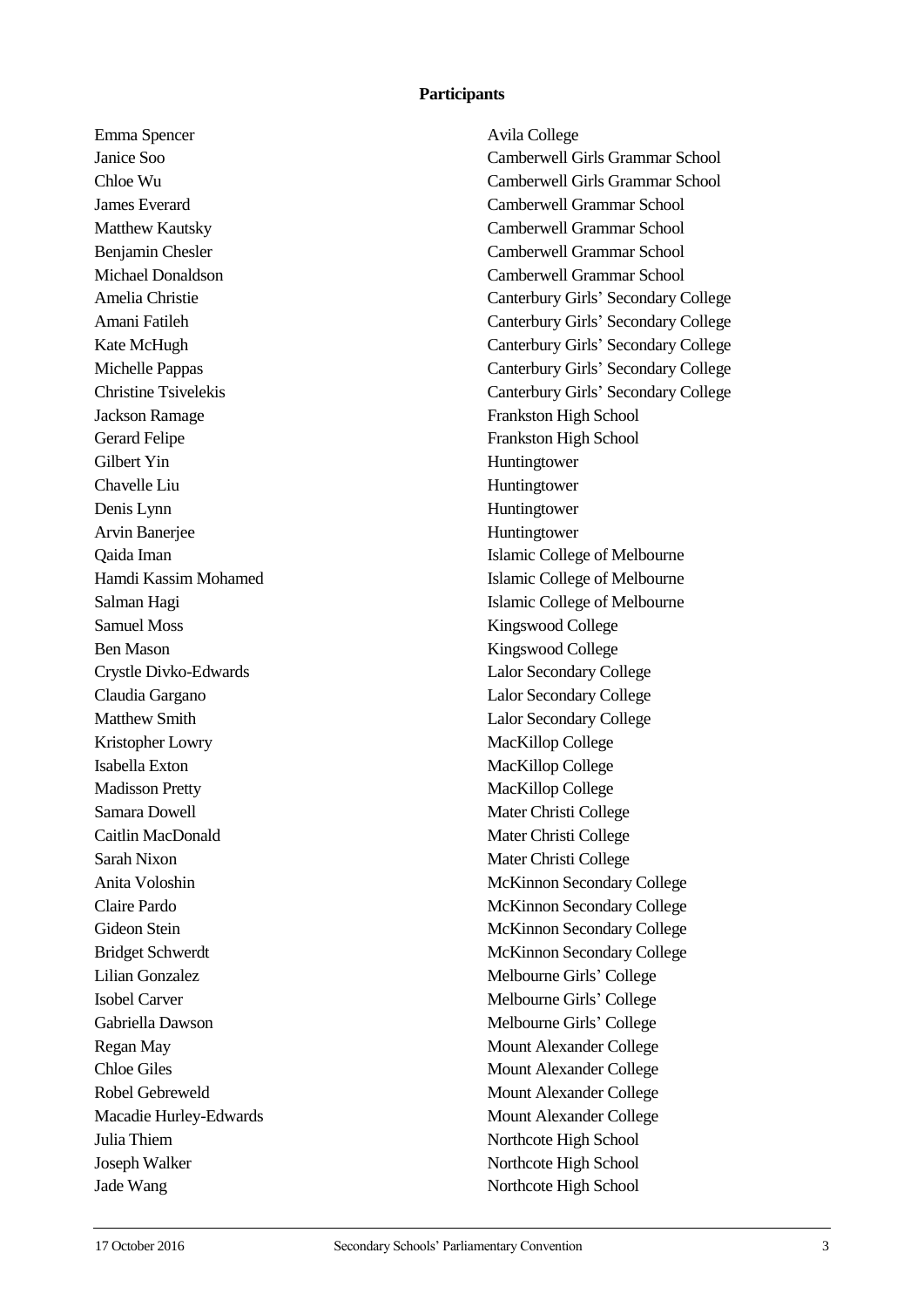Hugh Nikolovski Northcote High School Jenny Le Northcote High School Vinhara Goonesekera **Ruyton Girls' School** Jessica Hepworth Ruyton Girls' School Adeline Trieu Ruyton Girls' School **James Winton** Scotch College Fraser Miscamble Scotch College Daniel Ou Scotch College Joshua Meng Scotch College Lena Yacine Sirius College Nadia Alaoui Sirius College Maryam Omahic Sirius College Yasemin Sarak Sirius College Sarah Castricum St Francis Xavier College Lewis Gibbons-Tighe St Joseph's College Nick Sondhu St Joseph's College Ethan Doe St Joseph's College Vihangi Gunasekara St Monica's College David Cannavo St Monica's College Zack McGuinness St Monica's College Michael Rhodes St Monica's College Hannah Patience Strathcona Natasha Pedersoli Sunbury College Ravneet Kaur Sunbury College Gian Ras Sunbury College Foley Azzopardi Sunbury College Angelique Toll-Tempany Thornbury High School Mason Martin Thornbury High School Ellie Lunt Thornbury High School Aleksandar Naumoski Thornbury High School Georgia Moore Upwey High School Nikeela Tilley Upwey High School Fariha Rahman Werribee Secondary College

Mariah Milla Northcote High School Suhaib Abdi Thomastown Secondary College Tavita Fuiava Thomastown Secondary College Ewa-Nor Yirmaz Thomastown Secondary College Oskar Henderson Wanganui Park Secondary College Shadin Mohamed Werribee Secondary College Samira Mohamed Werribee Secondary College Seba Abraham Werribee Secondary College Thet Than Werribee Secondary College Tasneem Kamoni Werribee Secondary College Inga Novozhilov Werribee Secondary College Nor Mok Werribee Secondary College Malsha Fernando Werribee Secondary College Georgia Read Werribee Secondary College Risini Gunawardane Werribee Secondary College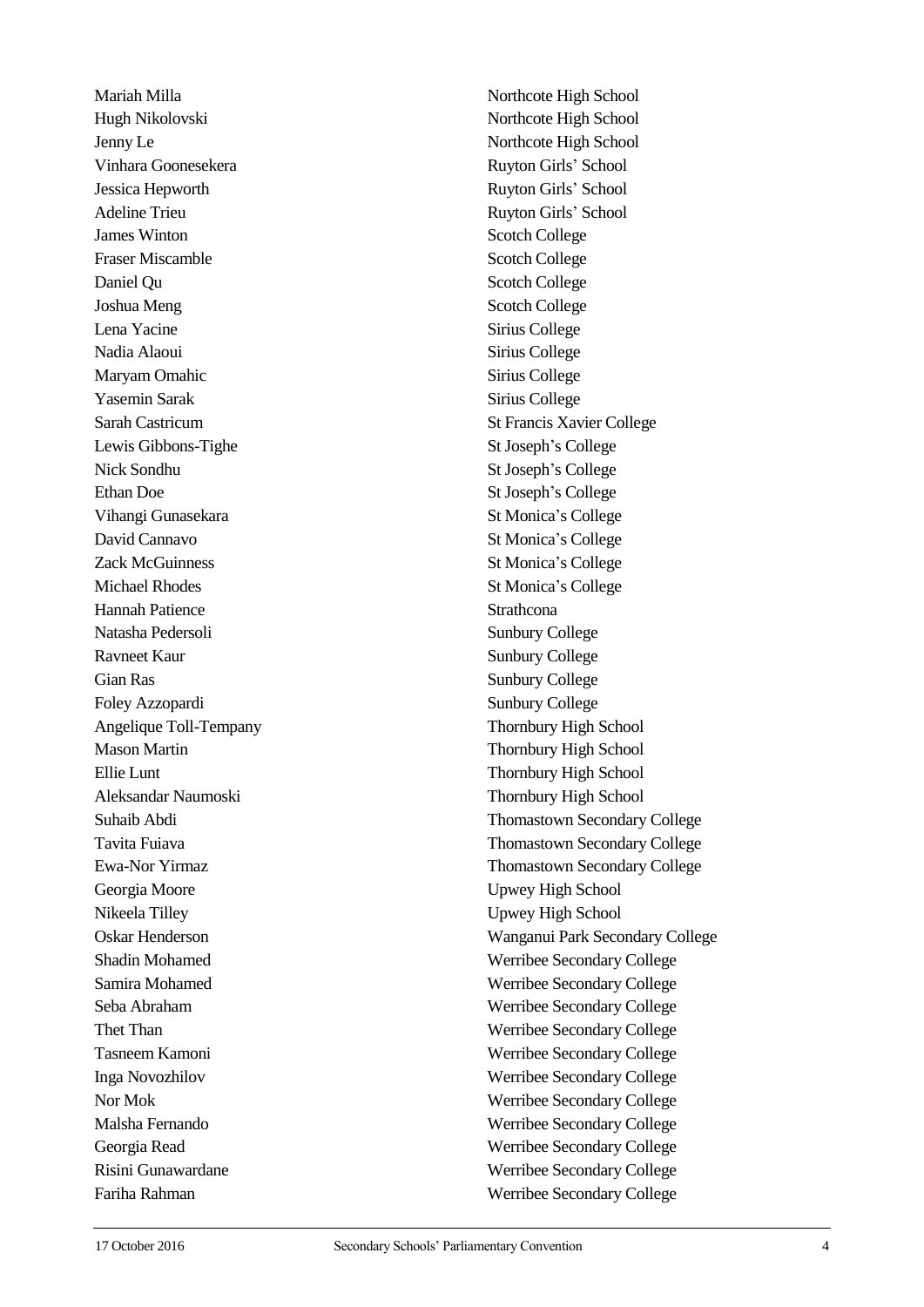## **The Speaker (Mr Don Nardella) took the chair at 9.11 a.m.**

**The SPEAKER** — My name is Don Nardella. I am the Deputy Speaker of the Parliament — for my sins and also the member for Melton. I welcome everybody here today. Aunty Di Kerr from the Wurundjeri Council was supposed to welcome you all here today. Unfortunately she is not well, so on her behalf I wish to acknowledge the Indigenous owners of the land on which we meet today and pay my respects to their elders past and present.

I will just go through some of the rules for the conduct for today for all the participants. You are not allowed to eat in the chamber. Bags, mobile phones and personal effects are not permitted in the chamber. If you have your mobile phone — obviously, you have got to have your mobile phone with you — just turn it off or put it on silent. You cannot answer it. 'G'day, Mum' — no, you cannot do that. If you have any notes, please provide them to Hansard after your speeches. Hansard is just there. There they are, waving away.

Students, when you are addressing the Convention you should clearly state your name and the school when you speak, and speak within the time limits. One of the things about being in a Parliament — certainly in this Parliament — is that once your time runs out, your time runs out. So you just need to keep on looking at the clock, and then once your time is over, you need to sit down. Do not bend the microphones — it is not good for them — and you should turn your microphone on and off only when it is your time to speak. You have got a button next to your microphone.

A reminder that Parliament House is a working building, and therefore students should respect the rules and not raise their voices — unless they are in the chamber — when they are outside the chamber. Finally, this is an official event and we expect each student to respect other speakers. Students are not allowed to go to any other rooms in the Parliament other than the ones used for the event. You cannot enter the chamber without being identified by official staff, so it means that you cannot go wandering off trying to find the jail that is downstairs in the basement that held one of my predecessors many, many decades ago. You cannot do that.

Without any further ado, you will have a number of speakers address you today. One of the speakers is Judith Graley, who is the honourable member for Narre Warren South and also the Parliamentary Secretary for Education. She is one of my parliamentary colleagues and one of my really good friends. I invite Judith to address you now. Thanks, Judith.

**Ms GRALEY** — I welcome you all here today. It is a very full chamber, so I think you are going to have a wonderful time. Your Speaker today is my Deputy Speaker when I am here as a member of Parliament, sitting over there where the guy in the orange top is. That is my seat, where the member for Narre Warren South usually sits. I am actually standing in the positon of the Premier, so I am enjoying this moment. My job is the Parliamentary Secretary for Education. That means that I do not take notes; I actually get to assist the minister for developing the education state in this state of Victoria.

I, too, would like to begin by acknowledging the traditional owners of the land on which we are gathered and pay my respects to elders past and present and any elders with us here today.

I would also like to acknowledge the Honourable Don Nardella, MP, the member for Melton, who is my friend. I have known Don for a long time, and he is an outstanding local member but also a terrific Deputy Speaker in the house, so be aware that he will really look after you today, but he will make sure you behave properly. I would also like to acknowledge Kristen Hilton, the commissioner for the Victorian Equal Opportunity and Human Rights Commission, and Angela Singh, the executive director of the Koori outcomes division, Department of Education and Training.

I am absolutely delighted to be here with all you parents, teachers and students and to welcome you and open the 2016 Secondary Schools Parliamentary Convention. I really do hope you enjoy your day. I am so pleased that there are so many students — 100 of you here. There are normally 88 of us in this chamber, so if you get a little bit uncomfortable, you will just have to wiggle and move and ask people to excuse you, but I am sure you are going to have a terrific day.

You represent over 28 government, Catholic and independent schools from across Victoria, and just looking around the room, I can see there are people from many, many places. This sort of event, this sort of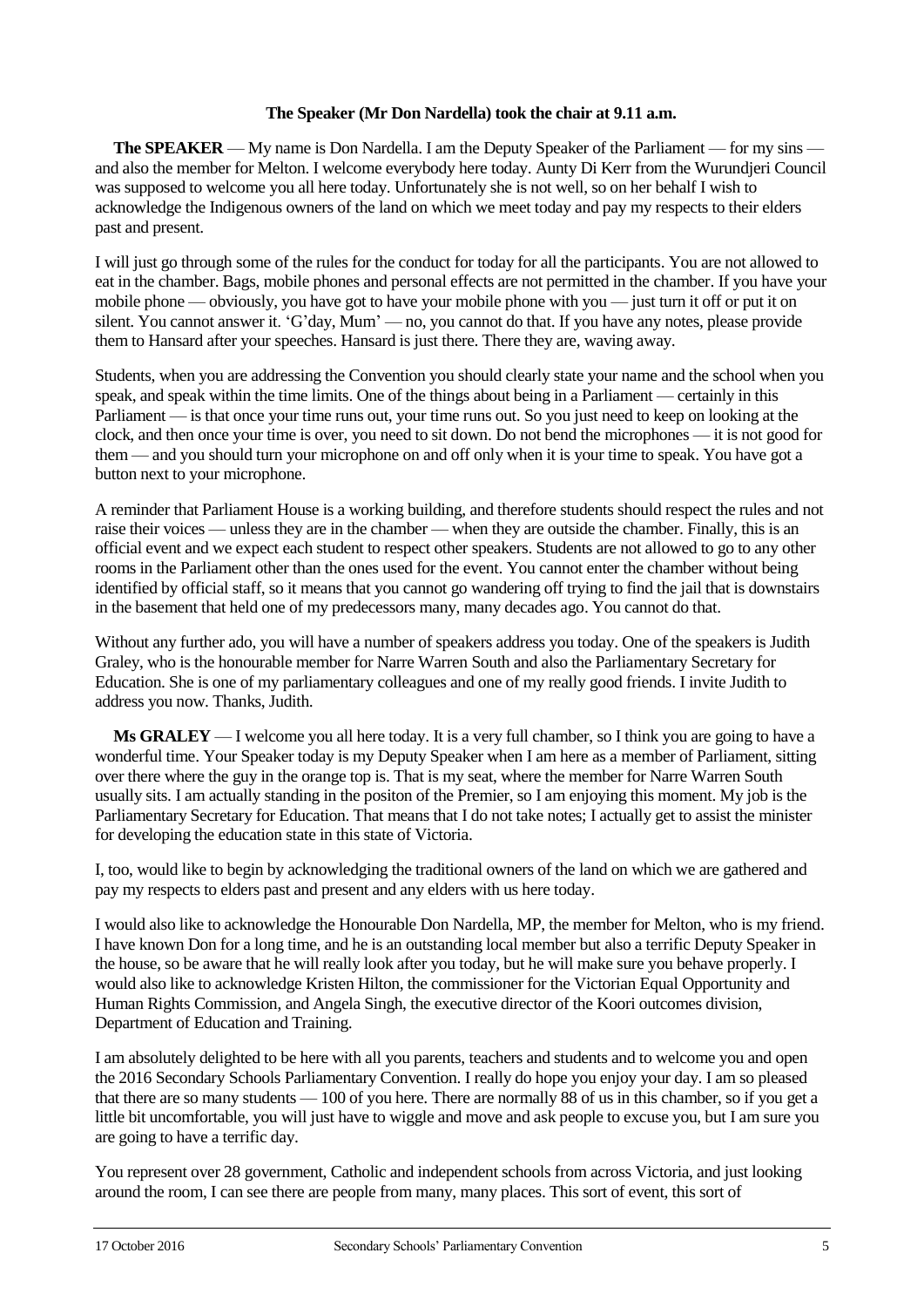collaboration, is extremely important for us, particularly as today you demonstrate the strength of your voices when you take over this chamber from us, your state politicians, and activities such as the School State Constitutional Convention provide you with the opportunity to experience democracy and citizenship in action.

You really have a cracker of a topic. I have got to say, 'Equal rights — myth or reality?'. As I am sure you have noticed, equality — particularly marriage equality — has been in the news quite a lot lately, and as a government, we value and celebrate diversity and are committed to ensuring all Victorians have the same rights and opportunities and the same chance to succeed in life.

In the interests of equality, the Victorian government has called on the federal government to change federal legislation to enable same-sex couples to marry. Many of you may already know that we actually have in Victoria Australia's first Minister for Equality, Martin Foley. It is an historic example of this Victorian government's commitment to equality, and it took place last year when we came to government.

Last year we actually had a formal apology in this parliament, in this very room, to people who were criminally convicted under unjust and prejudiced homophobic laws. It was a very significant day and a very emotional day. In the gallery were people who had been convicted of these unjust and prejudiced homophobic laws. In his apology, Premier Daniel Andrews sent a clear and powerful message about equal rights to all Victorians. He said:

Here in Victoria equality is not negotiable. Here you can be different from everybody else but still be treated the same as everybody else, because we believe in fairness.

To our knowledge, no jurisdiction in the world has ever offered a full and formal apology for laws like these.

Today you have been given 10 aspects of equal rights to discuss. They are really big targets, including Aboriginal and Torres Strait Islander rights, the rights for people of refugee and asylum seeker background, sex discrimination and gender identity rights, race discrimination, age discrimination, children's rights, disability rights, social equality, religious belief discrimination, and marriage equality.

You may or may not agree with the views of your peers on these issues. I suspect you will not. We hardly ever agree on everything in this parliament. Your views will be challenged and you will in turn challenge the views of others, and that is a good thing. That is what debating is all about and that is what democracy is all about. For the Deputy Speaker and myself, we have been debating and advocating all our lives. I think, Don, you were probably involved in the freedom to demonstrate actions during the Vietnam War years like myself. We also took part in the debates around ending the death penalty in Victoria. For me especially, when I arrived at my first workplace I began the fight for pay equity. The blokes were getting paid more than me even though I was in a what you would call an 'enlightened environment' of education.

There are many things still to be done and many challenges to be faced. I know when I am in the Parliament I relish the opportunity to hear my parliamentary colleagues' opinions as well as put forward my own. My peers and I certainly do not always agree, and that makes for a lively debate. In Victoria we are lucky to have a diverse but cohesive community, but can I say we have got to keep a watchful eye out for that too.

**Ms GRALEY** — As young leaders you have a responsibility to make sure that Victoria remains a progressive, inclusive, diverse, vibrant and prosperous place. I am really glad you are going to have the opportunity here today to think about just what that may look like.

A key to the Victorian government's pledge to establish Victoria as the education state — you may have seen that on the number plates, that Victoria is the education state — is about holding events like these, where we improve civic and multicultural education. We want you to be informed so you can make your own decisions. This is because we want you to be really well equipped with all of the knowledge you need to become active and informed citizens. You do have a very special role to play out there in your communities. The education state for many of us is all about access and equity. Importantly the education state means that all students will have access to an excellent, quality education regardless of how well their families are, where they live or their background. It acknowledges education as a fundamental right of all Victorians.

I probably do not need to remind you that equality is an emotional topic, because of course it affects each and every one of us and is central to our ideas of democracy. So I trust you will enjoy debating with informed passion, with courtesy, with respect for each other's views and with a word that is a little bit out of fashion but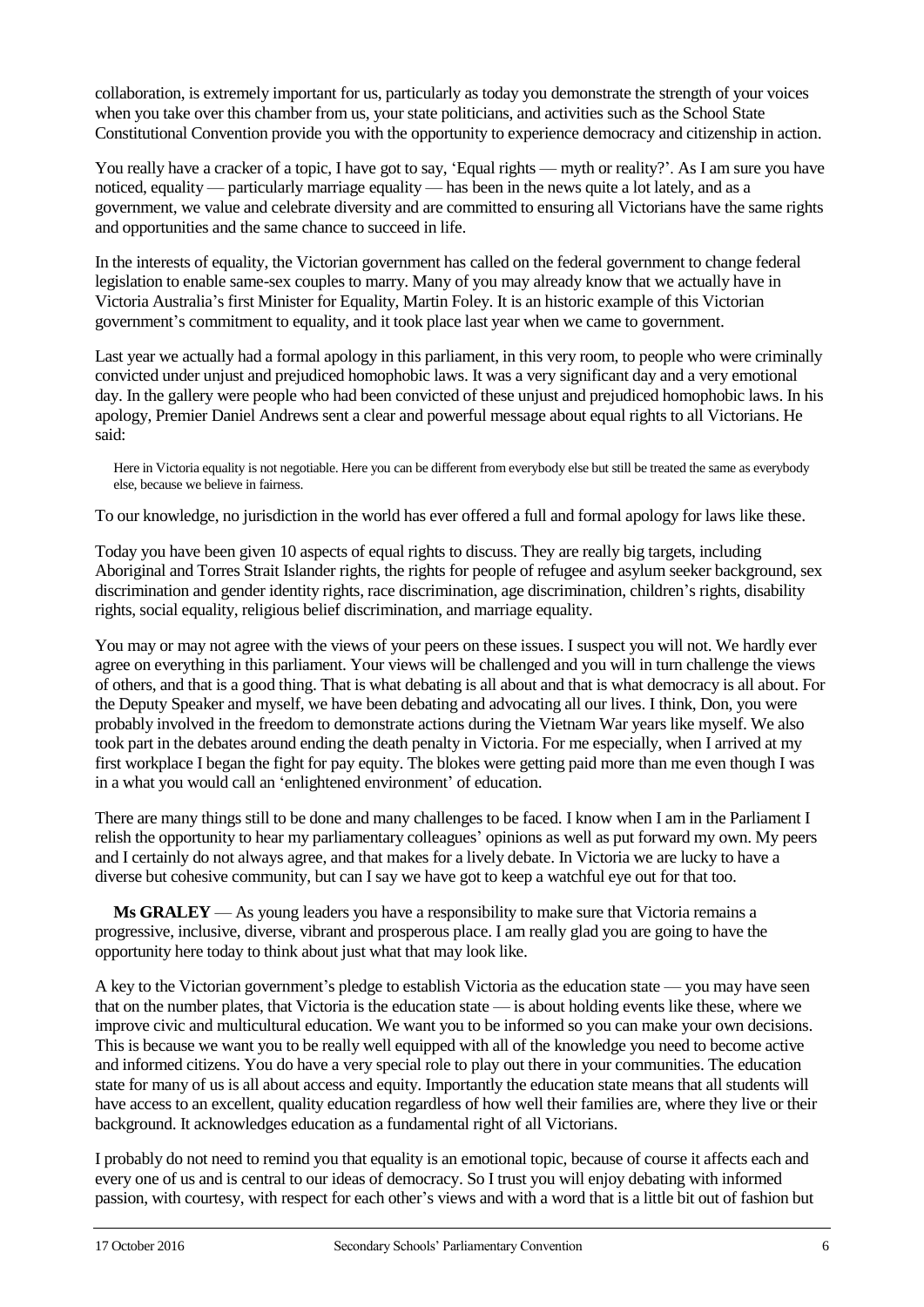one that I like to use a lot — kindness. Your own debate will be recorded by Hansard reporters and state members of Parliament will be able to read and reflect on your discussions. So what you say here matters. The issues you will debate today are of fundamental importance to our sense of a healthy and just community, and I really do urge you to embrace this opportunity, an opportunity that can too easily be taken for granted.

I would like to conclude with a few words from the youngest ever winner of the Nobel Peace Prize, Malala Yousafzai. I am really glad to be talking about what she has to say, because some of the things that I have been raising in the Parliament recently have been some issues that were given some cursory notice only in the Royal Commission into Family Violence. They have been around a sex slavery, forced marriages and honour killings. I was very glad to see last week that 20 more of the 270 Nigerian schoolgirls that were taken away by extremists have been found. There are still a lot more girls to come back to their school classrooms from which they were taken and to be reunited with their families. Those sorts of issues are a very timely reminder of just how fortunate we are to live in Victoria and how grateful we all should be for having a safe classroom. So I am going to remind you of what Malala said. She is just 19 years old now. She was a Pakistani activist — she still is for female education. At 15 she survived being shot in the head for speaking up for equality. She said:

I speak not for myself but for those without voice, those who have fought for their rights — their right to live in peace, their right to be treated with dignity, their right to equality of opportunity, their right to be educated.

I really encourage you today to make the most of this opportunity, to express your opinions — make sure they are really strong and robust — be passionate and really ask the important and challenging questions. Challenge each other.

So thank you for listening to me this morning. It now gives me great pleasure to officially declare open the 2016 Secondary Schools' Parliamentary Convention.

**The SPEAKER** — Thank you very much, Judith. Can I now introduce Kristen Hilton, who is the commissioner for equal opportunity and human rights, to address us. It might be an idea, because otherwise we are going to have you with your back to people, to actually go there. Just in front here.

**Ms HILTON** — Good morning, everyone. Can you hear me okay? Great. Welcome to this really fantastic gathering. I too would like to begin by acknowledging the traditional owners of the land on which we meet, the Wurundjeri people of the Kulin nations, and pay my respects to any elders past and present. I would also like to acknowledge the Deputy Speaker, who sounds like he is going to keep you in good check today, the parliamentary secretary, the honorary member for Narre Warren South and of course all of you fantastic students, parents and teachers who have come today to really celebrate what it is to participate fully in civic society.

I am here today to talk to you about equality, human rights and the laws in this state which govern our rights. I think it is particularly fitting that we are in this beautiful building to do so. The grandness of this building lies not so much in its architecture but in the conversations that have been had in this room, because all of the laws and policies that I will talk to you about today have been debated often vigorously and often in a heated way in this particular chamber.

My role as the Victorian equal opportunity and human rights commissioner is to promote these laws and to make sure that our lawmakers, teachers, judges and students know about them. My role is also to try and reduce discrimination where it occurs, whether that is on the basis of your gender, your religion, what you believe in, whether you are gay or because you have a disability. Equality means not just that. Equality does not mean that we are all the same. Difference is important. Difference is what enriches our society. Equality does mean, though, that you will have equal access to opportunity.

We have had this protection in this state since 1977 under the Equal Opportunity Act. In that time various attributes have been added to the act as we in our society have become more aware and have identified areas of discrimination that have previously been undefined. Before these laws existed it was not illegal to discriminate against someone because of their race, because of their sex, because of their sexual orientation or because they have a disability. You could be refused service in a shop. You could be refused entrance to school. You could be, and can still be, refused marriage. In some cases you would have no legal means with which to protect yourself. While we have this protection now — or some of these protections — it is important to acknowledge that people still face discrimination on a daily basis. A legal framework is only one way in which we can protect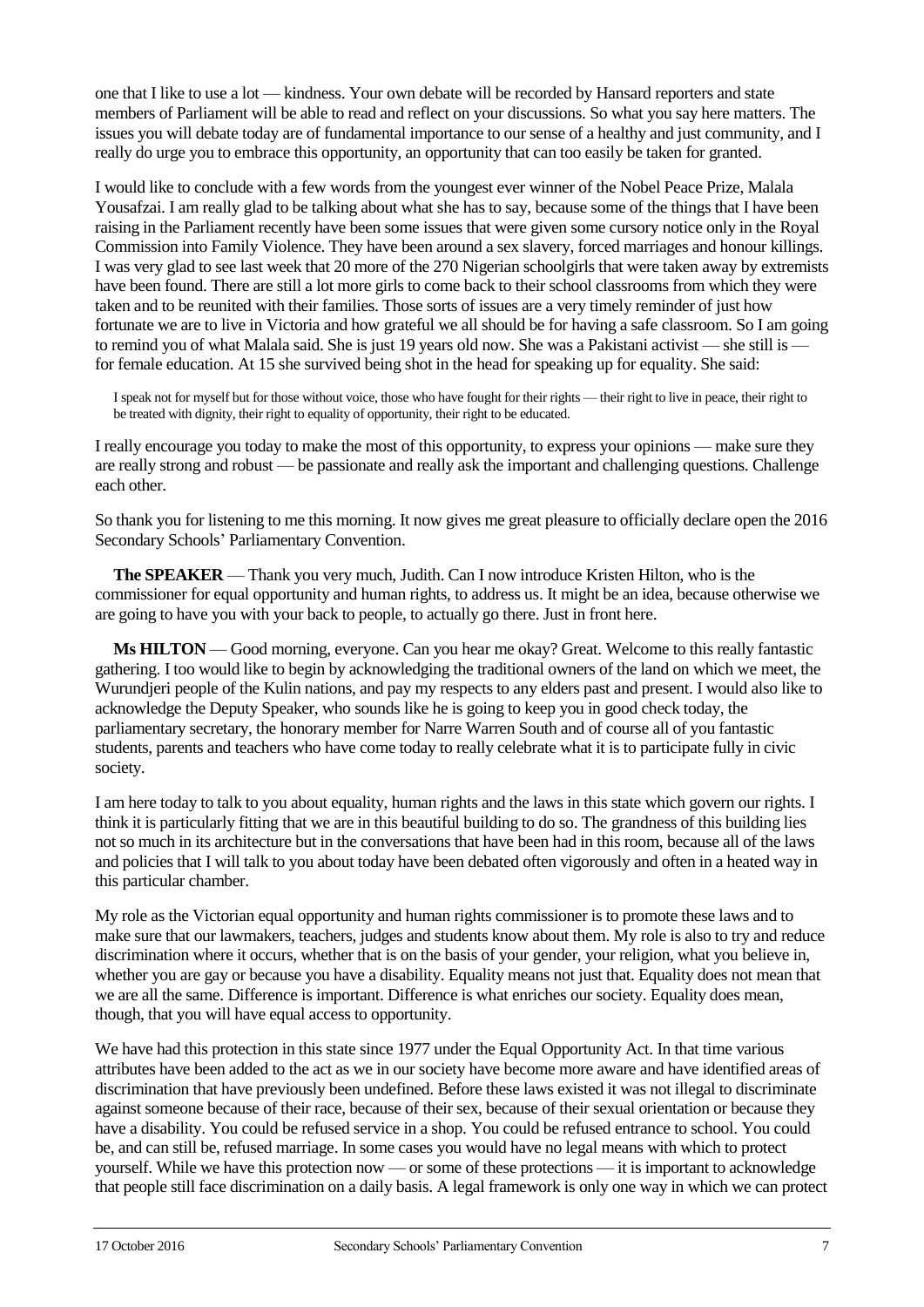discrimination laws; changing our attitudes and our behaviour is the responsibility of us all, and there is still plenty of work to be done.

Before I became the human rights commissioner I was a lawyer. I worked for about 15 years mostly in human rights and social justice advocacy, but before that I worked at a big corporate law firm just a couple of blocks away from this building. After a couple of years at that firm I was lucky enough to go on a secondment to a young people's legal rights centre called Youthlaw. That was the first time where I really felt like all of the skills and the law that I had learned at university came into practice for me.

One of the first clients that I saw was a young Indigenous woman, who I will call Natalie. She had grown up in New South Wales, mostly in state care. When she came to see me she was 18 years old. She had three children, her partner was in jail, and she had come to see me because she wanted to talk to me about what had happened to her when she was in state care. She had been in a number of foster care placements and she had also been a resident of the state, and she had been terribly abused during that time. She wanted to talk to me about the abuse that it happened. I worked with her for three years to try and get compensation for her under what is called victims of crimes compensation law. It was a long and very, very difficult process. We had to apply under freedom of information laws to get all of her case files from a different state. She had to be very brave and resilient in providing her testimony to a tribunal.

Finally, we succeeded, and she was afforded some compensation, which meant that she was able to move out of the caravan in which she was living with her three children and into more stable public housing. But the great benefit for Natalie, as she told me, was that someone had listened to her story, that there were laws there that said that what had happened to her was wrong and that she felt like perhaps the process that she had gone through might be an example for others to speak up about what sometimes happens, particularly to Indigenous children in state care. To me that showed the power of the equal opportunity and human rights framework, and that was the decision I made then — to move on from corporate law into an environment where I could use those skills and that knowledge to work for people who were more vulnerable and disadvantaged.

One of the other clients I saw was a homeless man called Bill. When he came to see me he was about 60 years old and he had been living in and around Flinders Street station, sleeping rough, which means sleeping outside, for about seven years. He was known to police because he slept just near the police station at Flinders Street station. He had an acquired brain injury and a significant intellectual disability. He came to see me because he kept receiving fines every day. You probably travel on public transport, and I am sure none of you have ever forgotten your myki pass, but if you have, you may have been unfortunate enough to receive a fine. While Bill was not travelling on public transport very much, because he was in different parts of the train station, because he had littered or because he was forced to live his life in a public space, he had accrued thousands of dollars worth of fines. When he came to see me he actually had \$100 000 worth of fines that he had received.

What would happen is that he would receive a fine from police for, for example, being on the wrong side of the station — that was \$100 — and he would get angry, tear it up and throw it on the ground. Then he would receive another \$100 fine for littering. Then he would get angry at police and he would swear at them, and then he would receive another fine for abusive language. So on any particular day this man, who was intellectually disabled, aged and homeless, could receive \$800 worth of fines for public offences.

I worked with Bill. Again, it took a long time for us to put his case together. We went to the Magistrates Court and we were able to argue that because of his very difficult circumstances he should have his fines waived. That particular case led to a law being passed in this Parliament which recognises that some people of particular vulnerability or disadvantage are able to have special circumstances taken into account when dealing with fines like that.

Bill's story was also one of the stories that was crucial in the discussion around a charter of human rights being introduced into this state. It recognises that while we may say that all people are born equal, in fact we do not all have equality of opportunity, and we know that life circumstances pan out for people in very different ways. That is why we have law and policy to help redress some of that injustice that is borne out every day.

For many years I have worked with people like Bill and Natalie. I have worked with refugees who have been locked in both onshore and offshore detention centres. I have worked with women and children fleeing domestic violence and with people with serious mental health issues who have been detained in institutions against their will. I have worked with children who have been abused in state care. And I have represented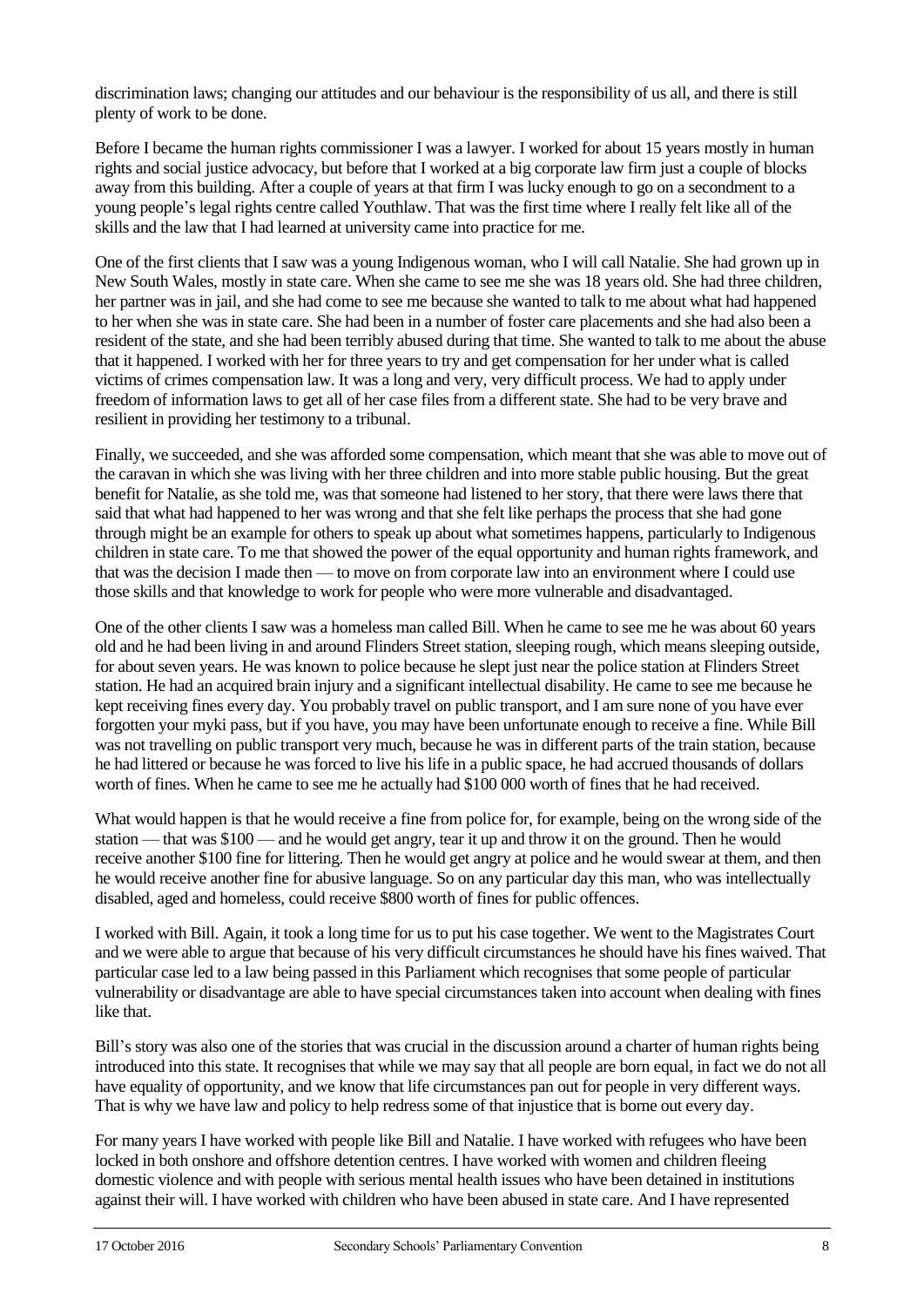people — I worked for legal aid for a long time — who have committed terrible crimes and whose backgrounds were equally terrible.

What was common among these people, even though they all had different stories to tell, was that they had been broken in some way. I do not mean defeated — I do not mean that they did not have a sense of hope or resilience — but their life had come as a surprise for them. What had come as a surprise and a sadness was that the state or people in power had excluded them and had isolated them — had made them feel less because of a particular attribute — and something in them had broken as a result.

The power of discrimination and human rights laws is not just to say that discrimination is wrong and you should not do it — you should not discriminate against someone who is Muslim or someone who is gay or someone who is disabled — but that we are going to hold you to account if you do and that there are consequences for that type of action.

Human rights are basic entitlements. They belong to all of us. They belong to all of us because of the very nature of us being human. The idea is that you should not be less entitled because you are young or because you are old, because of your gender, because of your religion or because of your belief. The human rights movement and the development of human rights as a part of international law was in large part a response to the Second World War. 'Never again', the world said.

We must protect a person's right to life, a person's right to liberty, freedom of expression, to be free from torture and to be free from discrimination. We often refer to these sorts of rights as civil and political rights, and they are enshrined in the International Covenant on Civil and Political Rights. The right to health care, the right education and the right to work and housing are referred to as economic, social and cultural rights, and they too are enshrined in international law as a part of the International Covenant on Economic, Social and Cultural Rights. Many western countries have incorporated these rights into their domestic laws. Australia, I am sorry to say, stands apart in this regard. We do not have a national bill of human rights. I hope that that day will come. I hope that that day is not too far away, and that as you move on from school into university and go into your careers — whether as lawyers or teachers or nurses or doctors — one day you will be working with a national act of human rights.

In the meantime, 10 years ago in this Parliament something very special happened. Victoria became the first state in Australia to pass a human rights act, which applies in this state, and it enshrines 20 civil and political rights that relate to freedom, respect, dignity and equality. The rights that are contained in that charter encapsulate the need to ensure that all members of our community have the right to equality, the right to participate in public life — which is what you were doing here today — and the right to go about their life in a manner that accords respect for who they are and dignity for how they should be treated. Free and fair elections, free speech, the right to work and the right to live free from discrimination — all of these are examples of entitlements that we call human rights.

As I said, we also have the Equal Opportunity Act, and that has been in place since 1977. Our work at the commission is about promoting the charter of human rights, the Equal Opportunity Act and the Racial and Religious Tolerance Act 2010, which also makes it an offence to vilify someone on the basis of their race or religion; that is, it is an offence to denigrate or abuse someone on the basis of their race or what they believe in. Our Equal Opportunity Act recognises that even though we may say, as I said, everybody is born equal, the reality is that we treat some groups and some individuals very differently and more negatively because of certain characteristics. For example, while most men have always had the right to vote and the right to stand before Parliament, women were excluded from voting until the turn of the 20th century, and it was not until 1923 that women were allowed to stand for Parliament. Indigenous people were not allowed to vote in federal politics until 1963. On average Aboriginal and Torres Strait Islander people have a life expectancy that is still 10 to 17 years shorter than other Australians. Aboriginal and Torres Strait Islanders' infants die at twice the rate of other Australians. So discrimination against both these groups still exists.

The reality is, as our Parliamentary Secretary for Education told us, that women are still not paid the same as men for the same jobs. On average women are paid 17.5 per cent less than men for doing the same work. This means that the women in the room would have to work extra 64 days to be paid the same amount as men. Despite the fact that for nearly 100 years women have been able to stand for Parliament, women are not present in equal numbers in parliamentary life. They are not present in the same equal numbers in business or politics across the world. Women's opportunity as well in health and education and basic rights are compromised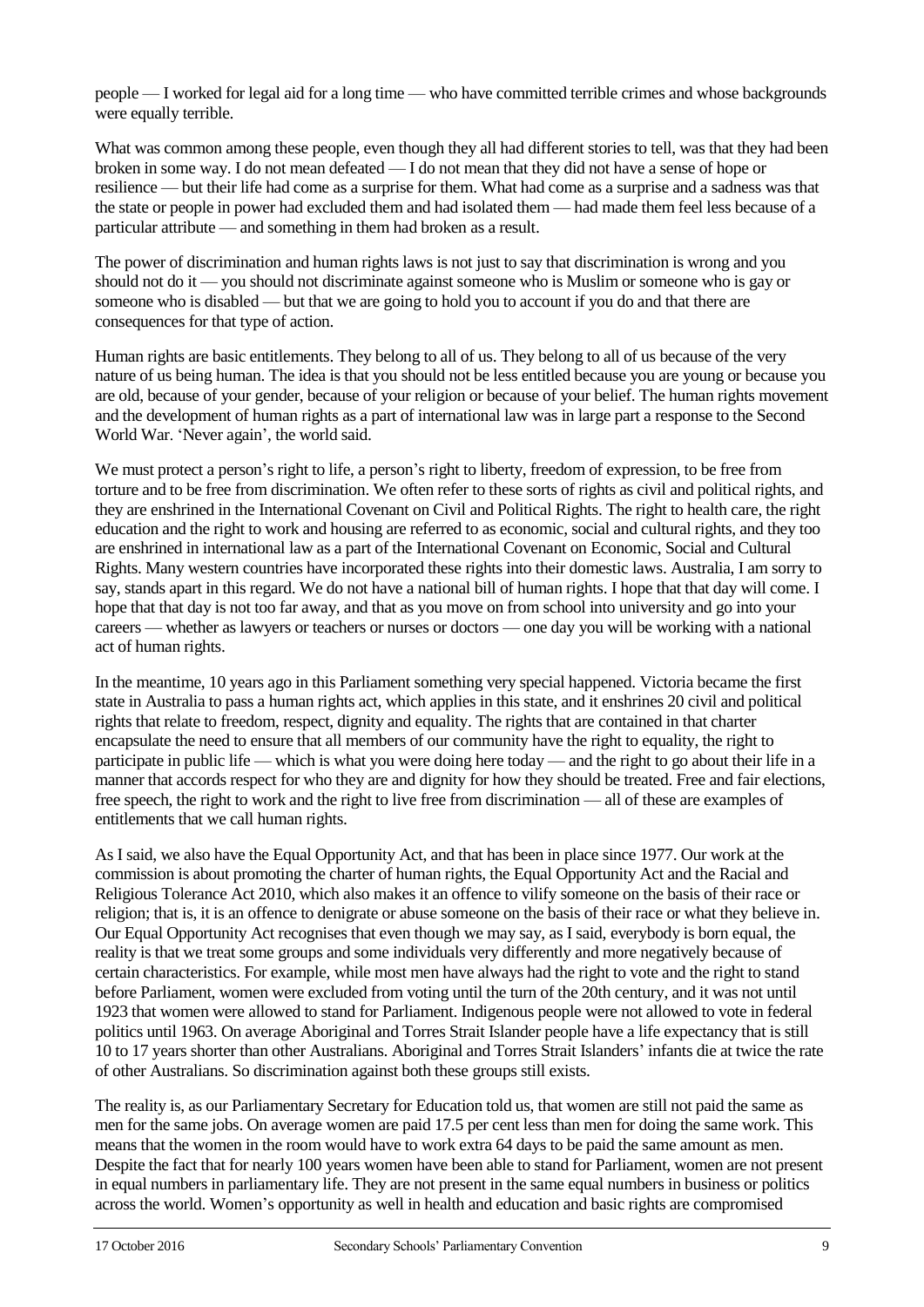because of their gender. We see this every day in the complaints that come before the commission. We received over 10 000 complaints every year from people who are complaining of unfavourable treatment or discrimination.

Under the Equal Opportunity Act it is against the law to discriminate against someone on the basis of 19 protected attributes. These attributes include things like gender, race, sexual orientation or if you are a parent, for example. To make out a claim for discrimination it is not enough to say that you feel like you have been discriminated against — the law is not that loose. You actually have to show that you have been treated unfavourably because of that characteristic. So let me give you a few examples of some of the types of complaints that come before the commission.

Quite recently we conciliated a complaint by a man of African background, who was employed in a restaurant as a kitchen hand. For eight months he endured being bullied by his co-workers. He was verbally abused on account of his race. He was physically abused. He was stuck in one of the large bins outside the restaurant, and reference to his race was regularly made. He finally left the job after being unable to endure that sort of abuse anymore and brought a complaint to the equal opportunity commission. We were able to resolve, or conciliate, that matter with his employer. He received compensation and also an apology from the employer and a revisiting of the equal opportunity policies. So one of the important things about facilitating or conciliating a type of complaint like this is not just the fact that the individual might receive recognition and some sort of compensation for the treatment that they have received, but it is also a way of educating employers or schools or lawmakers about equal opportunity laws and the effect that discrimination can have on people.

In another matter we had a parent come to the commission, and her son had autism He was in a school, and he was continually being bullied by other students within that school because of his autistic behaviour. He exhibited some challenging behaviour, but the parents' complaint was that the school really did not have a policy in place to deal properly with his autism and there was not a particularly comprehensive way of talking to the students about their child's behaviour. He ended up being expelled, and she had to find another school for her son to go to.

Most recently I sat in on a conciliation where a young woman — she was about 21 — was working in a fashion store. Each day her boss would come in and he would make lewd sexual comments to her. He would talk about the clothes that she was wearing. He would ask her to take her underwear off. He tried to kiss her. She had tried to get a job for three years and she was so fearful of losing her employment that she did not say anything about this until the behaviour became so intolerable that she had to leave her work. She told a couple of her friends, and they encouraged her to bring a complaint to the equal opportunity commission, and again that complaint was successfully conciliated in that she received some compensation and the employer had to make a formal apology to his employee and again visit the equal opportunity policies that were in place at the work.

Unfortunately this type of behaviour is all too common. As the parliamentary secretary noted, there has been huge focus on gender equality in this state, and it is a tribute to the current government that they have paid so much attention to this issue, which is still endemic within our society. There has been a Royal Commission into Family Violence, and we have learnt that gender inequality is one of the real drivers of family violence.

The reality is that, if you are a woman, you are more likely to be poor, you are certainly more likely to be the victim of family violence, you are more likely to be sexually harassed and you are more likely to be judged on your appearance. The statistics are worse if you are a woman of colour or if you are a woman who has a disability. This is not right. This is at odds with your fundamental human rights. It strikes at the very idea of our country as a country that is fair.

I have spoken to a number of schools recently, particularly to girls schools. I said to them that this is not just a girls' issue or a women's issue; this is a boys' issue and a men's issue to.

I am sure everyone of you in this room is aware that a couple of months ago newspapers reported about Instagram accounts that were set up at a number of schools in this state and at schools in other parts of the country, where images of young women were posted on Instagram accounts and the women and the young girls in those pictures were abused online. This shows us that even in our schools we have a culture that objectifies women. It shows us that this sort of thing starts very, very early.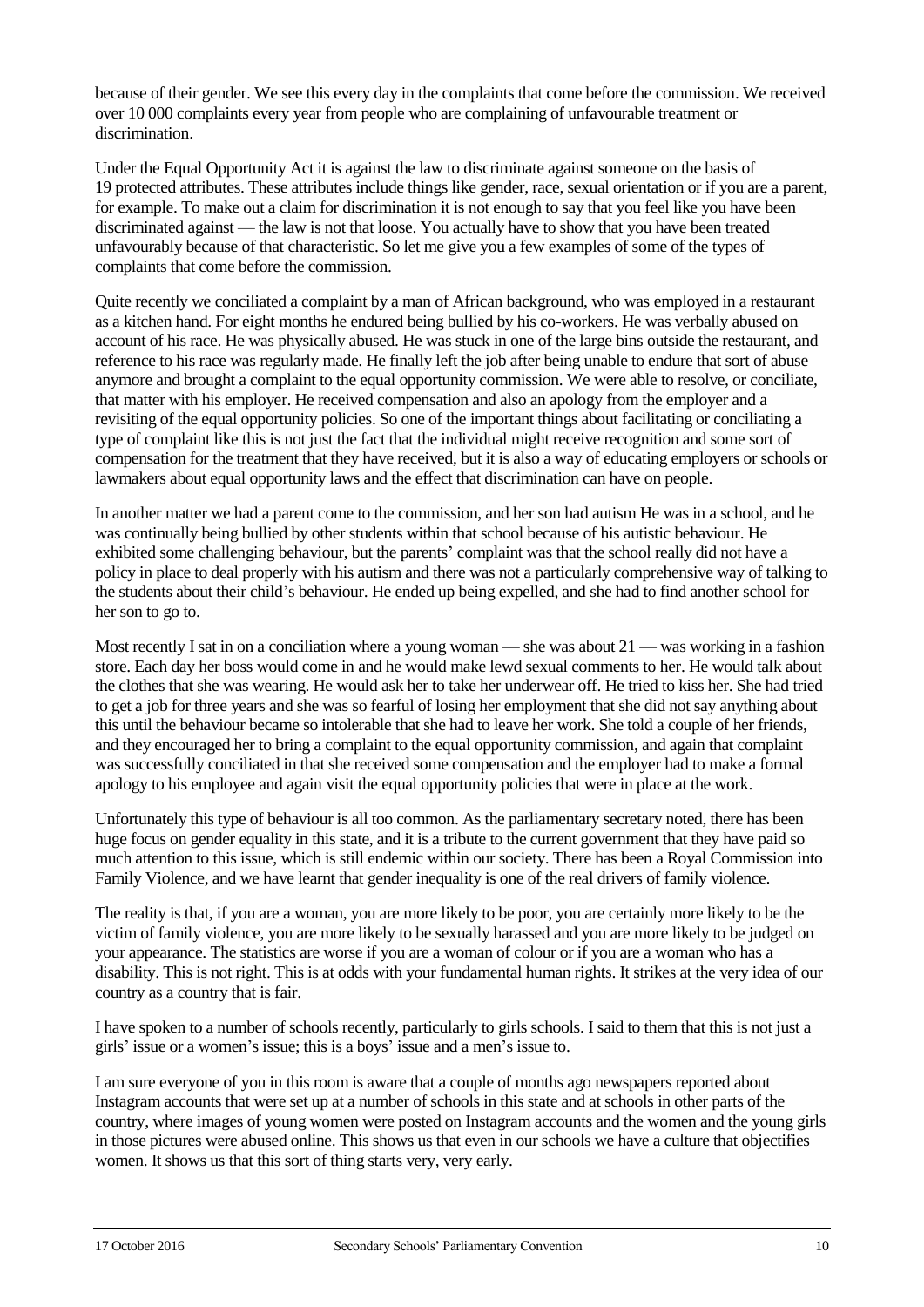Often when these things happen we are told that boys will be boys or that it is just a joke and we should lighten up or that it is political correctness gone too far, but there is nothing light or funny about this. It normalises sexist behaviour. It increases the likelihood that women will be discriminated against. It increases the risk of abuse. It says that somehow we value women less than we value men.

The hope that I have is that all of you here in this room do not have to be part of this. Stand up when you see your male or your female friends talk in a way that you think affronts you or affronts women or affronts someone because of their difference. Stand up for your girlfriends when you see them being bullied or disrespected. You are part of the solution, you are part of the change and that makes me incredibly hopeful.

You will finish school as the most highly educated, aware young men and women of any generation — black, white, Muslim, Jewish, Christian, atheist, gay, straight, people of different physical and intellectual abilities. You should not be limited by what society tells you you can or cannot do. The only limit should be your imagination, so dream boldly, because our society is richer because of your participation and your difference.

The parliamentary secretary quoted a young human rights activist. I am going to finish by quoting an older human rights activist, Eleanor Roosevelt, the wife of Theodore Roosevelt, a President of the United States, and someone who was crucial in establishing the modern international human rights movement. She said:

Where, after all, do universal human rights begin? In small places, close to home — so close and so small that they cannot be seen on any maps of the world. Yet they are the world of the individual person; the neighbourhood he lives in; the school or college he attends; the factory, farm or office where he works. Such are the places where every man, woman and child seeks equal justice, equal opportunity, equal dignity without discrimination. Unless these rights have meaning there, they have little meaning anywhere. Without concerned citizen action to uphold them close to home, we shall look in vain for progress in the larger world.

So I encourage you in this chamber today to advocate for human rights, to advocate for equal treatment, to challenge each other, to participate in debate that is respectful, robust and thoughtful and to be the human rights advocates of the generation to come.

Thank you.

**The SPEAKER** — Thank you very much, Kristen, for that. That was extremely interesting and very important. In some of those laws and some of those debates I actually said a few words, so they were very important debates that we had in this chamber. Thank you very much.

# **OPENING STATEMENTS**

**The SPEAKER** — We now go into the opening statements. I have a list of people that will be making those opening statements. If you could stand up and put your microphone on, say your name and the name of the school that you are from, that would be terrific. The first one is Camberwell Girls Grammar School, Janice Soo.

# **Camberwell Girls Grammar School**

**Ms SOO** — Good morning. My name is Janice Soo. I am from Camberwell Girls Grammar. You may not have experienced inequality, but you can one day be the victim. In the year 2013 my brother was called Ching Chong for being Asian. The girl responsible and her family were brought into the principal's office. Sadly and shockingly her parents contended that there was nothing wrong with being racist. Inequality still happens today, and this anecdote is one of unfortunately too frequent accounts of the disparity of race, age, religion and disabilities.

So today's topic, equal rights: myth or reality? The world has progressed over thousands of years. Humans have been crying; we have been fighting for equality and justice. Australia: 1902, equal rights for women's votes; 1967, recognition of the Indigenous peoples; 1975, Racial Discrimination Act; 1992, equality to people with disabilities; and 2004, age equality. So where are we now today? Equal rights: myth or reality? But today we still hear and today we still see unpardonable events happen. This year in the Northern Territory state detention centres Aboriginal juveniles were being blinded, shackled to chairs, physically abused and subjected to several other heinous actions. We still see and we still hear the salary disparity and different opportunities between genders.

**The CHAIR** — Your time has expired. Thank you very much, Janice.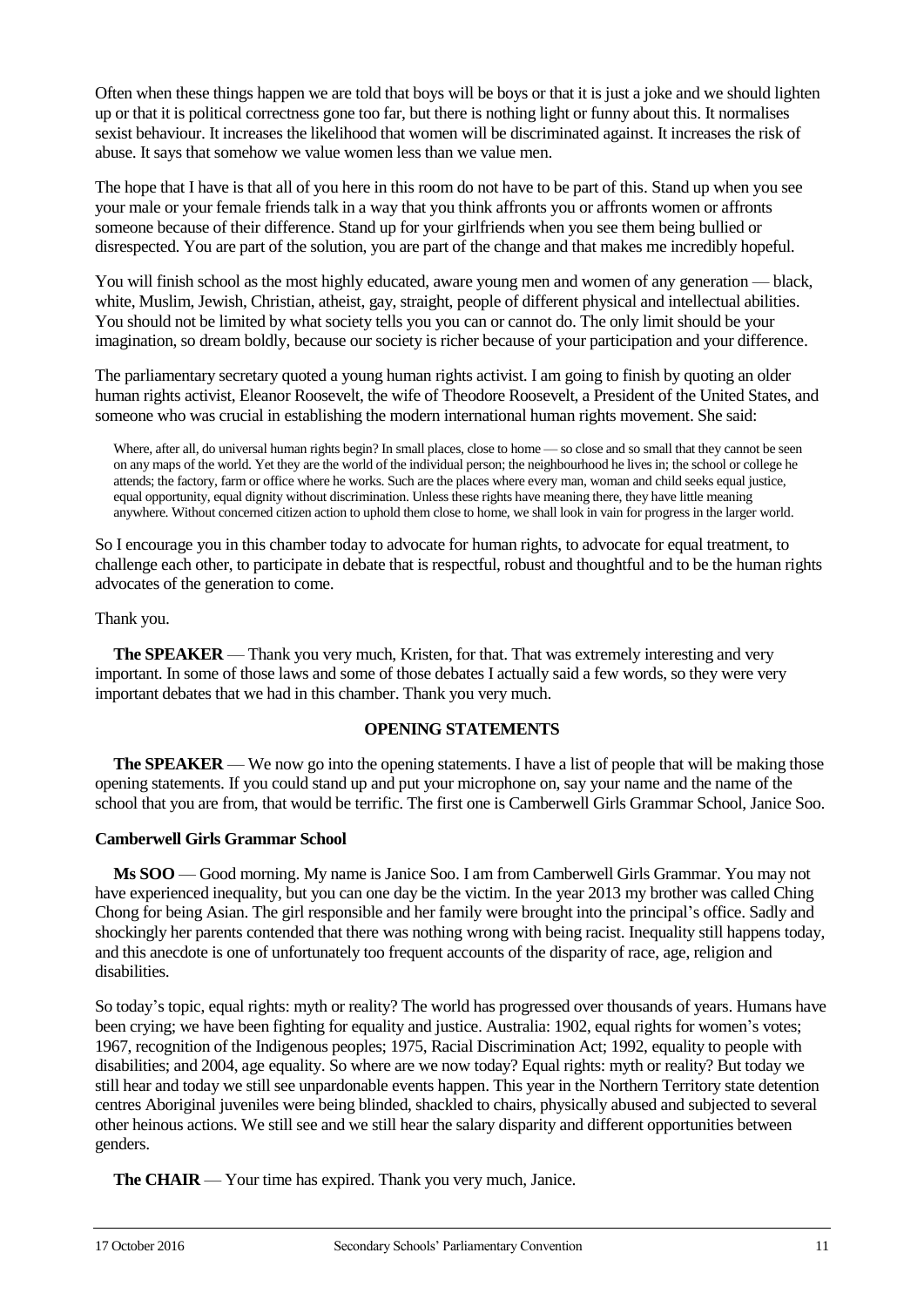## **Camberwell Grammar School**

**Mr CHESLER** — Good morning, all. We are all here today to discuss whether equal rights are existent, but we wish to approach the topic from a different angle — whether they could have the potential to exist and hence explore its viability in our modern world. There is certainly a continued desire for equality in our law where it does not already exist. Our attendance here today may well be proof of that. However, its feasibility is brought down by two main factors: law and its enforcement. Firstly, legislating for equality is more difficult than simply writing a bill of rights into our constitution. To produce law that is fair to all, all groups must be considered, a task which is nigh on impossible, and its implementation into our law presents a challenge in its method whether we choose to adapted into our constitution, legislate it in a bill or through other means.

Secondly, equal rights are not merely guaranteed in law but in the political system that upholds it through the independent courts and the police services that enforce these laws. This opens yet another set of complications, for to make equal rights a reality we must enforce the independence of our judiciary arm, which we have achieved only to a certain degree. You only need to look at Don Dale or offshore detention centres to see where we have failed in this respect. As such, unless we can iron out the creases in the enforcement of law, equal rights still remain a bit of a distant prospect. It is for this reason that we view equal rights not as a myth or reality but a potential, an object we are striving for but still remains out of reach.

## Thank you.

## **Canterbury Girls' Secondary College**

**Ms CHRISTIE** — I am Amelia Christie. What are these women constantly whining about? Men and women are already equal, right? You hear this kind of argument all the time. Feminism used to be about real issues like securing women voting rights. Now it is just about sitting around complaining about the politics of pronouns or the tax on tampons. This kind of rhetoric poses the biggest obstacle to achieving real gender equality today. The myth that equality is our reality is the most dangerous myth of all.

The inequality we see today is different from the past. Sexism has not gone away but rather morphed into a subtle form, still affecting almost every part of a woman's life, from work and education to physical safety and relationships. This elusive discrimination hides behind a generation of men more defensive and uncompromising than ever. How easy it is for a small, unwanted grope or sexist comment to be dismissed as a joke. How quick we are to label anyone making a stand as petty, trivial and man hating. We have a wave of women rejecting feminism because they do not want to seem self-righteous. Feminism has become a dirty word when all it means is wanting to be equal to our brothers and acknowledging that we are not there yet. The perpetrators become comfortable and the target grows accustomed to dealing with oppression as we become stuck in a climate where this is acceptable, where what we have is good enough. Being ignorant and defensive of our equality is certainly tempting for men and women because it is nice to ignore your problems. But believing that equality has been achieved is the biggest presumption standing in the way of making it our reality.

#### **Frankston High School**

**Mr FELIPE** — Thank you very much, Deputy Speaker. Welcome, everyone. My name is Gerard. Today we explore a very complex and difficult issue, the issue of equality. We have to decide today whether or not it is equal or whether or not it is a myth. But what is equality? Equality is a state of being equal, but in saying that it is often assumed that everyone would benefit from the same support. However, we believe that this vision holds a massive misconception. Yes, making sure that all students should have equal access to education is of vital importance. But the truth remains that some students need more to get there. We believe that the complexity of equality, particularly in first world countries, is that we take things for granted. We forget that there are people out there who need the things we seek more than us. We tend to look towards inequality as something negative, but now is the time when we must acknowledge our differences and use it to our strengths. It is time we strive to value those differences and to focus on equity rather than equality, where we are not in the state of being equal but where we are treated fairly and impartially based on our difference in circumstance. Because whilst we are not equal, maybe that is not such a bad thing.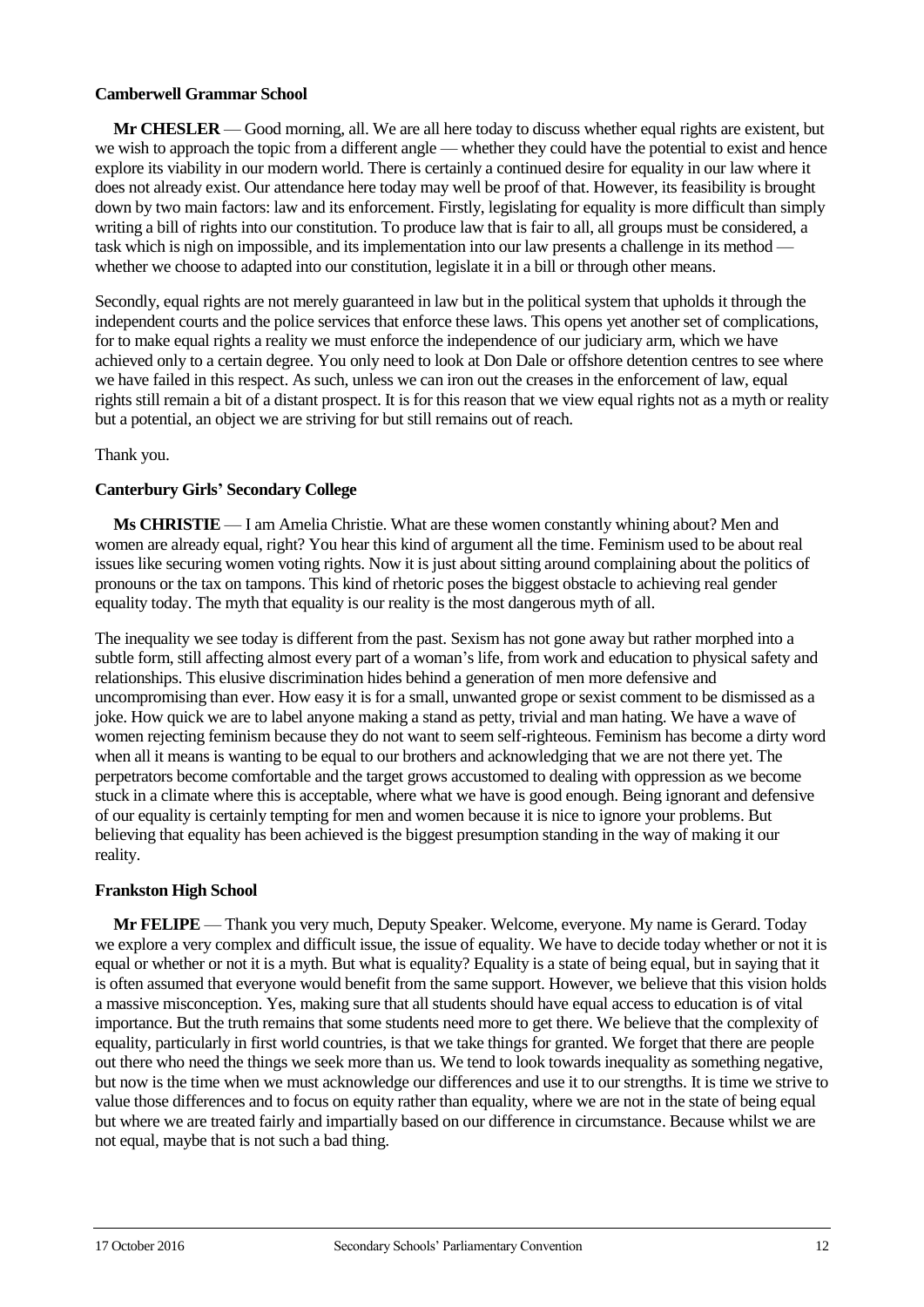## **Huntingtower School**

**Ms LIU** — Good morning, my name is Chavelle Liu, and I am from Huntingtower School.

'I look to a day when people will not be judged by the colour of their skin, but by the content of their character', Martin Luther King Jr. once stated. Within our society, there will undoubtedly be those who are blind to the pure idea of equality. Although it is most favourable if each and every member of the human race were to have equal rights, we all know that in essence that will never be entirely achieved.

Throughout history humanity has taken measures and made an effort to enforce and advocate for equal rights in the past for the Indigenous population, and more recently for with various sexualities. Milestones have been achieved, some well-known while others not as well spoken of, like the 1989 United Nations Convention on the Rights of the Child which 196 states have ratified. Acts have been passed and laws have been made, however, enforcing these restrictions will never be enough, as discrimination will always have a presence in the world.

Our world has clearly made significant progress and definitely has potential, but both in Australia and internationally it remains an insurmountable obstacle. Although aspects such as racial equality are more evident throughout countries such as our own, no-one can say with certainty that your race does not influence your position or status in society. Thus unfortunately equal rights remain a myth, an unattainable reality. In Nelson Mandela's *Long Walk to Freedom*, he says:

No-one is born hating another person because of the colour of his skin, or his background, or his religion. People must learn to hate, and if they can learn to hate, they can be taught to love, for love comes more naturally to the human heart than its opposite.

#### Thank you.

## **Islamic College of Melbourne**

**Ms MOHAMED** — Good morning all. My name is Hamdi Kassim Mohamed. I am a current student at the Islamic College of Melbourne and today I would like to talk about the equal rights of women. First, I would like to acknowledge the traditional owners of this land, the Kulin nation.

Many people would agree that humans have come a long way in dealing with and understanding social issues, such as gender inequality, racism and even religious intolerance. However, the fact that the rights of women are still overlooked clearly shows that even in the 21st century the journey of gender equality has a long way to go for it to reach its final destination. I would like to talk about these rights of women through education.

Education is the key to success as it helps mould our future, as we all know. Girls in less-established countries, such as Malawi and Bangladesh, are unable to receive an education because of the preferred lifestyle for them. They are bounded by local norms and are forced to get married at young ages. Not only is education a problem in Third World countries but in Australia as well. Universities grant male students more flexibility in choosing courses than what a female student would receive. Males can take courses easily like mechanical engineering or other courses that involve physical labour. They are thought to be preferred male subjects. Education is something that is meant to be shared with all genders, races and especially religions and is not something to deprive someone of just because of who they are or where they come from.

Before and I would like to quote Senator Janine Haines of South Australia, who said that:

… the hard‑ won rights of women are still held only on sufferance, and that the price of their total acceptance must be eternal persistence.

#### Thank you.

## **Kingswood College**

**Mr MOSS** — I am Sam Moss, and I am from Kingswood College.

True equal rights will never be attainable. That is a fact of society. It always has been and it most likely always will. Ancient Egyptians and the ancient Chinese placed people in a rigid caste system. Centuries later, much has improved and most of us are theoretically afforded the same rights. Whilst we do not have a bill of rights per se,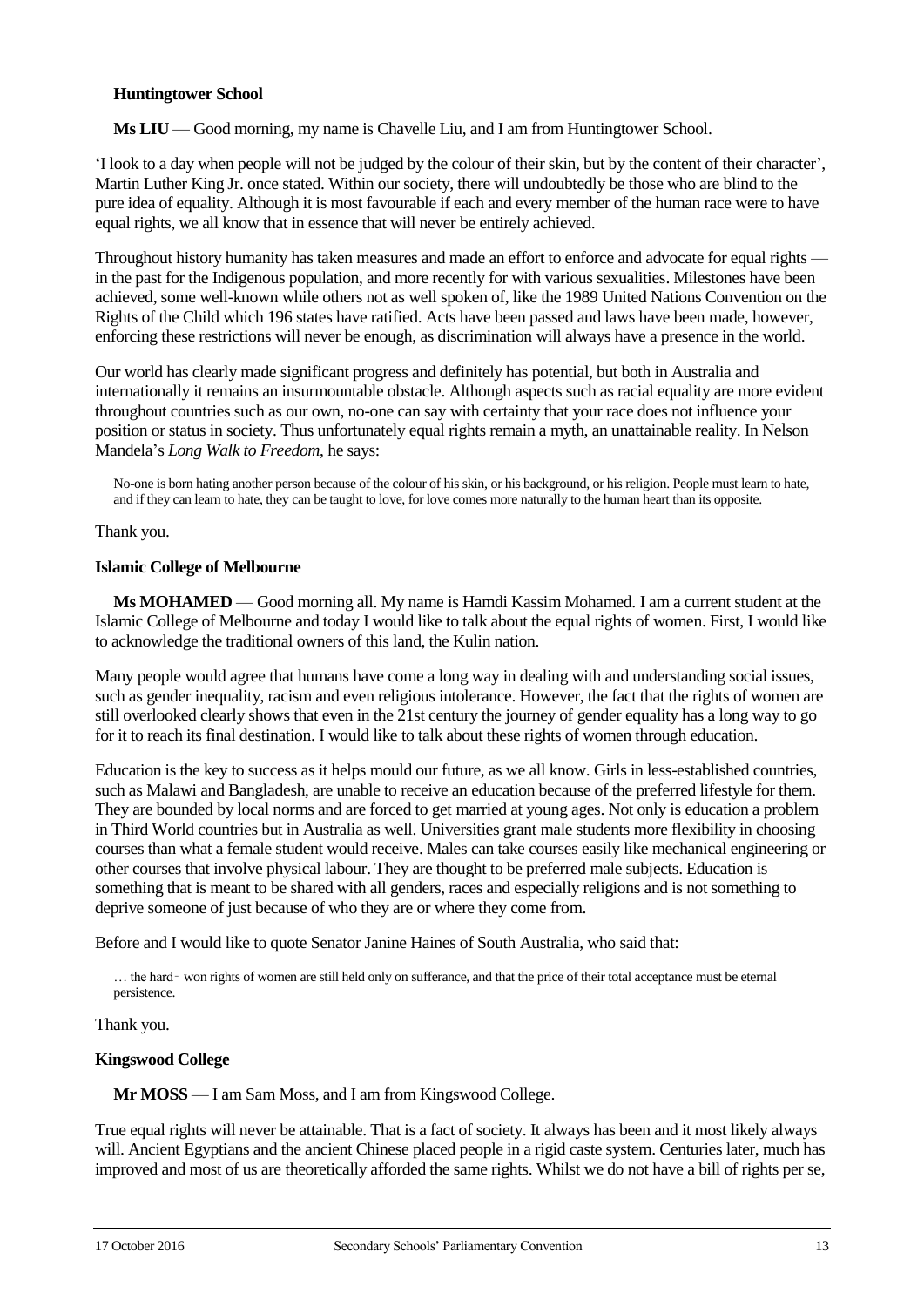all Australians have the right to vote, the right to healthcare, freedom of speech and so on. What I wanted to talk about today is the rise of large corporations in society and how they threaten those very rights.

Our society revolves around money, and whilst that is not necessarily a bad thing, we need to take a step back and look at what really matters — which is people. The increasing Americanisation of Australia and the UK will only widen the gap between the rich and poor. Already we are seeing the increasing prominence of businesses that are taking the focus away from the public good and moving it towards shareholders. University tuition fees are relevant for all us. The deregulation of university pushes prices higher as universities start to operate as businesses rather than as public institutions. This effects everyone's access to education because it means that the more money you have, the easier it is to go to university, and the easier it is to go to university, the easier it is to get a job and so on. It is not hard to see other areas of life where money and class separate people. There are obvious examples, like the law courts, where a more expensive lawyer grants you better representation.

But let us look at the power of Rupert Murdoch. We operate in a society where everyone has the right to one vote. In a legal sense that would apply to Rupert Murdoch too. However, in reality Murdoch has the power to swing elections. Politicians court him for his support, and he can then exert his influence on many media corporations. It is the kind of power imbalance that I am angry about. Rupert has more power in an election than you and I, and I think that is unfair.

I could go on, but the message I would like people to take away is from this is to look at the big picture when talking about rights. We need to examine the direction this country is going in and whether people's rights are truly our no. 1 priority. Although this country's citizens may never reach truly equal rights, if we move in that direction, we can improve everyone's living standard.

#### **Lalor Secondary College**

**Ms DIVKO-EDWARDS** — Good morning everyone. I would like to firstly introduce myself. My name is Crystle Divko-Edwards and I attend Lalor Secondary College. I would also like to thank those involved in organising this convention and allowing me this opportunity to speak in front of you all today.

As you are aware, our topic for discussion today is 'Equal rights — myth or reality?'. The answer is easy; they are no more than a fantasy. First of all, what are equal rights? Equal rights referred to equality before the law whereby every individual is given the same rights and entitlements and are seen as level with one another. Unfortunately, in our society such privilege is frowned upon and as a result of this, people are discriminated against for their personal characteristics, such as age, sex or gender identity, religion, socio-economic status, race and even sexual preference. This discrimination that an individual or group shows towards another individual or group is often what separates and segregates us, making one individual or group appear inferior to another.

Additionally, Australian legislation has different sections that provide laws to protect certain individuals or groups. These laws aim at making us as human beings level with one another. However, this is often not the case as there is usually always one group of individuals that hold more power or have more entitlement or access to such entitlements than others. For instance, a young white male may have more entitlement or access to entitlement than that of an Aboriginal male of the same age and status. Certain individuals appear to be more privileged in the way they are perceived and are treated compared to many other groups of people within society, hence this idea of equality is nothing more than a myth.

Thank you.

**The SPEAKER** — Thank you, Crystle.

# **MacKillop College**

**Ms EXTON** — Equal rights — a myth or reality? In looking to make a decision about this question. I feel we need to look at the concept and meaning of human rights. As young people we perhaps perceive human rights through the prism of the current debate about topics surrounding gay marriage and refugees. Man's quest to improve human rights is a story that mirrors the development of societies across the planet. In relative modern times internationally Ghandi, Nelson Mandela, Martin Luther King, Rosa Parks and John Lewis have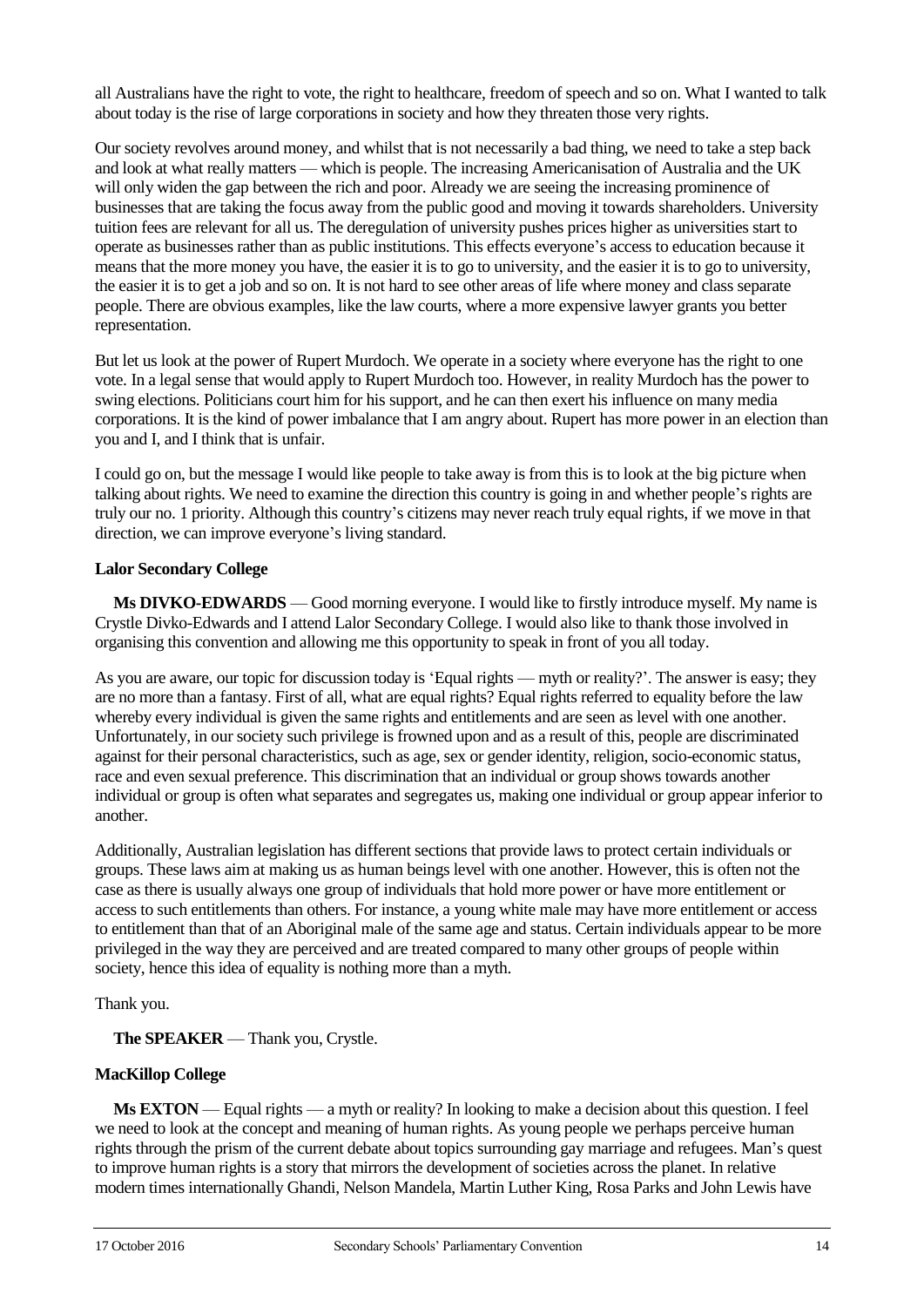fought for the rights of the people. In Australia such figures as Charles Perkins and Eddie Mabo have looked to advocate for the rights of their people.

But what is a human right and why are equal rights so important? As a world we formally recognised the importance of human rights when the Universal Declaration of Human Rights was adopted by the General Assembly of the United Nations. Motivated by the experience of preceding world wars, the Universal Declaration of Human Rights was the first time that countries agreed on a comprehensive statement of inalienable human rights. In many ways, with the document in this type of place, why are we as a group of young people still debating as to whether human rights are a myth or a reality? The reason for this are numerous, and will, I can be sure, be discussed today.

Are equal rights a myth or reality? The answer is not a definitive one. An understanding of what a human right is certainly not a myth and the adoption of human rights for a society is not a myth, but the question as to whether they have been universally adopted and whether all humans enjoy basic human rights is certainly a myth and needs to be challenged through the debate and challenged for the good of all living people today and into the future for the world to continue to develop and all to prosper.

Thank you.

**The SPEAKER** — Thank you, Isabella.

## **Mater Christi College**

**Ms NIXON** — Good morning everyone. My name is Sarah Nixon. I would dearly love to say that equal rights are a full-blown reality; however, unfortunately we have a long way to go. We have come a long way as a society in recent decades; however, we cannot be complacent and need to keep forging ahead in promoting equal rights and continue to change our culture and way of thinking. In Australia we are a lot closer in the equal rights department then many other countries; however, women are still often discriminated against simply for being a woman. Just a few examples of this discrimination include women being paid less than men who are employed in the same job, women being past up for promotions and not being employed in the first place even though they are the best applicant for the job, and the list goes on. There are other minority groups in modern day society who are also often discriminated against, even though they are legally entitled to equal rights. Some examples of other groups discriminated against include people with disabilities, religious groups and people of diverse sexual orientation and gender identity.

Around the world the levels of equal rights very tremendously. In many developing countries women are treated as second-rate citizens and women's rights are unheard of. This is something that I believe needs to be addressed on a global scale and will take many decades to achieve.

In conclusion, Australia is getting there in regard to equal rights; however, there is a need to continue the education of society and to introduce progressive legislation to ensure that all people are treated equally and fairly. The challenge on a global scale is much larger; however, with this, distance can be slowly transformed.

#### **The SPEAKER** — Thank you, Sarah.

#### **McKinnon Secondary College**

**Ms SCHWERDT** — Hello. My name is Bridget Schwerdt. Now, 'Equal rights — myth or reality?', is a phrase we have heard much in the lead-up to today's proceedings. Currently myth is the leading contender, evident in the multitude of injustices occurring within our own backyards. We sing:

*For those who've come across the seas We've boundless plains to share*

Yet asylum seekers are detained offshore for undefined periods of time, even though the refugee convention states that no penalties can be imposed for entering illegally. Women can expect to earn on average 17.3 per cent less than their male counterparts, yet there is talk of 'the wage gap still doesn't exist'.

People with disabilities are more often to experience poverty and live in poor quality or insecure housing, and, astonishingly enough, Indigenous Australians have never been recognised in the Australian constitution.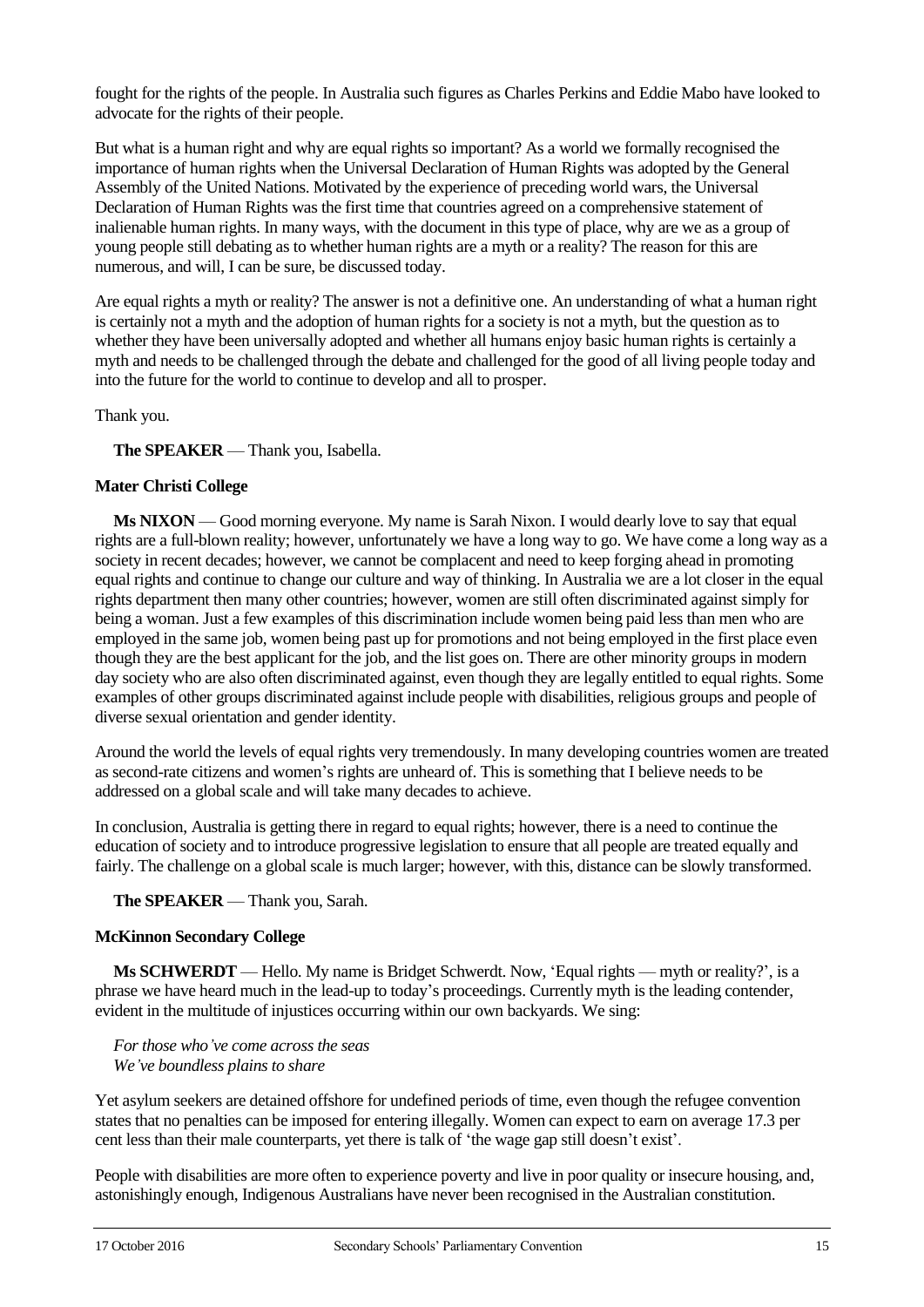Furthermore, there is evident bias in the Australian media through the fear targeting of religious groups, especially following recent terror attacks, and let us not forget to mention, the botched handling of the same sex marriage plebiscite–the list goes on and on.

Now, as optimists we believe that equality can become reality but as realists we know that there is much to do before this can eventuate. Currently Australia has no bill of rights, and whilst this is commonly a necessary document, we are not necessarily disadvantaged as a document that is fair to all 23.1 million Australians is nearly impossible. So the answer to Australia's lack of equality, and more importantly equity, based on various factors such as social status, gender, age, race and beliefs, is not in the form of one comprehensive document, but through intimately examining the individual sectors of inequity and inequality within our multicultural society and responding so accordingly. However, it is clear that whilst Australia has a fair distance to cover — —

**The SPEAKER** — Thank you, Bridget; it is not easy when you hit that 2-minute mark.

## **Melbourne Girls College**

**Ms GONZALES** — I am Lilian Gonzales from Melbourne Girls College. In the words of C.S. Lewis, justice means equality for equals and inequality for unequals. We at Melbourne Girls College believe that equal rights are a myth, as you cannot have equality until you have justice. Equal rights will only mean anything if we live in a society that provides equality of opportunity, which I believe we can all agree that we do not. Equal rights are nothing more than an aspiration when they are not underpinned by equality of opportunity and when we acknowledge the fact that so many people in society come from a position of disadvantage. For these people the notion of equality is meaningless because they are not in the position to fulfil their potential and pursue their aspirations.

Under the International Covenant on Economic, Social and Cultural Rights, Article 13:

Secondary education in its different forms, including technical and vocational secondary education, shall be made generally available and accessible to all by every appropriate means …

Here quality in education is legislated; however, the reality of the secondary schooling sector in Australia is vastly unequal, with the OECD putting us in the high-quality, low equity category, meaning that the impact of student background on educational outcomes is stronger than OECD countries. This is an example of where equal rights are not enough to guarantee that each child in Australia will be able to access an equal, high-quality public education and thus fulfil their potential. This is where equity rather than equality is necessary. Equity in this sense does not mean that all people will achieve the same outcome, but that all people will have equal access to the same resources and opportunities and have an equal chance to succeed. We cannot have equal rights when we do not have justice. Our present system only further advantages those in positions of privilege while leaving the disadvantage behind.

Thank you.

# **Ruyton Girls School**

**Ms GOONESEKERA** — Good morning, everyone. My name is Vinhara Goonesekera, and I am from Ruyton Girls School. Equal rights — it is a strange and simplistic term for a complicated, intricate and demanding debate. Is it actually a reality, though? Is it a golden beacon of hope that is sitting there waiting for us to reach it, or have we been billed with an unattainable goal synonymous to perhaps what we call a perfect world? Nothing is perfect and perfection is subjective, so how are we to obtain equal rights if it is different for everyone? For me it is about eradicating boundaries that are deliberately caused by segregation of sex, age and ability. Theoretically, if we were able to eliminate this and create an equal judicial system where everyone's rights were protected, this would not be enough.

For me the system might be unjust, for you it could be discriminatory and for the man in the back of the gallery it might be perfect. Everyone's opinion and moral values are different — we know that. So if we were to create a world full of equal rights, how are we to know it is equal for everyone? Article 26 of the Universal Declaration of Human Rights states that everyone has the right to education, at least in their fundamental stages. However, section 3 of this very article also states that parents have the right to choose the type of education that shall be given to their child. So, for example, parents who choose to have their child educated in a school under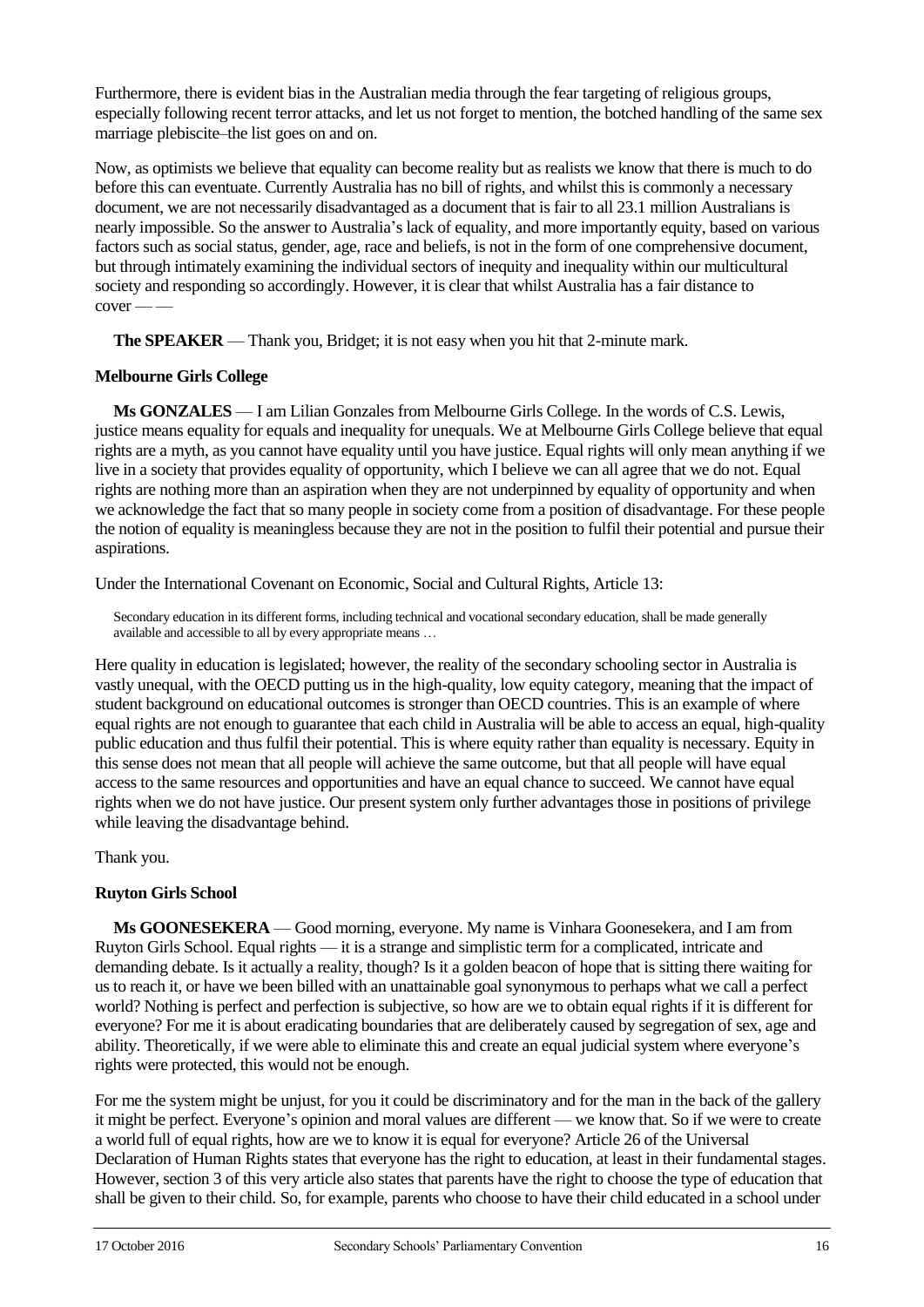strict and demanding conditions against the their child's wishes. Though it is their right to do so, the child can also say no, because it is infringing their right in section 2, which says:

Education shall be directed to the full development of the human personality …

And being in such a school is hindering that. Do the rights of the parents trump that of the child? If the preservation of my rights impacts the beliefs of your rights, then who is right?

Thank you.

#### **Northcote High School**

**Mr NIKOLOVSKI** — I am Hugh Nikolovski from Northcote High School. In Australia the rights and the constitution delegated to us by the federal government are possessed by all Australian citizens. These rights include the right to vote, the right to a trial and the right to freedom of speech, to an extent. In Victoria a similar situation occurs with the laws enacted by the state government applying to all Victorians. The result of this is a series of rights and laws being equally bestowed upon the people of Victoria who are Australian citizens. Because of this equal rights are a legal reality for the citizens of Victoria. That is not to say that peoples of other states and territories do not legally enjoy equal rights. They do, but just within the respective state or territory. For example, whilst a couple of the LGBT community have the right to adopt a child here in Victoria they would be prohibited to from doing so in Queensland and the Northern Territory. This is an example of Australian citizens being denied the same rights. This case is one of many in our society from which the conclusion that equal rights are not a reality in Australia can be deduced.

Equal rights, however, transcend legislation, and it is in this transcendence that cultural, societal and economic circumstances disrupt the intended equality of our legislation, no matter how universal we proclaim it to be. Is it equal rights if the chance of a young girl one by day becoming prime minister is drastically lower than a young boy's, even if the laws state both sexes can hold the position? What may look like equality on paper in reality may be quite different. These are just two examples of the myth that is equal rights in Australia.

#### **Mount Alexander College**

**Ms GILES** — Hello, my name is Chloe Giles and I attend Mount Alexander College. The girl I found sitting alone in a corner was crying. No-one wanted to play with her because their parents had advised them not to — 'Don't play with the Vietnamese girl'. Systemic racism is not just about governance or large organisations discriminating. It starts in the institution of home, where parents govern over their children and dictate the narrative of social interaction. While the Racial Discrimination Act aims to ensure that Australians of all backgrounds are treated equally and have the same opportunities the law does not apply to a middle-class family that does not want their child to play with the Vietnamese girl or the African girl. Yes, it is against the law to treat you unfairly or to discriminate against you based on race, colour, descent or national or ethnic origin, and yet one in five school students experience racism every day and one in three people experience racism in the workplace.

White privilege ensures that people will sit next to you on the tram, and they will not be in fear of you robbing them. It means that you can call Australia multicultural and yet refer to White Australia and Aboriginal Australia quite comfortably. Equal rights? Where are the rest of us? Government needs to advertise the importance of anti-discrimination. This multicultural society needs to see themselves in multicultural books at prep school, on the news and in adverts about bread. There needs to be confidence to drive forward if we are to stop living in a backward society.

#### Thank you.

#### **Scotch College**

**Mr MENG** — Good morning everyone. I am Joshua from Scotch College. To me equal rights does not mean that we make everything equal for everyone, because that would not be possible. There will always be those who work harder than others and deserve to receive more; there will always be differences between people. Rather, it means that everyone has the same fundamental legal and moral entitlements, like the right to have an education, the right to have essential resources or even the right to life. We sadly see right now in our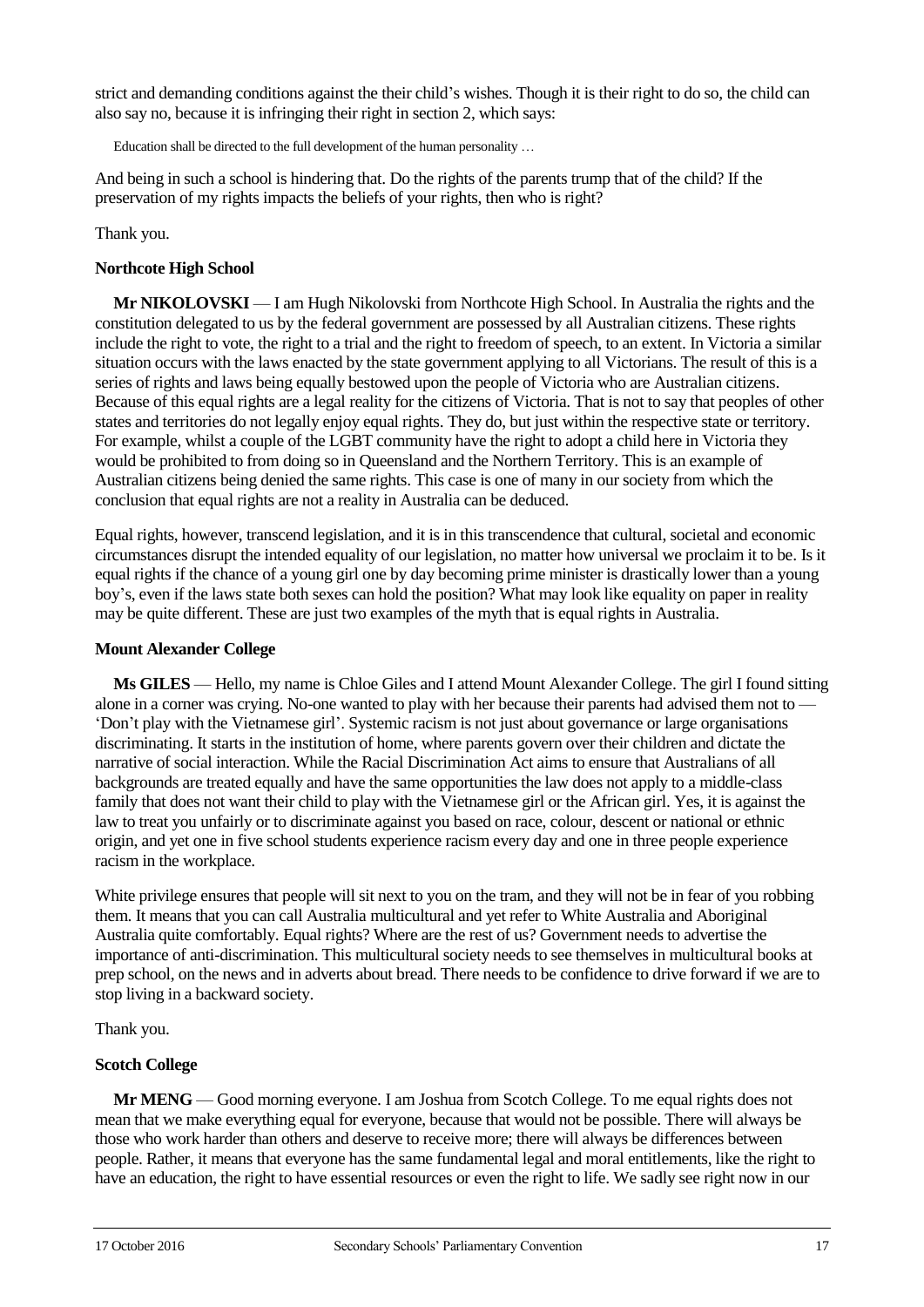world that this is not the case — people are not given these equivalent entitlements because of their gender, race, ethnicity, age and so on. Why is this the case? I believe that it is because we are humans.

I think you will agree with me I say that all humans are flawed. From even just a few years after we were born, the innate attributes of selfishness, self-centredness and greed were evident in us. As young children, whenever something did not go our way, we would throw tantrums. We would always choose the bigger between two objects. We would fight with others to get what we wanted. And the list just goes on. It is all in our human nature. We as humans naturally want the better for ourselves.

Having said this, though, the abilities to feel compassionate for others and to do what is right are also a natural part of who we are as humans. There are numerous examples of people today working hard to make this world a more equal place and trying to ensure that everyone has the same basic rights. We as students are being educated from a young age with this knowledge, and with knowledge comes power — the power to make a change. Through consideration for others and working for the common good instead of for our own desires, we can make the world a fairer place. Whether equal rights are a myth or a reality — that is up to you to decide.

## **Sirius College**

**Ms OMAHIC** — Good morning. My name is Maryam Omahic, and I attend Sirius College. I would like to begin today by acknowledging the traditional owners of the land on which we are meeting. I pay my respects to their elders, past and present, and the elders from other communities who may be here today.

One of the biggest sicknesses that plagues our nation today is the lack of the right to marry whom you love. Recently I read in the newspaper that the same-sex marriage plebiscite is to be pushed to 2019, when in reality this situation dates back to the 2004 Howard government, and numerous subsequent attempts to legalise it at both the commonwealth and the state/territory level have been unsuccessful — that is 15 years.

The human rights commissioner reiterated the commission's longstanding support for the reform of the Marriage Act 1961:

The human rights principle of equality before the law means that civil marriage should be available … to all couples, regardless of sex, sexual orientation or gender identity …

While the commission completely supports same-sex marriage it still operates under the Australian federal law that states that marriage is, 'the union of a man and a woman, to the exclusion of all others, voluntarily entered into for life'.

In 2004 the issue of same-sex marriage was brought up in Parliament. As of today, as I stand here before you, there have been 21 same-sex marriage related bills that have not been passed to become law after 15 years of being brought up from 2004. Three years ago in our capital of ACT there was a brief legalisation of same-sex marriage, which was struck down by the High Court on the basis that marriage is between a man and a woman. If Australia's own laws, once created to protect citizens, obstruct the path to freedom for Australian citizens, then how will Australia ever become a free nation with equal rights? How can equal rights become a reality?

# **St Monica's College**

**Mr CANNAVO** — Conference, my name is David and this is Michael. We are from St Monica's College, Epping. Delegates and special guests, in this great house of legislature we gather here to consider one of the most contentious and divisive issues of human rights. I believe it is essential for governments to legislate to ensure equal rights for all of its citizens as we elect members of Parliament to represent us and fight for us, whether that be in a local — state — or national forum. Speaker, enshrining equal rights in our law by implementing a bill of rights is absolutely crucial to convey a strong message to society that we will not tolerate discrimination in any form from any person or group.

Conference, one of the most shameful aspects of the national debate is the treatment of Aboriginal and Torres Strait Islander people in our prison system. Recently we have seen the horrors at the Don Dale detention facility. The vision obtained by *Four Corners* of the tear gassing of boys held in isolation and the boy tied up on the chair exposed one of the darkest and cruellest moments in the history of juvenile justice in this country. Speaker, Australia needs to have this conversation on how we ensure the rights of every Australian, including Aboriginal and Torres Strait Islander people.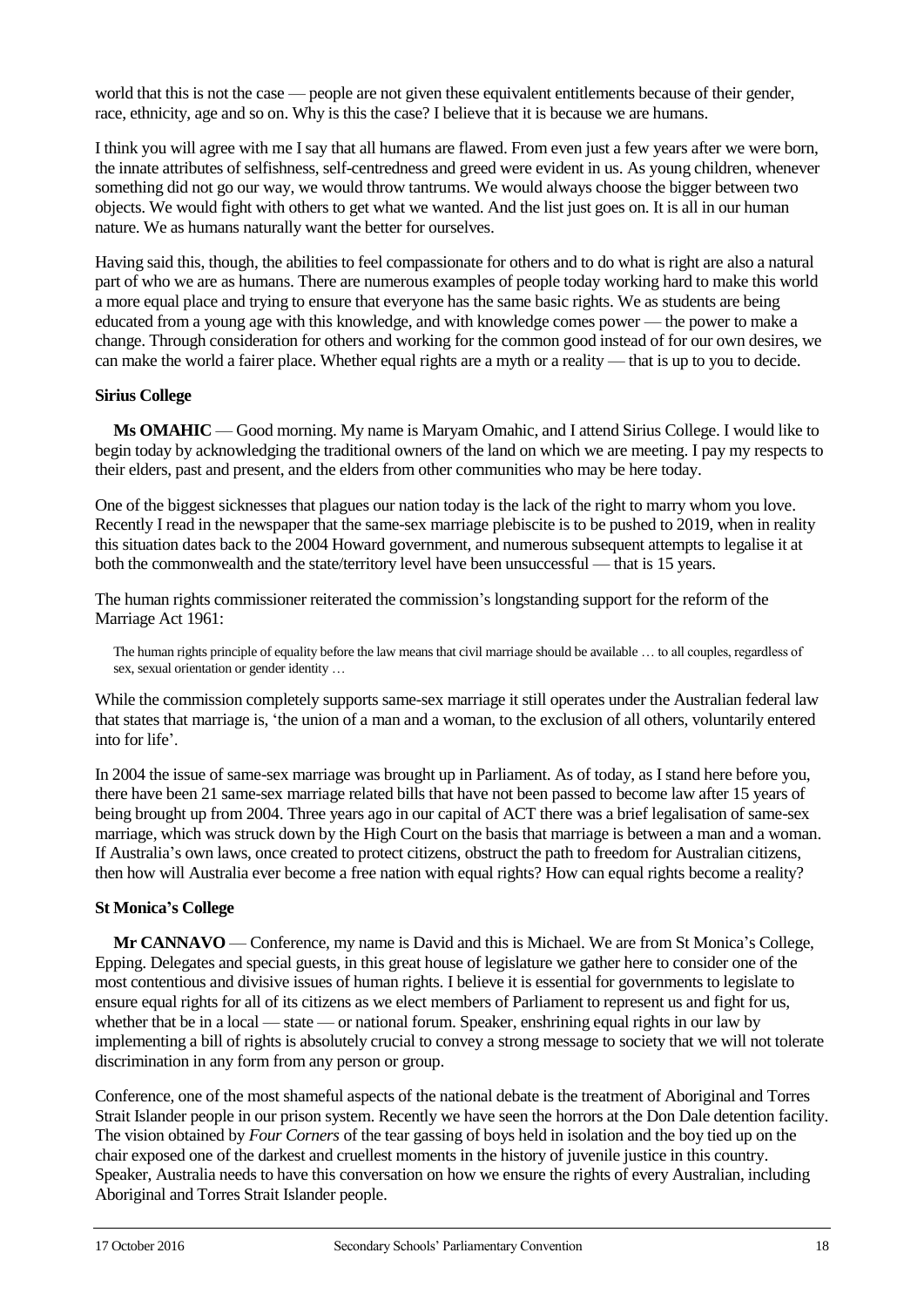**Mr RHODES** — This conversation is important for two reasons: firstly, equal rights are not a reality for many Australians; and secondly, a majority of us seem to need or warrant equal rights. Equal rights maintain fairness and prevent Australians from being left behind or disadvantaged. Some rights are already enshrined in law; however, we are faced with the difficulty of creating and maintaining equal rights without the negative consequences for some members of society. For this reason we must move cautiously so that we maintain a balance between our social democratic ideals and civil liberties.

In terms of equal rights being a myth or a reality, just how far are we willing to go to enforce equal rights? Do we desire equal opportunity or equal outcomes? The answer to this will determine the extent of government intervention and therefore dictate whether the policies created will generate unity or division in our society. By enshrining our beliefs on this issue in a bill of rights, Australia has the potential to promote a more cohesive and unified society.

# **St Joseph's College, Ferntree Gully**

**Mr SONDHU** — Good morning, everyone. I am Nick Sondhu, a student at St Joseph's College. By looking at the state of our nation today, it is clear that we have got many things right, ranking highly in life expectancy and education in comparison to other nations. It is easy to see why Australia is known as a country with a great quality of life. Although all this is true, when you look deeper into the way things are today it becomes clear that there are certain groups of people who are not as well off as the majority. As you begin to dissect the current state of society, it is evident that there are groups of people who are not granted equal rights and who are held down in Australia. There is an underlying sense of discrimination in our culture towards minority groups, which affects the opportunities provided and goes against the sense of egalitarianism which we are known for.

With this being said, however, I do believe that some issues have the capacity to be blown out of proportion. Being of non-Anglo descent, something that I can personally speak on is racism. After being asked to give an opening statement, I took the liberty of asking my parents, relatives and friends of various ethnic backgrounds if they have ever encountered race discrimination. The large majority of them gave the same answer: not once in their lives. I have shared the same experience. Never have I ever encountered any discrimination based on my ethnicity. Perhaps the sample of people that I approached were the lucky ones, but, regardless of facts or statistics, and speaking anecdotally, I believe that racism is not as prevalent as many claim and that racial equality towards most ethnic groups is a reality. I have no doubt in saying, however, that this is a reality of equality that is not shared by other minority groups, and I look forward to being enlightened on the many issues that people are still plagued by in Australia so that we can all make an effort to take action and change things for the better.

# **Sunbury College**

**Mr AZZOPARDI** — I am Foley Azzopardi from Sunbury College. Equal rights — myth or reality? Well, it is kind of a stupid sentence. Equal rights are an integral part of our society. However, they seem to be missing, specifically around the area of gender equality and marriage equality. Article 2 of the UN Universal Declaration of Human Rights states that everyone is entitled to the rights and freedoms of this document, regardless of race, colour, religion, political status or any other title or status. In turn article 16(1) states that 'Men and women of full age ... have the right to marry' without limitations. Thus it is clear that segregating a group of people based on their sex and/or their sexual fluency is breaking two of the UN's human rights rules. In any case it is clear that equal rights are a necessary part of our civilised culture. However, they seem to be missing in many, many areas. So just how civilised are we?

# **Thomastown Secondary College**

**Mr ABDI** — Hello. My name is Suhaib Abdi, and I am from Thomastown Secondary College. I would like to talk to about the topic, whether or not human rights are of myth or reality. If human rights were an actual reality, we would not have cases such as the neglect and inhumane torture of our Aboriginal youth at our youth detention centres in the Northern Territory. We would not have certain communities, such as people from the Islamic faith, being belittled and discriminated against due to the nature of their clothing and their place of prayer. We would not have people like Pauline Hanson, who wants to send away refugees who are seeking asylum in our beautiful and safe country; is liberty not a fundamental human right? We would not hear the outcry of our disabled population voicing how the government fails to implement something as simple as wheelchair lifts in public transport areas. The words 'domestic violence' would be long forgotten if we had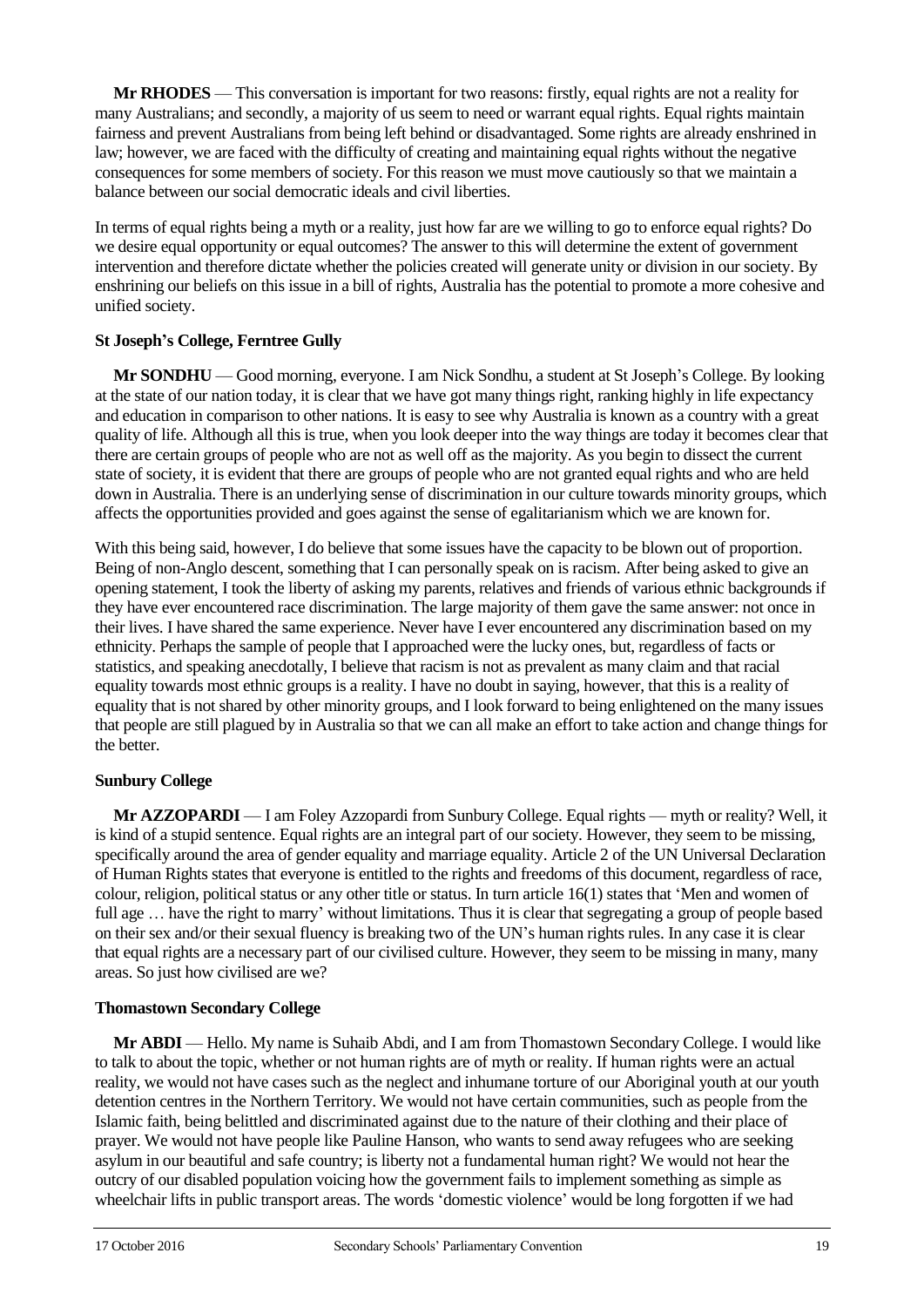human rights. We would not treat our homeless Australian population with such cold hearts and ignore their basic human rights by not providing them with the necessities they need to survive such as food and shelter, something we the more privileged take for granted. What kind of country are we that lets our citizens live their lives feeling unsafe due to their needs as human beings and the rights of being an Australian citizen being ignored? If this is the direction we continue to take, the term 'human rights' will be nothing but an unobtainable and unrealistic ideal.

## **Thornbury High School**

**Mr NAUMOSKI** — Good morning, everyone. I am Aleksandar Naumoski from Thornbury High School. Equality is one of the core democratic principles that we as Australians pride ourselves on. From a young age we are guided by a culture that teaches us to give people a fair go. Growing up in an immigration nation, we are taught to value and uphold equal rights and equal opportunities and foster a sense of social justice. We seek to give everyone in society access to opportunities and a basic standard of living that enable all to participate fully in society and realise their potential. Whilst a strong sense of social justice is powerful in shaping the way we think and act, it is not enough to ensure that equal rights remain a fundamental pillar of society. The pillars of any society are protected by laws and institutional governments. Equality and social justice therefore need to exist in the laws and institutions which govern our society.

Whilst Australia does not have a bill of rights, like the US and Canada and many of their democratic cousins, a few important rights are implemented in our constitution and are protected by our common law. The right to freedom of speech, for instance, is protected by the constitution under sections 7 and 24 and other relevant sections. The constitution does not explicitly entrench many rights. However, the few that it does are well protected, and those that are not specified are excluded so as to leave the area of equal rights to the Australian courts, where judges deal with the day-to-day application of law and can overrule and replace outdated, rigged laws which no longer uphold equal rights. Our concept of equality changes, and laws in the area of equal rights need to therefore be able to change and reflect progress in the meaning of equal rights, as determined by Australians and international law. The question: are equal rights a reality or a myth? If our laws reflects today's views of equal rights, then equal rights for Australians are a reality.

#### **Upwey High School**

**Ms MOORE** — Hi. I am Georgia, and I am from Upwey High School. When someone says equal rights, we think of equality between genders, age and races, but equal rights digs a lot deeper than just those topics. It is a term chucked around in our supposedly accepting and multicultural society. Yet as a developed country in the 21st century, we still lack equality in many forms. Rather than it being a reality, it is a myth that is either assumed we have or that we are told will soon be a reality. I think if you are part of a minority group most likely your answer will be, 'No, equal rights is not a reality'. And if you have not been impacted on by discrimination you may be more likely to say, 'Yes, equal rights is a reality'. But having heard some of the conversation today, I am glad that so many of you feel that we are not there yet.

For me, I think when we look at equal rights it is about looking at the evidence and it is about looking at the data, and I am going to draw on that but I am also going to draw on my own experiences, particularly working in Aboriginal affairs for around 25 years. I am also going to draw on my experiences as a mother. My youngest child is 14, in year 9. He is an angsty teenager, he tells me. Our oldest boy was 28.

What I am going to do is make some observations about some equal rights in terms of same-sex couples and women, and then I am going to focus on the rights of Aboriginal and Torres Strait Islander people. I think we heard earlier today that if we think about equal rights for same-sex couples, clearly we are not there yet. Same-sex couples do not enjoy the right to marriage, what many would describe as a fundamental right. In fact the Universal Declaration of Human Rights talks in article 16 about the rights of adults to enter into consensual marriage, and that is enshrined in the Universal Declaration of Human Rights. I think all of us have a right to be free of discrimination and racism, and that includes discrimination based on gender and sexual orientation. I think from my perspective and from the perspective of many people in the community, including I am proud to say the Victorian government, no-one should be denied the right to marry the person they love because of their gender or their sexuality. Amnesty International has a very easy and clear way of putting it. They say:

Love is love. Simple as that.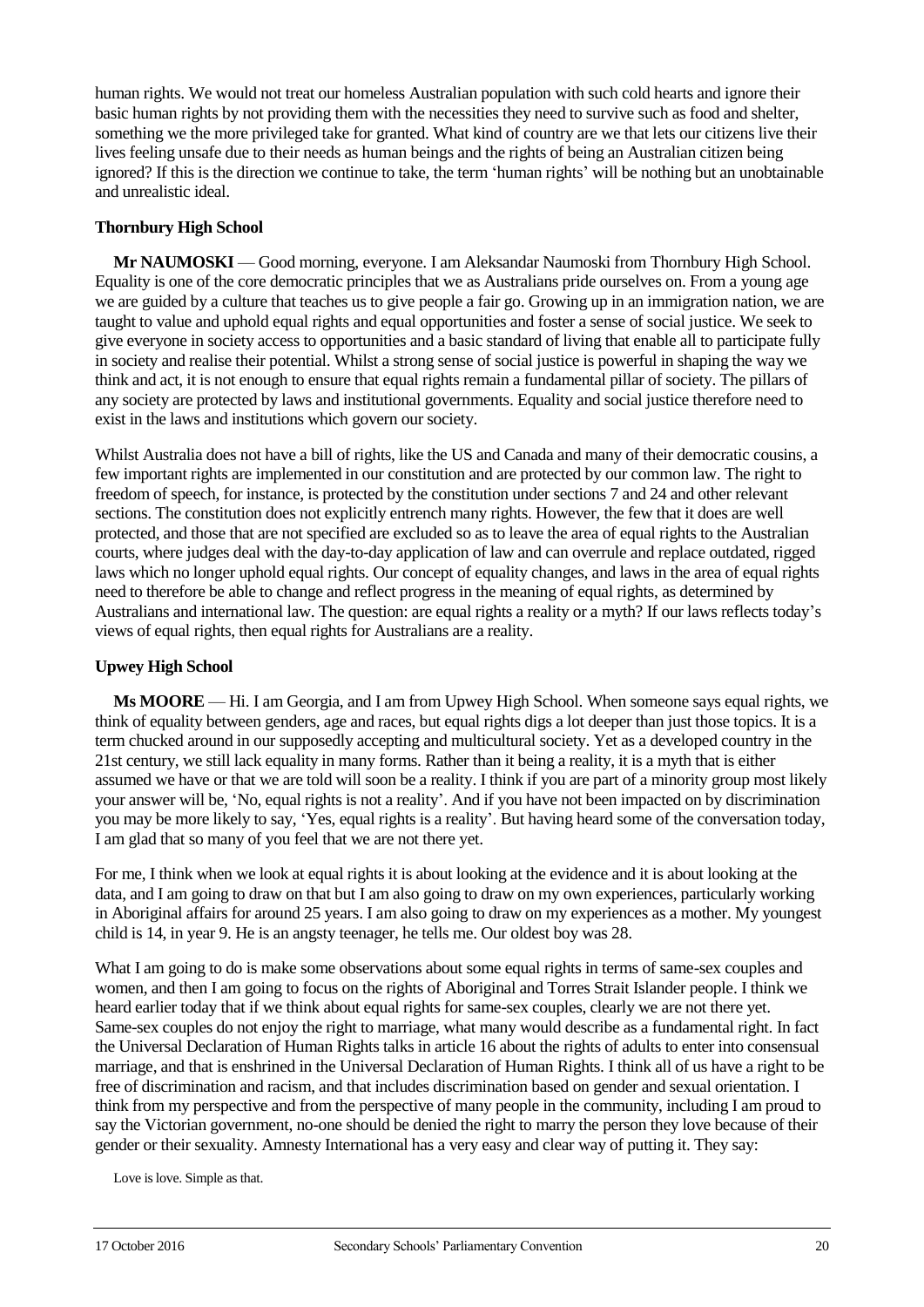I think when you talk about women — and we have already heard a little bit about pay equity and gender equity — clearly we are not there yet in terms of pay equity. The Australian Human Rights Commission estimates that the national gender pay gap is between 15 and 18 per cent, and it has remained around that same percentage for the last two decades. Australia has actually slipped in its ranking on a global index measuring gender equity equality. It was ranked 15th in 2006, and we have now slipped to 24. Kristen mentioned earlier that in simple terms Australian women need to work between 60 and 70 days more a year to earn the same pay as a man. So I think barriers to gender equality and especially pay equality are not going to be addressed in the short term, and we need to work really hard to ensure that we continue to address some of the factors that stop us as women receiving equal pay. That includes that more women are represented as part-time workers in low-paid industries, and we continue to be underrepresented in leadership roles in the private and public sectors. Unfortunately I am the most senior Aboriginal woman in the Victorian public service. Unfortunately — because we are in 2016 and I do not think that is good enough. I would like to see many more Aboriginal people with me, and sometimes it is very lonely being the only one of your kind, especially when you go to other executive director meetings. I hope that will change in the very near future.

Things are changing though, and this government has got a really strong commitment to women. Last year we unfortunately found that female representation on government boards had actually dropped in the last four years from 40 per cent to 35 per cent, and so this government introduced last year that no less than 50 per cent of all future appointments to government boards, including Victorian courts, will be women. I think that is an amazing commitment. It is also making sure that ministers are responsible for seeing that obligation through, so the buck stops with ministers. Hopefully over time we will see more women on company boards, and that is what we have been seeing with the ASX 200 companies, where the percentage of women on boards is slowly rising. It was 8.3 per cent in 2010, and it was 18 per cent in 2014.

Women also have the right to live a life free from violence, but unfortunately we are significantly overrepresented when it comes to family violence. Aboriginal women experiencing family violence were even more overrepresented. Earlier this year the Royal Commission into Family Violence handed down its recommendations, and to this government's credit the Premier has committed to implementing every one of those recommendations. What I am hoping to see and what our brothers and our fathers and our grandfathers are hoping to see is that over time family violence will absolutely decrease. Our men are standing by us in terms of wanting to see family violence decrease as well, and I am sure all the boys in this audience, or all the young men in this audience, do not want to see their sisters or mothers, aunties or grandmothers, experience family violence. I know you are really committed to that as well.

But what I really want to focus on is the rights of first nations people. Here in Australia first nations people is about Aboriginal and Torres Strait Islander people. But I want to say a little bit about terminology. What you find is when we talk about first nations people sometimes you hear the term 'Indigenous', and you will often hear 'Indigenous' in an international context. In Australia we tend to use 'Indigenous' or 'Aboriginal and Torres Strait Islander'. I actually do not like the term 'Indigenous' in an Australian context, because I think it is pretty bland. Most of us know whether we are Aboriginal and/or Torres Strait Islander. So often I will have a non-Aboriginal person come up and say, 'Oh, you're Indigenous'. And I will say, 'No, I'm Aboriginal' because I know I am Aboriginal. I am sure Torres Strait Islander people will say the same thing. Sometimes you see a difference in terminology and you need to be aware of that. When I am with Aboriginal people I will not say 'I'm Aboriginal', I will say 'I'm a Yorta Yorta woman', from the Moira or the Ulupna clans, because that is another level of distinction. We as Aboriginal people will often use different terms to describe ourselves. Often in Victoria you will hear the term 'Koori', and you will hear it in New South Wales. If you go to Queensland you will hear the term 'Murri' and if you go to South Australia you might hear the term 'Nunga', so there are different terms that we as Aboriginal people use to describe ourselves.

On paper Aboriginal people have equal rights, but we are still struggling for equality. The key indicators show we are still not there. There is a gap between Aboriginal and non-Aboriginal people's life expectancy. This year in the Prime Minister's *Closing the Gap* report the latest data around life expectancy showed that Aboriginal women die 9.5 years earlier than non-Aboriginal women, and Aboriginal men die 10.6 years earlier than non-Aboriginal men. We are not on track to close the gap in life expectancy by 2031. We are not going to get there by 2031, and that is still 15 years out. We are not there yet in terms of equality and in terms of life expectancy. There is an interesting discussion in the Aboriginal community because some of our mob say, 'If we are going to die earlier, we should actually get access to the old age pension and our superannuation earlier, because we are not going to live long enough to see the benefits of that all the way through'.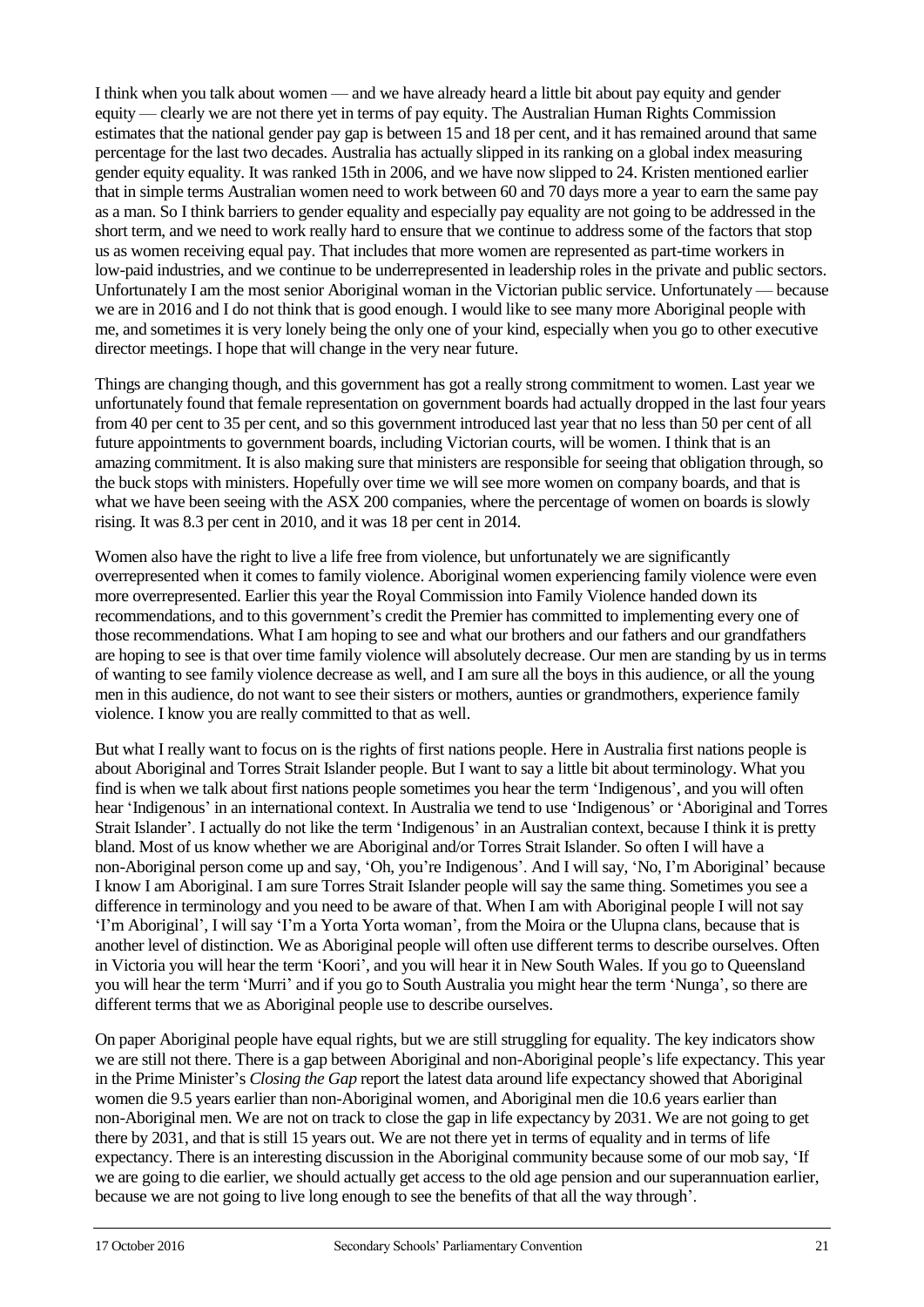We have heard today, and I have been really heartened by the fact, that people have been quoting Aboriginal young people in incarceration and their experiences, so thank you very much. Aboriginal people are much more likely to be incarcerated compared to non-Aboriginal people. Adults are 12 to 13 times more likely to be imprisoned, and our people are around 24 times more likely to be in incarceration. To me that does not sound as if we have got equality of outcomes and that we have got equal rights yet.

Unfortunately we are more likely to be unemployed and experience lower educational outcomes. Working in education, with our kids experiencing lower educational outcomes, it is a really hard thing to stand up in your own community and try and explain why our students are not achieving as well as non-Aboriginal students, and it is simply not acceptable. Our apparent retention rate in year 12 is around 66 per cent. Non-Aboriginal people's apparent retention rate is 86 per cent. So the gap in Victoria for our kids making it to year 12 from when they start in year 7 is 20 percentage points — in a place like Victoria. We have not got remoteness, we have got access to services and yet there is still a gap in outcomes, so it does not sound as if we are there yet in terms of equal rights.

Sometimes when people hear this data they say, 'Well, what can we do, because we think we should treat everybody the same?', but I think we are all much smarter now and we are much more mature, and we know that if we are going to achieve equality of outcomes, it is not about treating everybody the same.

There is a really good quote. I was googling last night and found that the National Youth Council of Ireland put it very simply. They said:

Equality is not always about treating everyone the same — it is about treating people in such a way that the outcome for each person can be the same.

Or that people can experience equality of access and opportunity. For us as a society, we need to give ourselves permission to treat people differently to get equality of access and equality of outcomes, and that is what a number of you have said here today.

From an Aboriginal point of view, it is about making sure that we have more Aboriginal education workers can support schools so they can put in place strategies so that our students have better educational outcomes. It is about providing cultural awareness training to organisations. It is about funding Aboriginal organisations to deliver services. Because guess what? The same way you want to see your own people's experiences when you access services is the same way I want to get my services from Aboriginal people. I deserve that right in the same way you all deserve that right. So funding more Aboriginal organisations that will deliver services is an example of achieving equal rights for our people.

From an educational point of view, it is about more scholarships so that more of our kids can finish year 12 and more of our kids can have a tertiary education. I think these measures need to be across Australia because there is a myth sometimes that all Aboriginal people live in remote Australia. Guess what? Over 75 per cent of Aboriginal people live in urban and regional areas, so if we are going to close the gap and we are going to achieve equal rights for Aboriginal people, we need to make sure that we focus across Australia in our cities and in our large regional centres as well as in our remote communities.

Kristen spoke a little bit today about some of the instruments that can help protect our rights. It is interesting when I talk to Aboriginal people and ask, 'Have you experienced discrimination and racism?', I learned that just about everyone in our community has. I am surprised that racism and discrimination is still around, but I should not be.

We had an experience last Australia Day when my son was at a basketball tournament. We had just gotten out of the car, and a lady was leading her little boy, who was probably about three, across some bark, and he was complaining because he had no shoes on. Her comment to the little boy was, 'Don't worry, you've got your Abo feet on'. Now my husband and I stopped. My husband is the head of the Victorian Aboriginal Legal Service. I thought maybe I had misheard, but she said it again. She said, 'Come on, you've got your Abo feet on', and she led him across the bark. My husband said, 'Excuse me, we are Aboriginal people, and that is a very derogatory term and we would appreciate it if you do not use it again, especially in front of your children'.

She was shocked because she was called out. We were shocked because we had actually heard it. But one of the things I think we were most proud of was that, no. 1, we had responded to it in a calm manner, because I think your first instinct is to get quite angry. We probably would have sworn, but we did not. Also we actually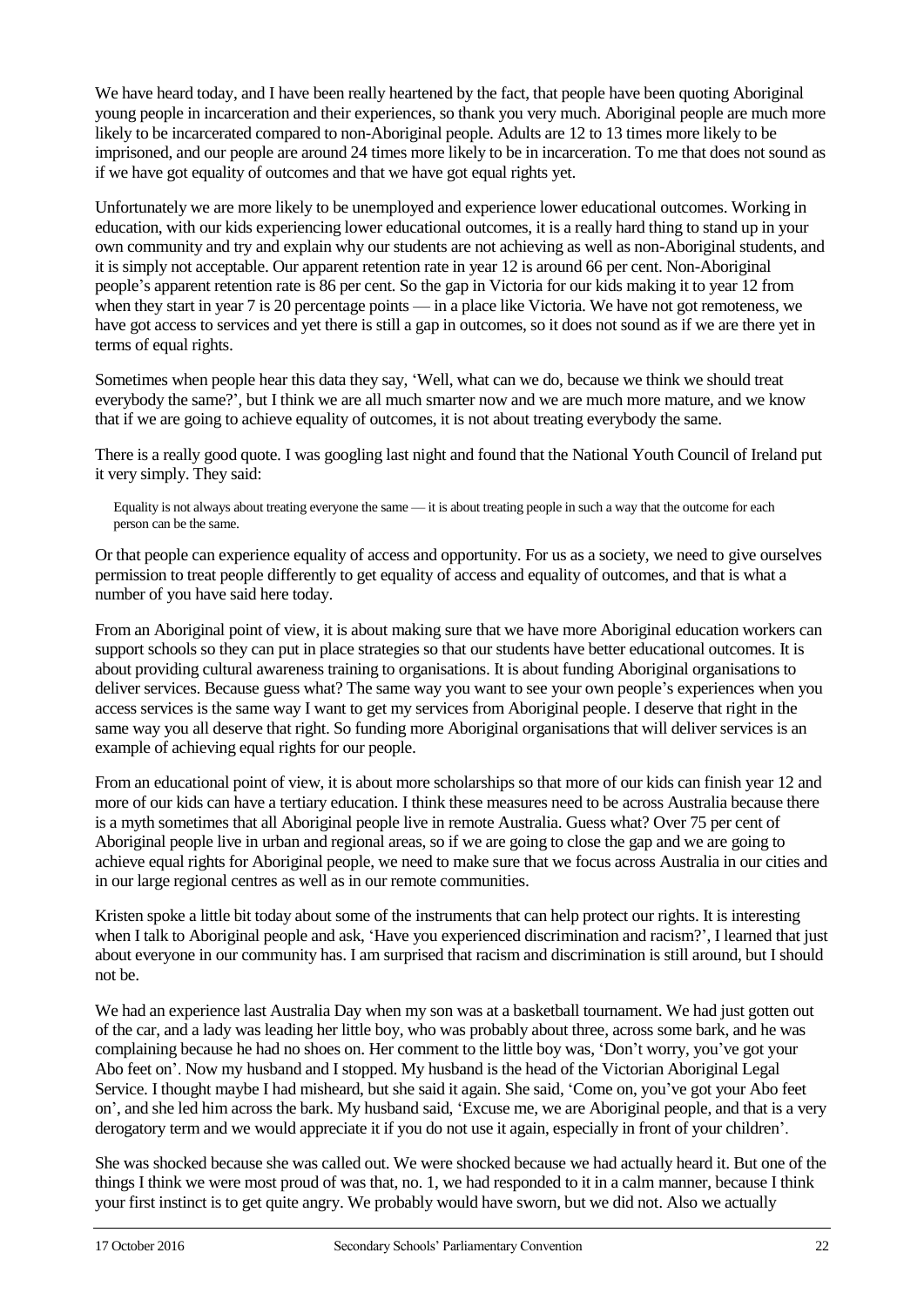challenged her in front of her children and it is about children learning that message. Hopefully her children will go away and think, 'Mum used a word. She was actually told off for using that word', and hopefully they will know that that word is not acceptable.

I think when we talk with Aboriginal people, racism and discrimination still, but sometimes people are just getting a little bit smarter about it. You might see some selection criteria that says you need year 12 completion. Well, for our mob, who have got lower completion rates for year 12, that is a barrier. It is not saying Aboriginal people cannot apply, but it is still a barrier. I think we really need to be smarter in terms of how we address racism and discrimination and know that it can happen in all forms. It can be hard edged, in-your-face and very blunt, but it can also be soft as well.

One of the things we often say to schools and teachers is, 'It's really important for you to have high expectations for your Aboriginal students. High expectations is about assuming that your Aboriginal students will achieve the absolute best. It is about ensuring they reach their full potential, because if you haven't got high expectations, that is actually a form of soft racism'. Often we hear our Aboriginal parents say when their kids are in school the school suggests that their kids are good with their hands and maybe they might want to take a pathway or 'Maybe you might want to consider VCAL', when they actually know that their child wants to go to university and be a social worker. That is an example of low expectations, and we really need to guard against that if we are going to ensure that Aboriginal people achieve their full educational potential and also ensure that we achieve equal rights.

There are a number of instruments that can help support equal rights for Aboriginal people. The United Nations Declaration on the Rights of Indigenous Peoples. It was adopted by the United Nations General Assembly in 2007, but Australia back then was one of four countries that did not agree to the United Nations Declaration on the Rights of Indigenous Peoples. So can you imagine how Aboriginal people felt when their own country, their own government, did not want to ratify that declaration? Now, thankfully two years later, in 2009, the government did ratify the declaration, and a lot of original people, including myself, were very happy about that. But if you have got time, the United Nations Declaration on the Rights of Indigenous Peoples has a number of articles that talk about the things you need to achieve to ensure Indigenous Peoples have full rights.

Kristen already spoke earlier about the Charter of Human Rights and Responsibilities Act that talks about 20 fundamental human rights. That charter talks about Aboriginal rights, and it actually says:

- (2) Aboriginal persons hold distinct cultural rights and must not be denied the right, with other members of their community—
	- (a) to enjoy their identity and culture; and
	- (b) to maintain and use their language; and
	- (c) to maintain their kinship ties; and
	- (d) to maintain their distinctive spiritual, material and economic relationship with the land …

So there are instruments available to protect our rights. We need to work hard as a community to make sure that we implement those instruments, and if people do not observe those rights, that they are held accountable. I think some of the experiences that Kristen shared in terms of conciliations was an example of people having the courage to say, 'I haven't had my right adhered to and I'm going to take it further'.

One of the things that is happening in Victoria, as a government, to make sure that we ensure that Aboriginal children and young people experience their full rights, is we just launched a new Aboriginal education policy. So that policy aligns very well with the United Nations Declaration on Human Rights and it also aligns well with the Victorian Charter of Human Rights and Responsibilities. It talks about Aboriginal perspectives in the curriculum. How many of you have experienced Aboriginal perspectives in the curriculum? A lot of our community are saying that it needs to be stronger.

The new Victorian curriculum now requires Aboriginal perspectives to be taught in the curriculum. But it has got to be taught well. A lot of teachers are nervous. A lot of teachers do not want to get it wrong. A lot of teachers are scared they might have a community member come up and say, 'You've got it wrong'. So we need to make sure that we support our teachers to be able to teach Aboriginal perspectives in a really sensitive but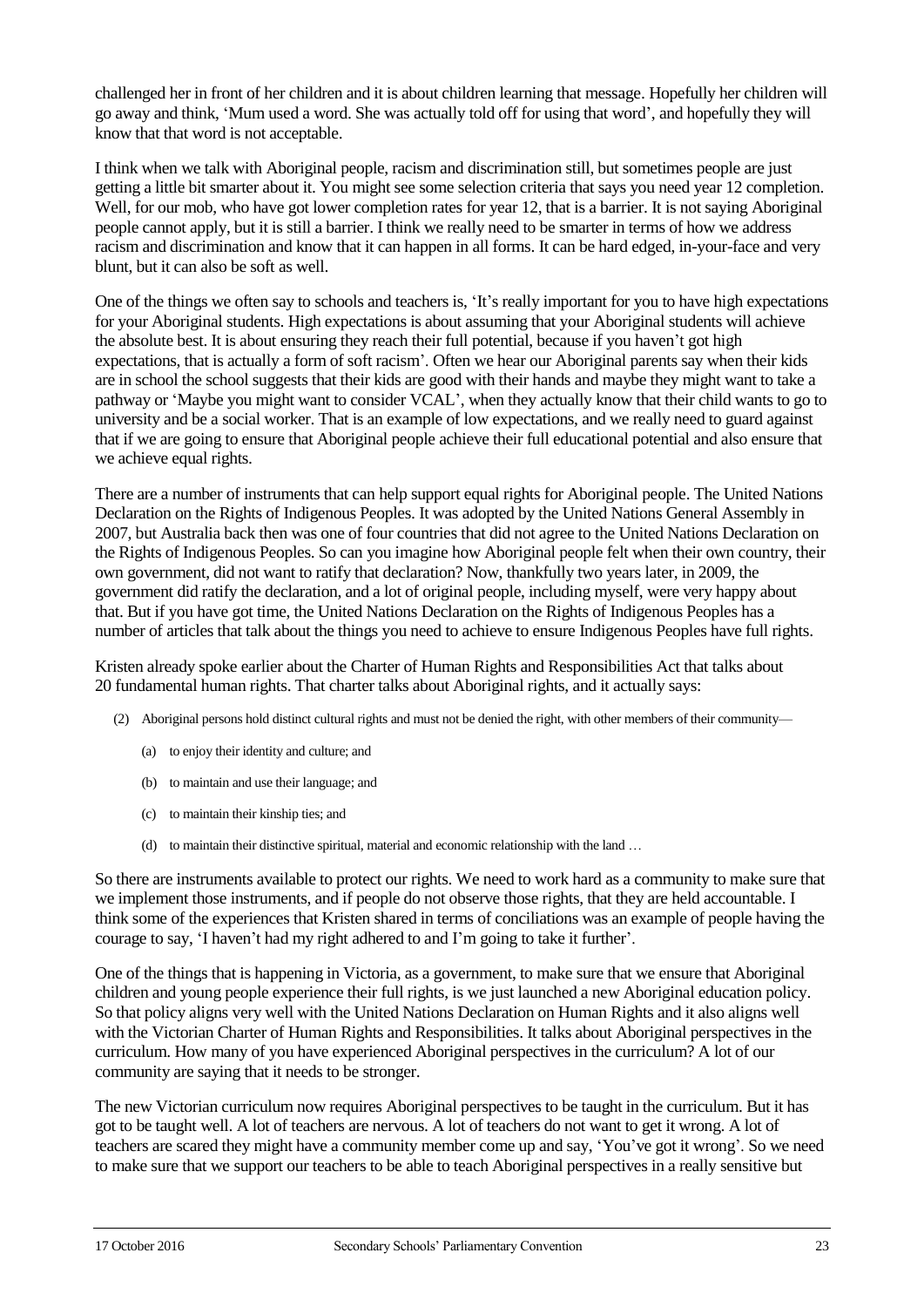genuine way that involves local communities. So we are looking for a lot of things out of our new Aboriginal education policy, and that, again, will help support the attainment of equal rights for Aboriginal people.

One of the last things I wanted to finish up on is that in Victoria we are having an interesting discussion right now about treaty, and some of you have already mentioned the constitutional recognition. Victoria's constitution already recognises Aboriginal people in the preamble, so I think that is a wonderful thing. There is a lot of discussion right now federally about the commonwealth constitution recognising Aboriginal people. For us as Aboriginal people the jury is out, because we want to see what the wording of the amendments to the constitution are before a lot of us want to look to endorsing those changes.

But in Victoria right now this government has progressed a treaty discussion. A treaty can be described as 'an agreement between two parties to deliver a range of negotiated benefits'. So right now in Victoria there is a lot of discussion around treaty. I do not think it is an either/or when it comes to constitutional recognition and treaty. I think you can have both. Both are good forms of recognition for Aboriginal people, but we really need to see the wording first.

In terms of the theme for this morning, 'Equal rights — myth or reality?', a lot of Aboriginal people in the community would say, 'we're not there yet'. A lot of people in majority groups would say, 'we're not there yet'. The good news is that we have a number of policy commitments, we have a number of instruments and a number of programs that will support equal rights, but we need to use them, we need to use them effectively and we need to make sure that we all work together.

As Kristen said, 'You as young people can make an enormous difference'. We know some of the reasons why we have got an acknowledgement of Aboriginal people in school assemblies and we know some of the reasons why the Aboriginal flag is flying at schools is because non-Aboriginal students have argued strongly for it. So thank you. I really enjoyed listening to you this morning. We as the older group in our community have a lot of high hopes resting on you, and as young people you are our future. So we are looking forward to a lot in terms of what you can do and how you can make a difference in terms of equal rights.

#### Thank you.

#### *Delegates applauding.*

**The SPEAKER** — Thank you very much, Angela. It is now time for morning tea, which will be in Queen's Hall, between the two chambers on my left. A table will be set up on the side with dietary items for specific requirements. After morning tea students will go to their discussion groups. Students are to be seated with their group by 11.30, so if you start wandering to your place where you are going to be at about 11.25, that would be terrific. NCS and Parliament House staff will be available to assist you to find your discussion group and the room that you are in and the location. Then you will have lunch from 12.35 until 1.30 at Queen's Hall, again on the left. I also invite teachers to get together for the professional development program after morning tea, which will be held in this chamber, so come back here if you will, please. I will see you again at 1.30 back in this chamber, and we will start with the 2-minute statement from each group on the subtopics. Thank you very much, and enjoy your morning tea.

## **Sitting suspended 11.07 a.m. until 1.32 p.m.**

## **REPORTING SESSION**

#### *Moving and debate of motions*

**The SPEAKER** — Okay. Thank you very much for that. We are on time as well. Fantastic. Welcome back. The 10 groups have discussed different subtopics in their discussion groups, and each discussion group had to consider the subtopic allocated and explore if this group has equal rights and if a bill of rights would provide further protection. It is now time to hear what the statements are from the representative reporter. You have 2 minutes each. I will not know who you are, but stand up and then you will have 2 minutes. Just say your name and the school that you are from, please. Group 1 — Aboriginal and Torres Strait Islander rights.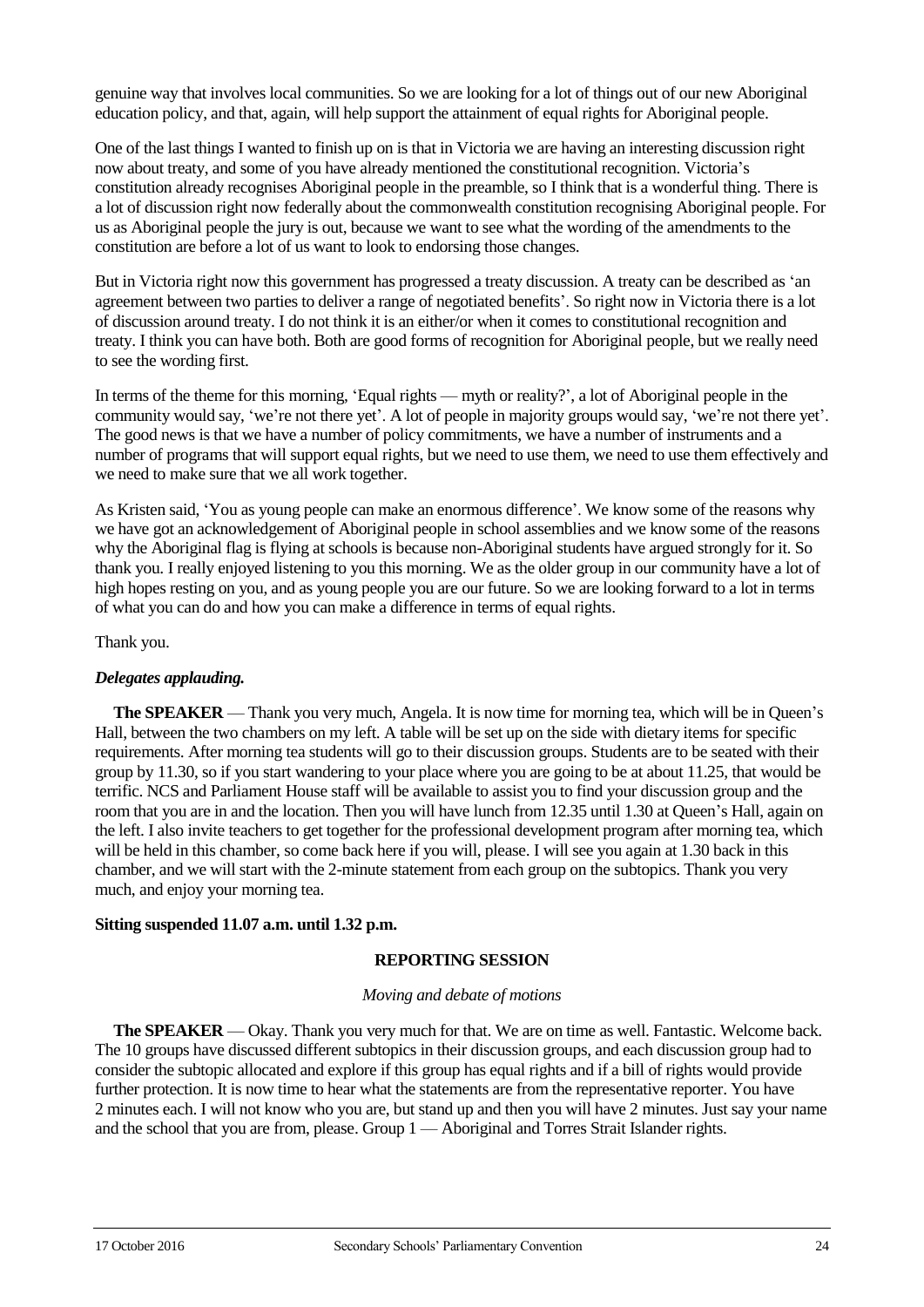## **Group 1** — **Aboriginal and Torres Strait Islander rights**

**Ms GILES** — I am Chloe Giles from Mount Alexander College.

**Ms SPENCER** — I am Emma Spencer from Avila College.

**Ms GILES** — Our topic is Aboriginal and Torres Strait Islander rights. To a certain extent both commonwealth and Victorian legislation protects individuals from discrimination and a breach of their human rights. The laws protect them in theory, however, this is not the reality. Social circumstances have led to many rights being ignored by the media and judicial system. They are also inadvertently ignored by Aboriginal and Torres Strait Islander people due to the lack of awareness of their existence.

**Ms SPENCER** — In addition, the bill of rights would provide further protection for Aboriginal and Torres Strait Islanders in order to provide a concrete set of anti-discrimination and hate speech laws that would prevent legislation being made that discriminates specifically against one group, as seen in the intervention in 2007. We would like to indicate that the largest area of concern is education, particularly at primary and secondary levels, to ensure that future generations are aware of the social implications of racism and discrimination and the effects that it can have on human rights of minority groups, in particular the Aboriginal and Torres Strait Islander peoples.

Education would also encompass adequate training of teachers about the dangers of soft racism and micro-aggressions that foster a continued marginalisation of Aboriginal and Torres Strait Islander peoples.

## **Group 2** — **Age equality**

**Ms SOO** — Hi, I am Janice Soo. I am from Camberwell Girls Grammar. I am in group 2. Our topic today was age equality. We believe that we should expand employment opportunities for people over the age of 16 up to all ages for equal opportunities and no discrimination. We acknowledge that we do not often hear the terminology 'age equality' because it is not that prominent within our society, unlike marriage equality or whatnot. However, statistics show that one-quarter of Australians over the age of 50 experience age discrimination within our workforce. So if we were over the age of 50, it would be almost impossible for us to find a job. Is this what you would want for your future generations, your younger children, et cetera?

We believe that the mindset of the Australian people is crucial to how we treat our elders and younger people in terms of employment and jobs. We believe that we can do this by using campaigns such as WorkSafe, but also using other ways targeted at age, social media and advertising, as well as a yearly workforce inspection of working age rates. There needs to be a change in Australia to laws and our mindset about one's ability with age.

Thank you.

**The SPEAKER** — Lucky I am still a couple of decades away from 50.

#### **Group 3** — **Refugee and asylum seeker rights**

**Mr AZZOPARDI** — Good afternoon. I am Foley Azzopardi of group 3, and we are talking about the rights bill in relation to refugees. A bill of rights would not be effective in a general sense, but perhaps pieces of separate legislation could be put in place to cater for cultures and scenarios. A bill of rights would be difficult to change over time, while separate pieces of legislation can be more flexible to correct in relation to changes and world events. Australians also have an obligation to share and protect human rights, as stated in the very lyrics of our national anthem.

In relation to refugees legislation could enable the government and authorities to integrate asylum seekers with ease and at a low cost. In four years Manus Island, a prime detention centre, cost a total of \$4 billion to run, and we spend \$400 000 per refugee each year to keep them detained. I am certain that that money could be used to establish refugees in our society and educate them into working-class citizens so they can benefit our economy.

This is not a question of legality, government purity or cultural purity; it is a question of morals and human rights.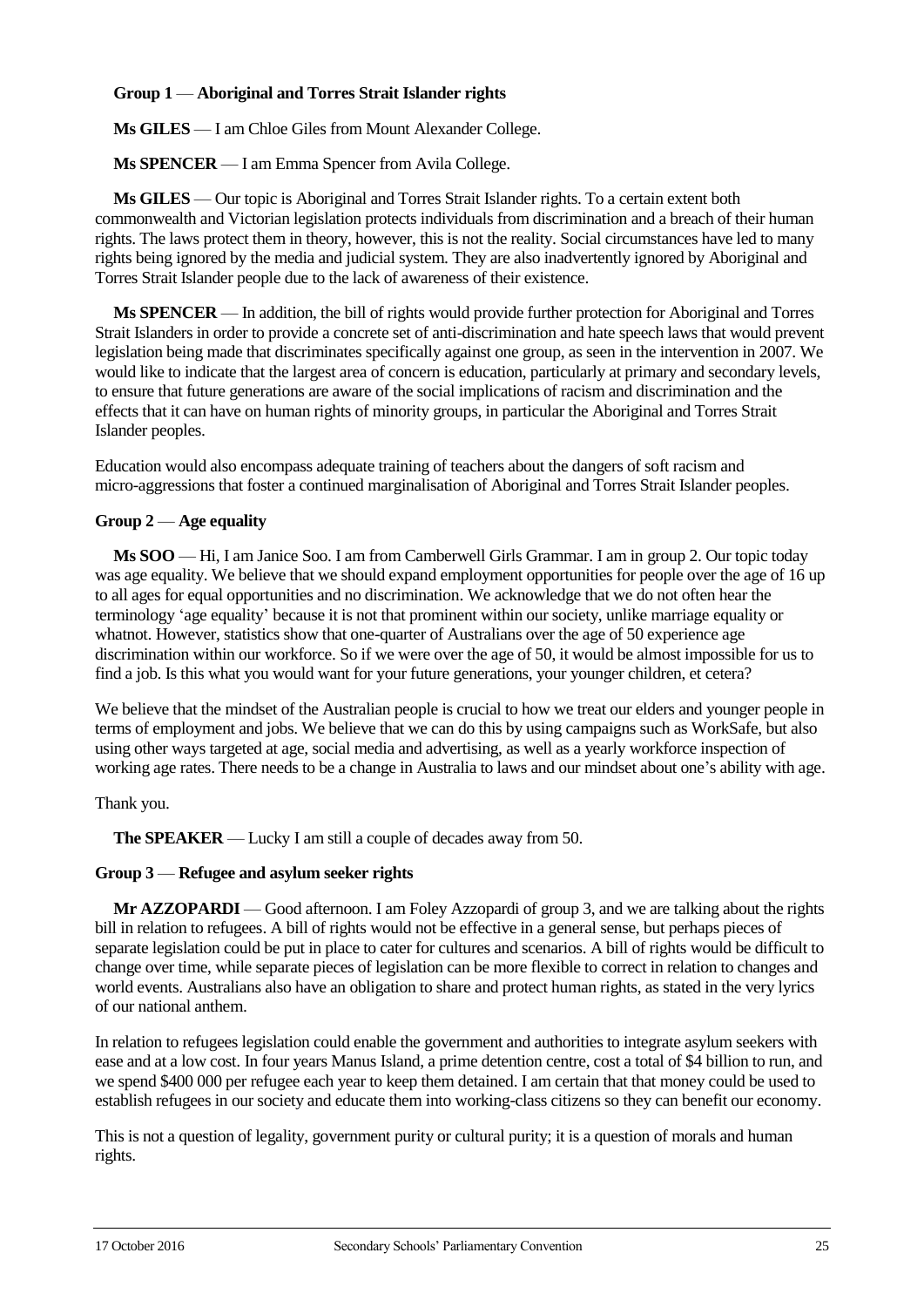# **Group 4** — **Children's rights**

**Ms TOLL-TEMPANY** — I am Angelique, and I am in group 4, which discussed children's rights. At the moment we have a Victorian charter which we believe does in some aspects represent children, but we believe it is not specific enough to children and does not accurately and adequately represent them. We believe that children have a lack of education on our rights and youth representation in government. This charter is only on a state level. A bill of rights would allow us to adequately protect and implement the rights of children in Australia. A bill of rights would encourage and provide further protection and representation of children and education on their rights. We want better protection of children in relation to domestic violence. A statistic for you: 55 per cent of physical abuse and 40 per cent of sexual abuse against children is because of domestic violence.

We want to educate children on our implemented rights and how to approach and understand them, and on how to think critically and address or recognise if our rights are being acknowledged. Overall we want youth representation in government to acknowledge the interests of children in all aspects of their lives. At the moment we have representation of children, but a bill of rights would further encourage this and empower children. A bill of rights would be on a federal level rather than a state level. This would encourage unity between states, which can influence equality and also could influence other countries which may be observing us to possibly take a look at their rights and adapt them to better suit children's needs. It would help children to access their rights and encourage the introduction and limitation of children's rights in our legal system.

# **Group 5** — **Rights of the disabled**

**Mr STEIN** — Hello, Speaker. I am Gideon Stein. When it comes to the rights of the disabled, it is more about equity than equality. We believe that the current Victorian legislation does not adequately protect the human rights of the disabled. However, we as a state are making great progress when it comes to the welfare of these people. Over the last four decades, the life expectancy of Australians born with Down syndrome has tripled from 18 to 60 years of age. Additionally the Gillard government was successful in introducing their national disability insurance scheme, which began on 11 October this year, to provide services so that the disabled can lodge their claims. This happened seven days ago, so this is very current.

If a bill of rights were to be introduced, enacting specific laws would be much less effective than the protection offered by courts. Because disability cases are so individual, umbrella laws like a bill of rights would be less effective, as it could not deal with such a diverse group of minorities. Difficult questions would be squeezed into artificially limited categories contained in a bill of rights. It would be better to just allow the individual courts to work through the cases.

In conclusion we are against the institution of a bill of rights for the rights of the disabled. The rights of this fragile group of people simply cannot be supported by such a superficial and ambiguous document.

## **Group 6** — **Sex and gender identity rights**

**Ms SCHWERDT** — I am Bridget Schwerdt. We believe that under the Sex Discrimination Act sex and gender roles are adequately covered; however, they are not protected, evident in the obvious gaps in gender equality and acceptance of sexual identities and orientations. We feel that a bill of rights, while symbolically powerful, will have no overall practical application.

Instead we propose the following measures: a flexible act, one that encompasses the rights needed in terms of gender and sexual identity at the current time, such as freedom to express one sexual identity without discrimination and the protection against sexual and gender discrimination, whilst also maintaining the ability to adapt to the changing state of gender and sexual identity; a governing body that oversees the application of the Sex Discrimination Act and works alongside the government at social inclusion at a federal level and allows members of the public to lodge complaints and compensation claims against any discrimination based on sexual identity and gender; and an educational approach to encourage the expansion of sex education programs to encompass gender identity and empowerment. As such, we wish to create an environment for all Australians, regardless of their identity, to be free and protected.

I know as an educated female I do not want to be receiving 17 per cent less pay than my male counterparts. I know that I want my children to grow up knowing they can be anyone or anything. I know I do not have to be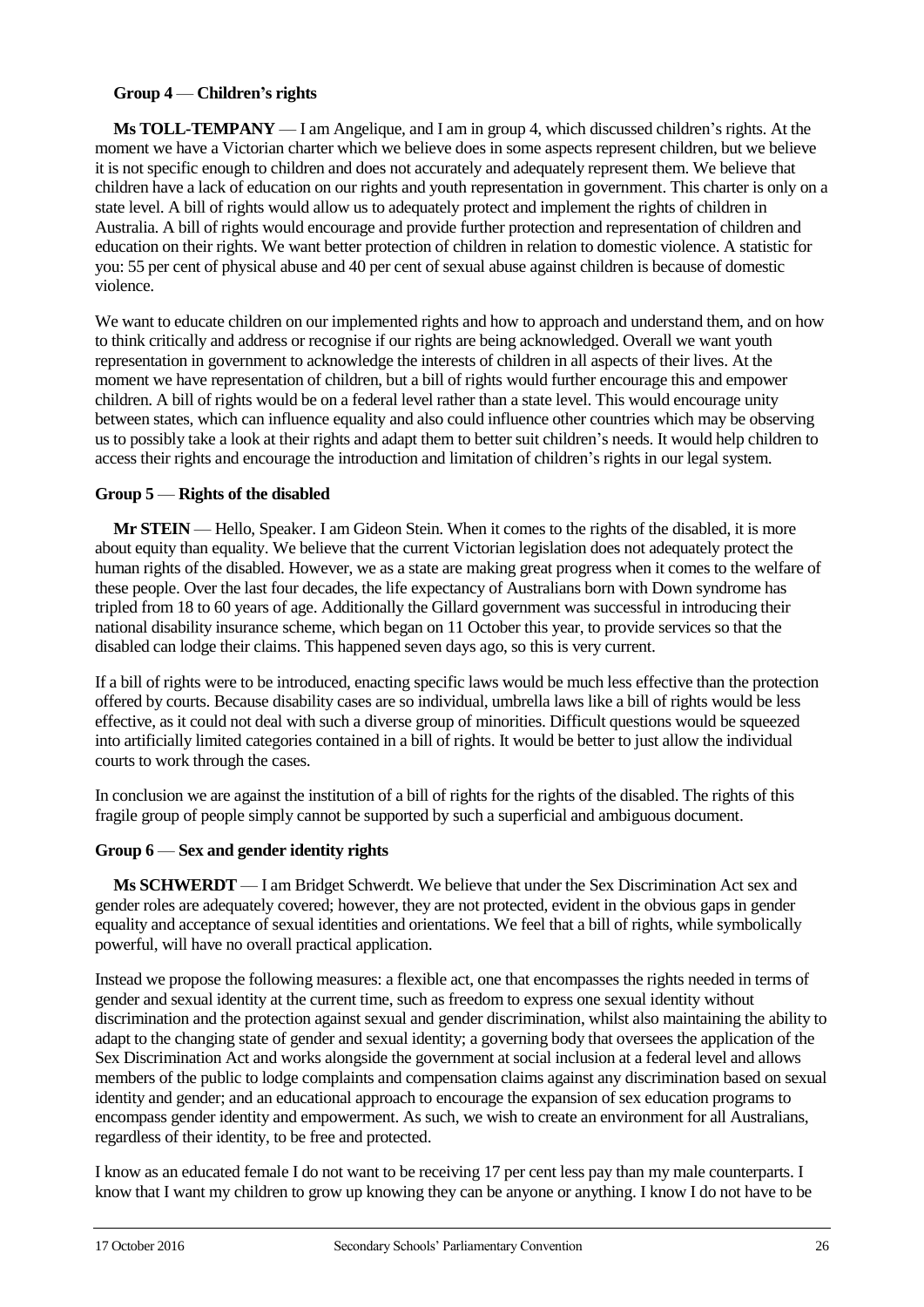one of the one in four women sexually harassed in the workplace. And I know it is time that we end sex and gender identity discrimination in Australia. I know it will take time, but I know it will be worth it.

# **Group 7** — **Social equality**

**Mr DONALDSON** — I am Michael Donaldson. I am in group 7, and we were discussing social equality. We decided to take a broad view of our topic, so mainly just all social equality brought in together, but we especially wanted to discuss the wealth gap because that is not really a topic covered by anyone. We decided as a group that an issue in Australian society is wealth distribution. While we do have some measures to try and stop this gap from growing, such as a progressive tax system, there are other laws that, while they were put in with good purpose, have also allowed this gap to increase, such as negative gearing. So we determined with regard to the class system that it is still a problem that needs to be closed, and there is not adequate legislation to solve that yet.

Onto a broader topic, we wanted to discuss anti-discrimination law in society and its effectiveness. We determined that while there are some anti-discrimination laws, we did agree that this relies on society agreeing with these, and currently with a lot of these laws the general society just does not agree with them. So there is no real purpose in having them if not everyone agrees for them.

Finally we discussed the plausibility of a bill of rights and agreed that a bill of rights will not solve our problems because, one, it becomes too outdated too quickly — all you need to do is look at the United States with the second amendment — and also, secondly, there is no finite list of what rights to include and what not to include. You might put in your marriage rights and your women's rights and all that, but there will always be a group that you forgot to put in, and that is always a problem. So we agreed that it would be better to keep rights as more common law but to bring them all together in a central sort of way, because at the moment it is scattered across all the different anti-discrimination bodies.

## **Group 8** — **Freedom of religion**

**Mr BANERJEE** — Hi. I am Arvin from Huntingtower, and our group believes that freedom of religion is a bit of a myth, but we are progressing towards it becoming a reality. While freedom of religion is written into our constitution, where we can choose which religion we believe in, it is the ideology and perception of some Australians towards some religions which can create an issue. A bill of rights would be good to have, but freedom of religion would not be thoroughly protected by it. Education would be better. Obviously if there was a bill of rights, it would be important to include freedom of religion; otherwise what sort of impression would that leave on other people looking at our bill of rights. A bill of rights is important, as it emphasises the protection of human rights and fundamental freedoms, and is needed so that no laws can be made which infringe these rights. The root of discrimination is fear, and often the root of fear can often come from not knowing about the issue at hand. This is why we propose that while the inclusion of freedom of religion is important in a bill of rights, education for children and teenagers is the solution. By educating different belief systems and ethnicities from a historical and cultural perspective we can truly make a difference.

#### **Group 9** — **Marriage equality**

**Ms PATIENCE** — I am Hannah Patience, Strathcona Baptist Girls Grammar. We define marriage equality as a union between two consenting adults, regardless of sexual orientation, identity or race, to the exclusion of all others. Legislation currently does not protect the human right for all people to marry. From 2004 to the present day, governments have failed to recognise and legalise marriage equality after 21 failed bills. The current laws, such as the Marriage Act 1961, oppose marriage equality and define marriage to be a union between a man and a woman. Think of them as millions of Australian citizens denied the basic human rights and happiness that every heterosexual couple is afforded unconditionally.

A bill of rights would fail to address the problem efficiently. There are simply too many dimensions and facets to creating a bill of rights for it to be a more practical and viable option. The time and effort needed to implement a bill of rights is not realistic when compared to a bill. Although currently we are failing to pass many forms of legislation regarding marriage equality, it still remains our most economic and time-efficient form. There needs to be legislation passed not only legalising same-sex marriage but allowing same-sex couples the same respect afforded to heterosexual couples. We believe legislation, however, would address and hopefully end the debate if it were passed. Love is love, and it should not be defined or limited. It is simply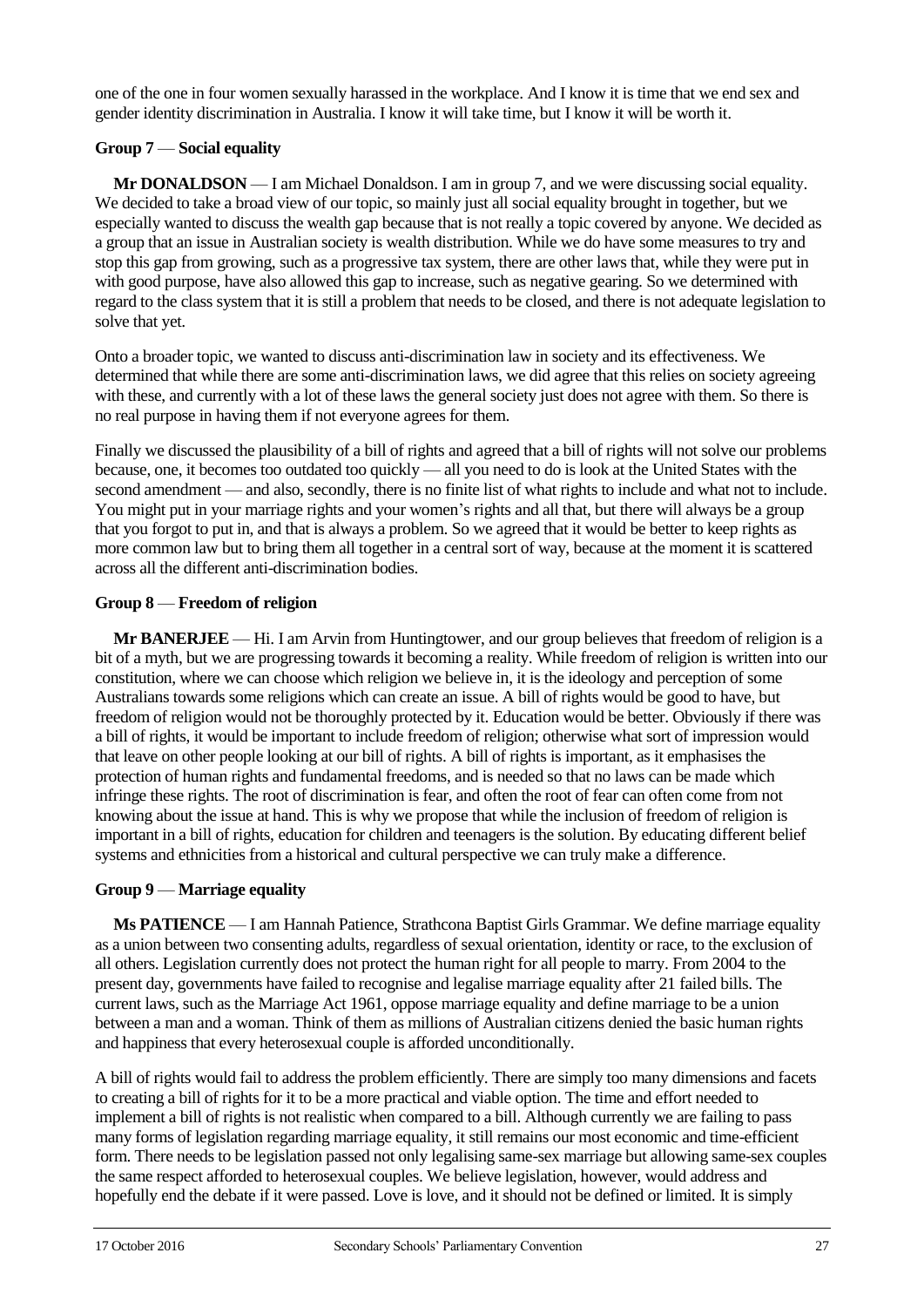draconian that we continually deny basic courtesy to people just because of their sexual orientation. We would like to conclude with a statement from a same-sex couple: 'We would like same-sex marriage approved not only for our own marriage but to remove the stigma that we are different'.

## **Group 10** — **Race equality**

**Ms GOONESEKERA** — I am Vinhara Goonesekera, Ruyton Girls' School. On the topic of racial equality, not all races are treated equally and racism is still an issue, even though it is more subtle today than in previous generations. Despite this our group believes that on the topic of race equality a bill of rights would not be useful and may even cause negative reactions from individuals who believe their rights would be restricted or infringed. We feel that at this point of time any bill of rights would be perceived as aiming to improve our reputation as a country on a global stage rather than fixing these issues. We should focus on educating the people and helping disadvantaged minority groups help themselves rather than letting people from a majority decide what we need.

**The SPEAKER (Don Nardella)** — Very interesting. Has anyone been keeping a table on the bill of rights? No? I have got two yeses, two sort of sitting on the fence and six noes on the bill of rights, so that is very interesting if you are following that.

## **SOAPBOX**

**The SPEAKER (Don Nardella)** — So we now have some time to provide some feedback on the statements. So it is a soapbox session. Anybody can get up and have their say, but you will only have 1 minute — 60 seconds — to have that say. This is not the way we usually do it, because usually you sit in the seat and I will call your name. I do not want to be saying 'you' or whatever, but if I can try and point to you not in a very nasty way, but I will ask somebody to speak. So it is whoever is on their feet first, or I will try and go around the room. We have got about half an hour, a minute each, so who wants to start? Or we can go home. No, that is all right. Who wants to go first on what we have heard or what your group discussed?

**Ms GEBREWELD** — My name is Robel. I am from Mount Alexander College. Since writing about the issue, you will not change the issue. You and I will need to change first, because the issue does not come by itself. It is us; we create it. The things that we do are actions that determine. Be fair and love each other. The rest will follow up. We all know that it cannot be perfect because we all see things differently, but we can make change. We need to have a representative from multicultural as we are multicultural. If we have from different cultures, then they know — for example, like if we have from different cultures, they know more about their cultures than we think how they would prefer.

**Mr CHESLER** — Ben Chesler, Camberwell Grammar School. I think regarding a bill of rights and adapting that into our constitution there were three main key flaws letting it down.

Firstly, it is unadaptable to change, or at least not very easily, requiring a referendum, which would make it superseded and a relic of the past very quickly.

Secondly, the constitution merely sets out how the government is informed and run. It is a rather dry and functional document, and any bill of rights might detract from that nature.

Thirdly — last, but not least — incorporating a bill of rights into the constitution would not necessarily give it practical power. While it would give it symbolic power, there is not so much a penalty or a penance for breaking the rights incorporated into those bills.

**Ms PATIENCE** — Hannah Patience, Strathcona Baptist Girls Grammar. Regarding equality, can equality be achieved? In its purest sense, no; however, we as a nation can achieve basic broad rights. While we are highly progressive when we compare ourselves to more disadvantaged countries — we still have a long way to go — our society as a whole is completely accepting.

We still need to reach various milestones that many other countries have already reached, but how do we become equal? Most inequality lies within the behaviour of a nation. We can enforce anti-discrimination legislation; however, we cannot enforce behaviour. We as students right now can only lead by example and work forward for a world where equality is no longer our no. 1 priority.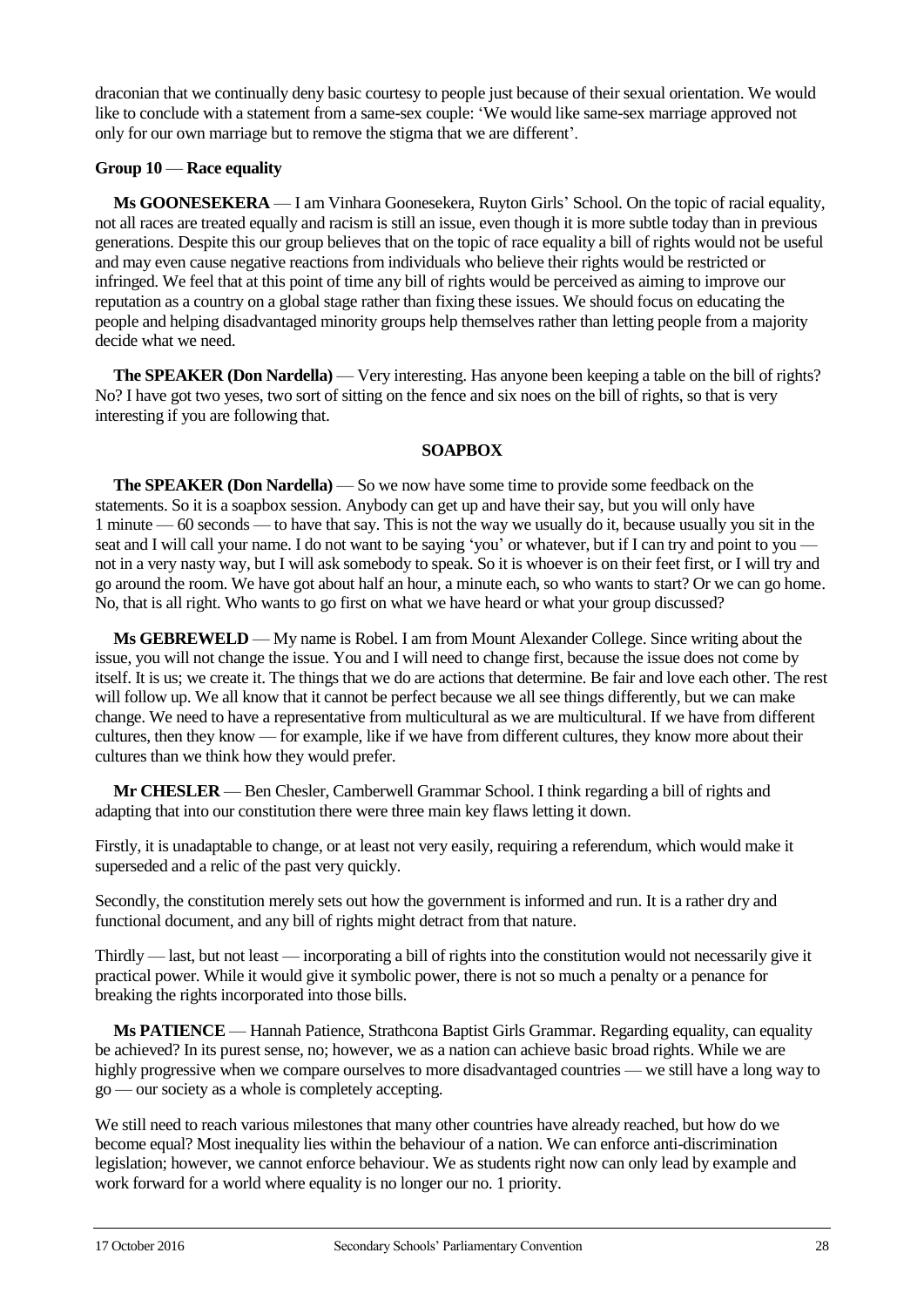**Mr EVERARD** — James Everard, Camberwell Grammar School. I would like to make reference to my honourable friend Benjamin Chesler's comments earlier about the bill or rights not being practical for Australia. He made three arguments, which I take issue with.

Firstly, he said that the constitution did not make room for a bill of rights, that it was designed only to divide powers between state and federal governments. Whilst this is true, I think it is also fundamentally wrong. The constitution should establish what the rights are for Australians. It was designed by 1900 straight white men, most of them from the business world and who really did not have any interest in the common man, and it is about time — in the 21st century — that we reformed that.

His second point was that it was not particularly powerful. It is very easy for someone in a privileged position to say that, but if you are actually trying to challenge the standing order in a court of law, then you want to be able  $to \_\_$ 

**The SPEAKER** — Your time has expired.

**Ms PRETTY** — I am Madisson from MacKillop College. From when we were having our group discussions before, I have seen a few groups that have agreed to a bill of rights for certain subjects. In our group we decided that a bill of rights is not a right path to take, because even though something may be passed — a bill like, 'You can't do this anymore', and, 'You can't do that anymore' — people still do it, because people simply just disregard the government, because, you know, 'The government doesn't know everything, so it doesn't really matter'. There were things passed to have Aboriginal people no longer classed as flora and fauna, but people still treat them like that. I think some of us have seen it with our own eyes. A bill of rights does not really seem a really good idea for any other subject?

**Ms SPENCER** — I am Emma Spencer from Avila College. I believe that, before we really are able to have discussions about legislation that we can put in place to protect equality, we have to consider whether the current legislation we actually abide by — I think especially in terms of the Anti-Discrimination Act and laws against hate speech. Yet as society, both in the media and especially in Parliament, we still are condoning and allowing hate speech by people like Pauline Hanson and Cory Bernardi to be shared without any repercussions or punishment, despite going against actual laws that are in place against discrimination and hate speech. So I think before we are able to move forward in terms of equality, we have to look at whether or not the current systems we have in place are working in the first place.

**Ms TOLL-TEMPANY** — I am Angelique Toll-Tempany from Thornbury High School. While I agree with what has been said about how we need to address our current laws, I think that somehow we need to have a look at what laws we have in place and try and change them to better fit how things have changed now compared to when the laws were first made. But I know that unfortunately a lot of the time this does not happen because people see it as such a complex and diverse issue that instead of even trying to tackle it they just sort of go, 'It's too difficult. We'll just leave things how they are'. So although the bill of rights may not be the perfect solution I feel like if it is a solution that is possible maybe unfortunately it is good to take what we can do rather than just do nothing, because otherwise we might not get anything done.

**Ms YACINE** — I just want to say that equal rights can only be achieved in a society that encourages open-mindedness. If we cannot learn to understand each other and respect each other's views and values we will never achieve equal rights. Our society will remain divided, with superiors and inferiors and majority and minority, which will continue to shape the system into an unfair and unequal one.

**Ms GILES** — I believe that before we can look at it creating a bill of rights we have to reflect upon our constitution and how it is interpreted and whom it is interpreted by. The constitution is interpreted by judges of the High Court. We do not elect them, so if government is supposed to be representative the people who are interpreting our laws and what we follow are not actually representing the people who follow the laws. So before we can go in and try and make new legislation or try and change the wording of the constitution maybe we should look at how we interpret the wording of the constitution and who is interpreting it, because the judges tend to be older lawyers. They are white men. They do not really understand the needs of the minority races and groups of the society that they are interpreting legislation for. Thank you.

**Mr AZZOPARDI** — With the bill of rights, I do not know whether someone has already brought this up or not but we do find now that the world is moving faster and faster, technology wise and culturally wise. We need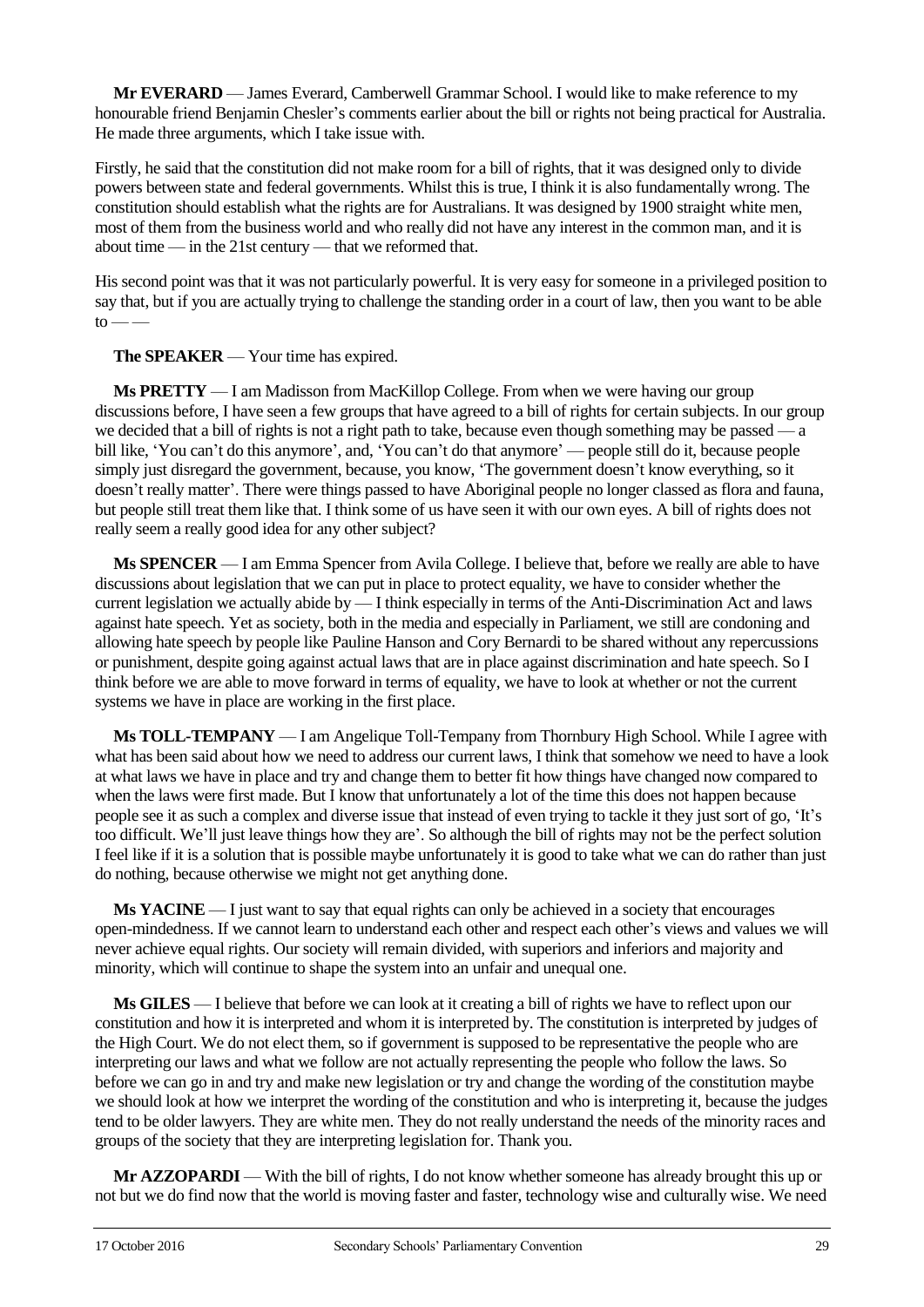to make sure that the laws and bills we put in place are not going to go out of date far too quickly or that we do not leave them in for too long. A great example of that is that it is still illegal to wear chain mail armour in British Parliament. I do not know many politicians that still wear chain mail. When we make laws I think it is good to consciously revise them but to also make sure that the laws are not in need of constant revision over and over again and try and think at least a little bit into the future so we do not have to continually have these sorts of issues.

**Mr RHODES** — It is clear that from what we have said today a bill of rights would definitely be a great guideline to sort of respect rights in different people and how they should be treated. But we have also acknowledged a sort of small minority group that would ignore these guidelines, sort of go against these and, as we have discussed, there will not be many penalties for that. I do not believe that this is good enough reason though to sort of disregard the idea or the concept of the bill of rights. I believe that there is more that we can do on top the bill of rights. I think on top of the concept of the bill of rights as a sort of guideline to how we should treat others and respect other people's rights, I think we could also build up resilience in those who are sufferers of not having these equal rights. In some cases you cannot really sort of build up that resilience, such as with females who are paid unequally. But perhaps for racial dissemination or gender discrimination I believe that we can also build up campaigns or awareness to sort of reassure those people, those sufferers, that they should not be discriminated against, on top of the bill of rights, and we cannot disregard that.

**Ms HURLEY-EDWARDS** — Each day we are becoming aware of issues that are not directly affecting us and we may not know how to address them or prevent them from occurring, as they are not directly happening around us or to us, and this may lead us to disregarding such problems and ignoring them. I think we need to not only become aware of the problems and issues present throughout the world, in particular issues where people are disadvantaged and not given equal treatment and opportunities, but we also need to begin to act upon them and prevent them from developing even further. As mentioned earlier today, young children's actions are usually modelled by the behaviours of their parents and other adults around them, so if we act in a passionate way that is trying to address and prevent these problems regarding inequality from occurring the children and younger generations would become more aware and be conditioned to act acceptably and respectfully, and this could potentially eliminate these problems as future occurrences.

**Ms SCHWERDT** — I find that the answer to today's question is not entirely in laws. It is not in declaring rights, and it is not in dictating who fits where. Whilst helpful, these are not entirely the answer. Rather it is common human decency. It is about learning to appreciate others' cultures and perspectives and ensuring that we are living the best life possible and helping each other to do so. Income, job, education, colour or creed does not make a good person. It is how you treat the world and those around you that makes the difference — that makes this world fair for all.

**Mr FELIPE** — Thank you very much, Deputy Speaker. Just to reflect on that, I very much agree with you: it is not just in the laws, it is not just legislation that we have to abide by; it starts with us. We need to start changing our perspectives on things. Why do we need the law that states, 'You must respect each other'? We must start with ourselves. We need to have the common sense to respect each other. We are in a First World country. We are so very lucky. In Third World countries, such as where I was born, we do not have those opportunities to say, 'Let's fight for equal rights' and all that. It starts with us in our feeling. It is in our instinct. We are human. We do not need to rely on laws to tell us what to do. It should come from the heart, because inequality does not exist unless we want it to. You mentioned before that we do need to understand each other. We need to reflect on our differences in cultures, and that is why is important that we need to change from the heart in order for equality to begin.

**Ms PATIENCE** — A bill of rights will prevent us as a society from technically being racist, so why do we clutter up our legal system with unneeded documents and repeating ourselves? Fundamentally, a bill of rights is a necessary and are needed and will eventually outdate itself.

While the idea is appealing, human rights are covered by many other forms of legislation. We really have no need for an extra binding document. America has a bill of rights, however, they are no better off than us — and some would argue, worse. We have a system that is certainly not perfect, but it continues to work for us. If we wish to change and improve our laws, we should simply update our legislation as written in our constitution.

**Mr SMITH** — With the bill of rights we should actually pass it, but to strengthen it we should also pass a bunch of legislative acts of Parliament that would further cement what is in the bill of rights so that we can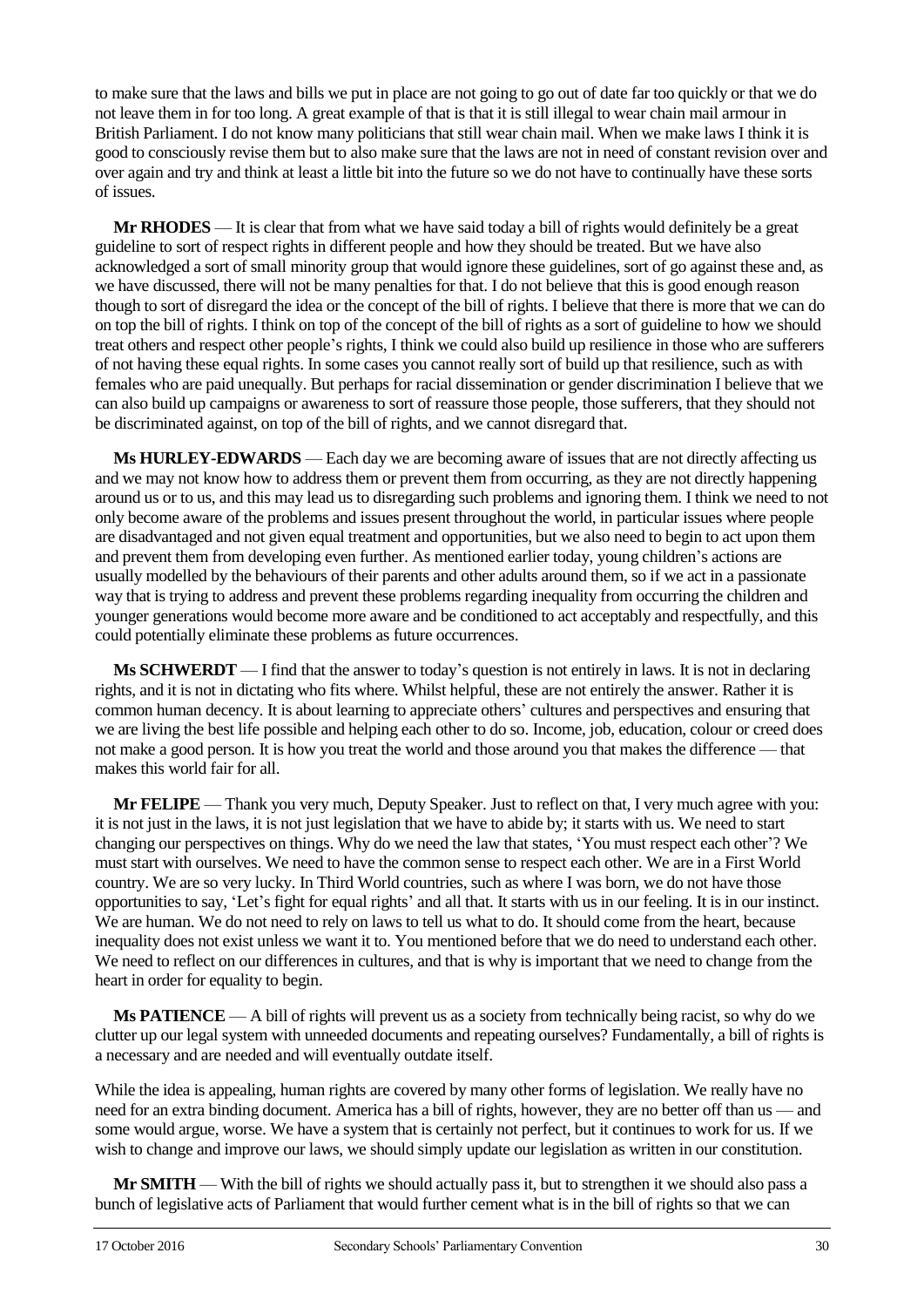amend it and change it as time progresses. As Patience said over there, the bill of rights is symbolic but the acts of Parliament would back it up and make it effect the everyday person.

**Ms PEDERSOLI** — I think that rather than putting a bill of rights in place because it is what the majority believes that minorities need and instead of introducing rules that people will not follow because they believe their rights are being infringed, we should help these minority groups help themselves and give them funding for things that they choose rather than what we think they need, so that they can represent themselves and become more independent and respected in society so that less people will want to discriminate.

**Mr CANNAVO** — I want to delve into something a little more specific this afternoon, and this is following what group 9 said. The debate about same-sex marriage is decisive, no doubt, but we need to also consider how we are going to do this, how we are going to legalise this so that it is not only cost-effective but also does the right thing morally and politically, and I believe that is not a plebiscite. I am not going to be very partisan, but I am just going to state the facts here.

How do we legislate same-sex marriage? I believe we should have a free vote, the reason being that this plebiscite is not binding. There is no such thing as a binding plebiscite. The reason why a lot of conservative Liberals are saying that they want a plebiscite is because it is not binding and they do not have to legally abide by it. It is also not cost-effective. Some estimates say \$500 million and some say \$180 million. We could use this money for health, education, infrastructure et cetera. For a government that tells us we have a debt problem and a budget emergency, the same-sex marriage plebiscite is not responsible.

**Mr STEIN** — Hello. We have laws that are directly contradicting other laws. We have the right to freedom of speech but we cannot incite any hate speech. I think that these contradictions must be addressed before we continue with the creation of more complex legislation. I do not think that legislation ever needed to be so complicated and ambiguous, and I think that these rules are more difficult to enforce as they become more complicated. Thanks.

**Ms VOLOSHIN** — I would like to address more specifically the asylum seeker issue. I would like to call on Australia and say how dare we — a multicultural society which boasts so forcefully about the fact — turn people of different cultures and nations away when people of those nations step within our borders. Does it not make us a family and call on our mateship? It is just hypocrisy, asking for mateship and calling it an integral value of our society when we do not uphold and we do not call on and that should make the government choose action. On the basic human rights bill, I say a basic human rights bill does not change with a society as much as we are making it seem. A basic human rights bill is intergenerational and timeless, and it dictates aspects that are more than just privileges but deserved and should-be-expected parts of society. All equal rights fall under the asylum seeker opportunity. The question is not a matter of legality; it is a question of humanity. If one acknowledges them as humans and people with rights, then one must provide them human rights.

**Mr QU** — A bill of rights is restrictive. However comprehensive a bill of rights is, it will not cover everything and it defines what we have must do, which is in turn limiting what we can do. The main issue of a bill of rights is that it tends to focus on rights in criminal processes and rights of property. However, there are a myriad of fundamental rights which cannot be so easily enforced by our courts. A bill of rights is therefore unnecessary and will eventually become outdated as the world continues to progress. Thank you.

**Ms HEPWORTH** — I have often heard the saying 'prevention is better than a cure'. We can have legislation which lays out the laws which impose penalties and which protect and provide compensation for those who experience discrimination or have their rights denied, but if it comes to this stage, then the damage is already done. I believe the focus should be placed on educating people and learning ourselves about respecting other people's rights first and foremost as a form of prevention. We can write rules down on paper, but there will always be people who go against the law. No matter what we write down, this may not necessarily change our behaviour. Only by changing our own ways will we finally be able to see change in the world around us.

**Mr DONALDSON** — Furthering on from that speech, which I entirely agree with, I think it is, first, important to recognise that law is not the only solution to the equal rights problem and it is not the right solution entirely. Yes, the first step is to get rid of all the laws, such as the marriage equality that is preventing marriage. But I think after that the track should bend away from making it law — the anti-discrimination laws — and more just the fact that we should focus our attention on ironing out the societal problems that cause these rather than actually just making laws. Because in general if there are laws that people are not going to follow,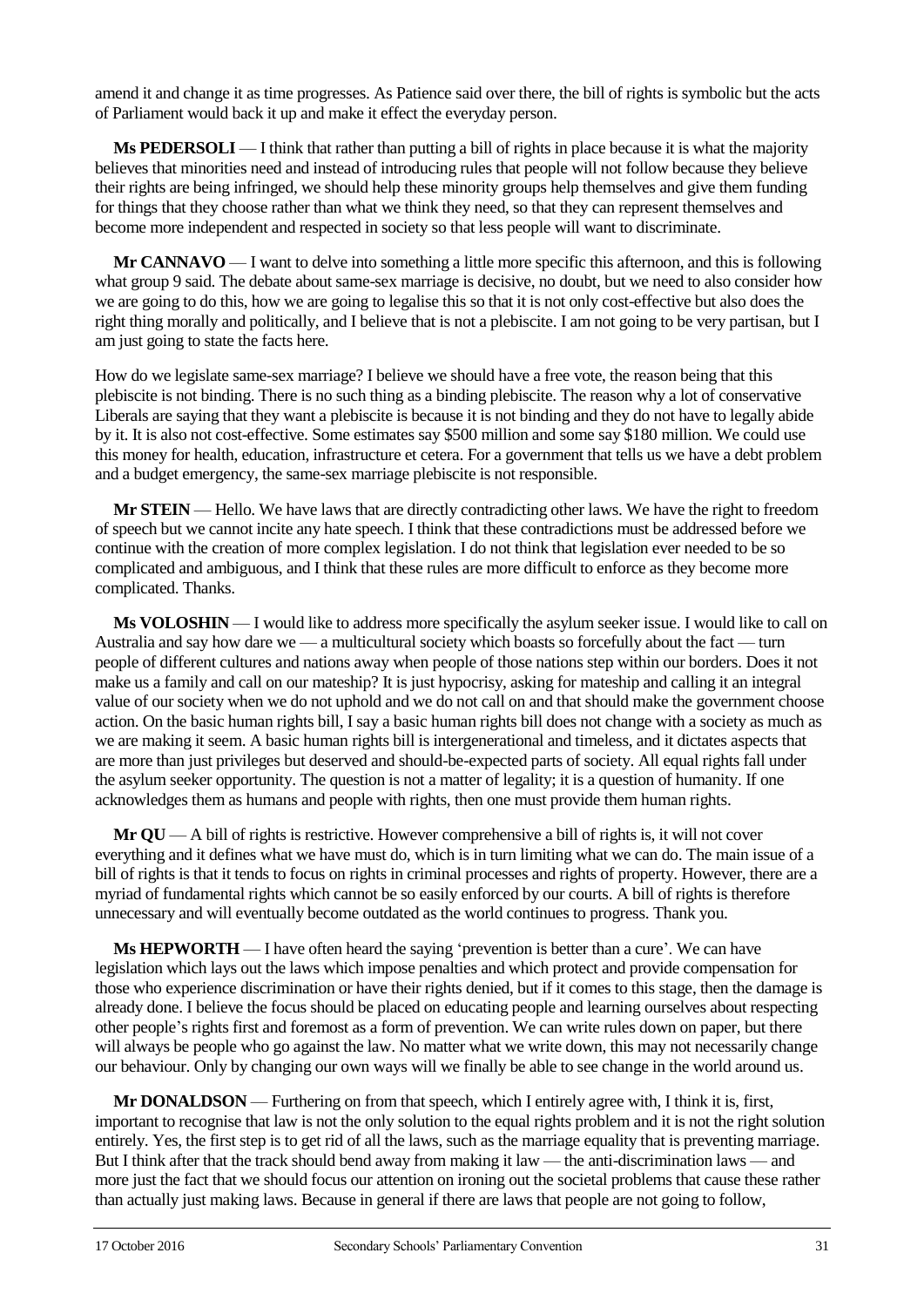especially laws related to discrimination, even if people break the law and they get told off for it, they are just going to do it again because it is in their thing. So you need to focus on ironing out the problems in society, otherwise the laws just do not matter. So that is where the effort needs to go first.

**Ms PARDO** — I totally agree with you guys saying that education is the way and that it is not all in the legal system and the law; however, we can work with these three in conjunction with each other. So with introducing what may be a bill of rights or some other legalities, we can at the same time be educating why this is the way. We can attack the discrimination that is happening at the moment and help the victims that are undergoing the problem that is happening right now, as well as educating people and future generations to iron out this problem in the future so we can stop it now and later. Thank you.

**Ms TRIEU** — Regarding the issue about same-sex marriage, the only thing blocking it is legalities. So I think that having a bill of rights would be very helpful to this particular issue as if it was said in a specific legal document, it would be a lot easier for people to argue that same-sex marriage is alright. I just think that a bill of rights would be very helpful to same-sex-marriage. Additionally, people have said that you cannot change it easily in a bill of rights because you have to have a referendum or something, but that is actually not completely true if it is unentrenched rather than entrenched, meaning that you can change it through normal legislation rather than a referendum. That means that the bill of rights can change over time with people's views and help Australia get better.

**Ms OMAHIC** — While I completely agree with same-sex marriage, I disagree with passing a bill of human rights. I would like to make reference to Ms Azzopardi saying that we need to look into the future beforehand. If you want to pass a bill of human rights, we need to look forward into the future and predict what people might want in reference to marriage for the lack of flexibility a bill of human rights holds. For example, we will have to be prepared to legalise polygamy. If we want marriage equality, we cannot be discriminatory to other types of marriage. Thank you.

**Mr KAUTSKY** — What I have heard from you guys today is that some of you believe that perhaps the legal option is the route and some of you believe that the social option is the route. But I really think these two need to work together to actually achieve meaningful change. Sure, I understand why some people might have an issue with a bill of rights, because look at America's — their second amendment is not working out too well for them unfortunately. But then perhaps social change by itself also is not the key because there is no actual real consequence or anything. So I think these two really need to work together to get as close to as equality as we can. Sure, this might not happen instantly — it might be decades, it might be centuries — but in my opinion this is really the best way to tackle the issue. Thank you.

**Mr ABDI** — I just wanted to have a little rant about how useless the bill of rights is. I mean literally if you look under the word 'useless' in the dictionary, you would find a picture of the bill of rights. Let us just say I am talking about discrimination here, because it is not something easily — — I mean, the bill of rights is just a piece of paper, right? Let us just talk about race here, because I am black. So if one of my local bullies comes up to me and say, 'Hey, man, it looks like you were left in the oven for a bit too long', I am not going to pull out my miniature book of rights and say, 'See? Section 3, you can't say anything here.'. What we need to do is we need to start from the beginning — our roots, where we begin — education from the moment we are born. We need to be instilled with that. We need to know that what you say, what you do to people, it hurts them. Discrimination should not be allowed. The same thing with same-sex marriage: we should be open. Love is love, and, yes, change comes from within, I guess — I thought I would plagiarise off him.

**Ms GOONESEKERA** — I just wanted to go back to a topic that has come up about making laws that transcend generations. Now, there is one part of the legal system that has transcended hundreds and hundreds of years, and that is the constitution. So why do we need to change something that has worked for us for many hundreds of years, and why do we need to change it and add something that might actually not help us in the long run? I understand that it was made by a bunch of old white guys, but those white guys actually had the interest of Australia at heart back then. The constitution has Australia's interest at heart, as it does now. The bill of rights has not ever been vehemently needed, and I do not think it ever will, and I do not think it is necessary for us to add into the constitution. Thank you.

**The SPEAKER** — This is as an aside: those old white guys were part of parliaments that did not allow women to vote — but anyway. Any other comments?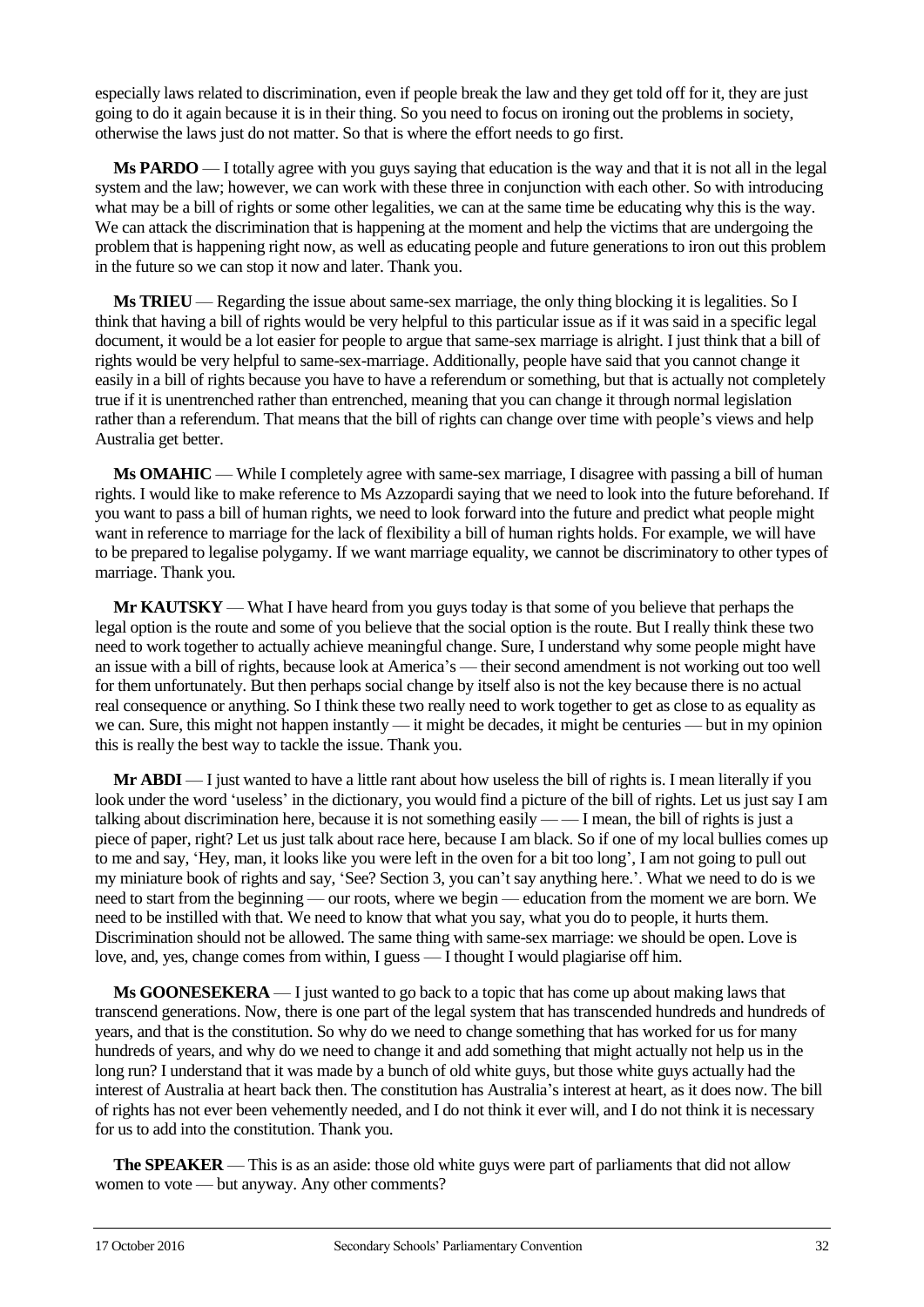**Mr RAMAGE** — Some people in this world are more privileged than others. While there is the right for education I believe everyone should be given equal opportunity to achieve their potential and an education that can support and nurture their ideal future and career, and I believe this is an important issue that must be addressed first. Thank you.

**Ms NOVOZHILOV** — I must agree that a bill of rights for topics concerning race and marriage equality would generally be quite ineffective, because, as stated before, opinions and thoughts would still be quite negative. People will believe what they want to believe; we can never change that. But I believe that applying harsher consequences are necessary when people are being actively abused or harassed, such as in the workplace, and particularly in the media, where people are free to say anything. A famous example would be Pauline Hansen's — whatever her name is — opinion on Muslim people. This of course would bring up certain ethical issues such as the deprivation of free speech, however, I still believe that in the interest of our Australian citizens harsher repercussions should be considered. Thank you.

**Mr MARTIN** — My name is Mason Martin. I just want to say that, yes, equality can be possible via establishing laws, acts and all of that, but I just want to draw more on the fact that it is us that need to change and that it is nurture and not nature. I do not think us being accepting of other people will be possible in this generation at all. We have come from generations that had prejudices against other races and all of that, so I do not think it can be possible in this generation at least because we need to carry on our good teachings, I guess. Thank you.

**The SPEAKER** — We will have a couple more. We will have this young lady and then that gentleman.

**Ms GUNASEKARA** — Personally I believe in almost every single person's point of view, but I feel like we also need more representation in the government as well as in the media of different groups of people. This is compared to Parliament, where it is mainly just white people who are generally in a certain age group and who are normally wealthy. What we need are more people that are not straight, or more people of colour, to actually inspire other people to create a more equal society. That is all. Thank you.

**Mr LYNN** — I actually think that we should adopt a bill of rights because it does not matter if it becomes outdated. It can be a symbolic document which brings us as Australians together. It will create cohesion in the country, and through that a sense of identity as Australians. So through that we will respect each other because we are all of the same country and we are together as one. Thanks.

**The SPEAKER** — Thank you very much for that, Denis. That completes the soap box. I know it is hard when you are sitting in the green seats and you cannot get up and speak, especially when you cannot give the best speech of your life. I know how hard that is.

So now after hearing all of that and after the discussions in your groups and with your friends and colleagues over lunch, it is now time to have a vote. That is what we do here in Parliament. It was very interesting when there was a discussion about chain mail. If you go to Westminster, you actually have two lines at the end of the table. The two lines symbolise that a person with their sabre drawn can only touch the tip of a sabre of somebody else that is drawn on the other side, because the Parliament is actually where you debate things, where ideas are brought out and where you have that discussion, and then you make decisions, rather than going to war.

We have had the debate and we have had the discussion, so we are now going to have a vote. We will do this like we do in Parliament. The question is: does Australia need a bill of rights to provide further protection for all its citizens? That is a question that you have to make a decision on. We will have the ayes to the right; that is, the people supporting that Australia does need a bill of rights to provide further protection for its citizens should stand up and be on the right-hand side of the chamber. The people that are not supporting that Australia needs a bill of rights to provide further protection for all its citizens go with the nays on the left-hand side. We will ring the bells for 1 minute. You make a decision. Either go on the right or the left.

# **Delegates divided on question.**

# **Question defeated.**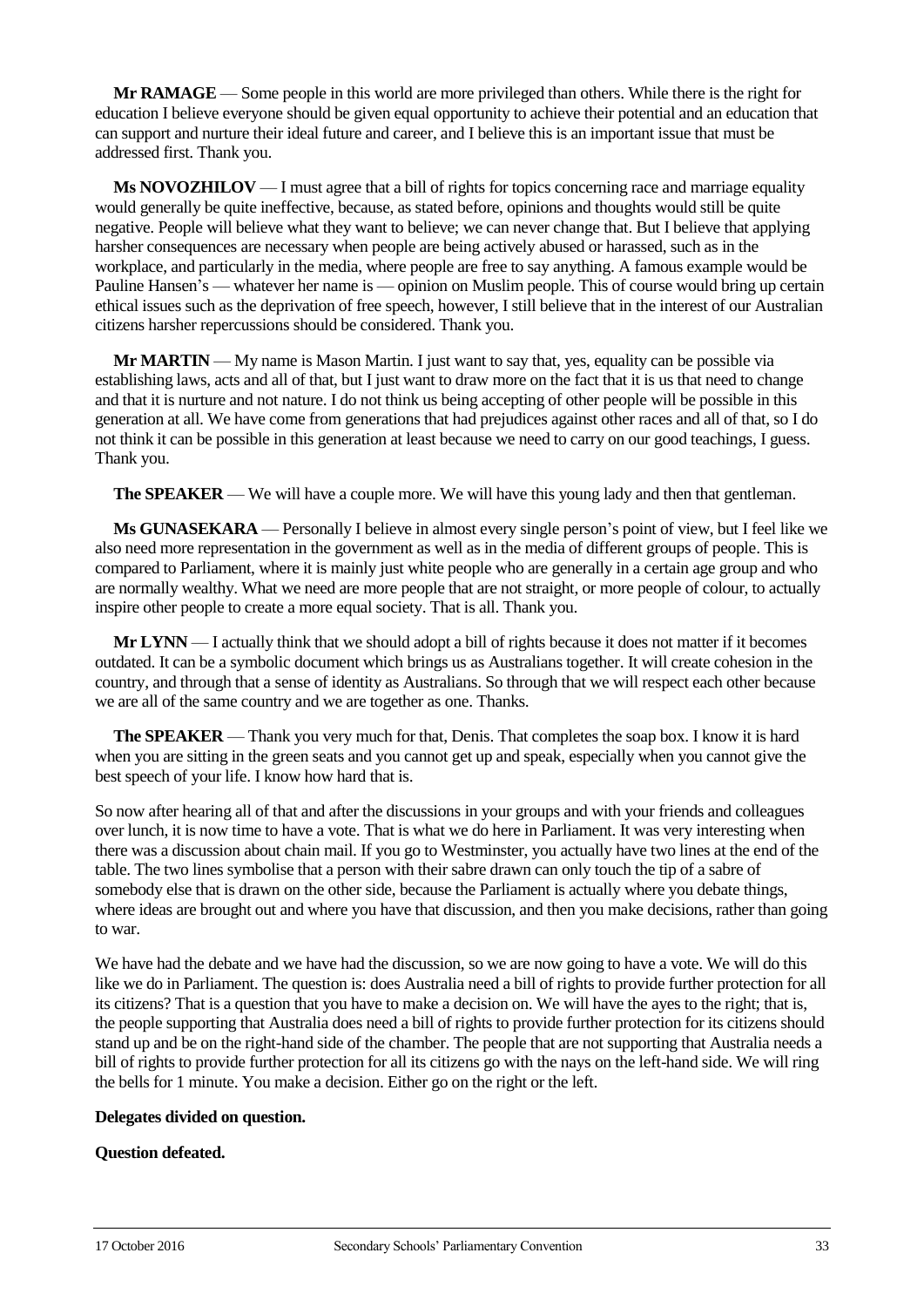#### **The SPEAKER** — The next question is:

There is both commonwealth and Victorian legislation that attempts to protect individuals from discrimination and a breach of their human rights. Are these adequate?

Again, we will divide for a minute. If you agree with that — that Victorian and commonwealth legislation are adequate — go to the right, and if you do not, go to the left.

#### **Delegates divided on question.**

#### **Question defeated.**

**The SPEAKER** — That was interesting, because whenever a question is put in the Parliament you really have to think about and you really need to debate what your position is going to be and how you are going to actually vote and the consequences of that vote. You have just in a sense experienced what we go through on a lot of the time within the Parliament.

#### **2016 NATIONAL SCHOOLS CONSTITUTIONAL CONVENTION**

**The SPEAKER** — We now have a student who has attended the National Schools Constitutional Convention this year to talk to us about his experience. Jakob Cobby is from Thornbury High School, and I welcome Jakob to address you now.

**Mr COBBY** — Thank you. Earlier this year, from 16 March to 18 March, I was lucky enough to attend the 21st National Schools Constitutional Convention, which took place in the city of politics and roundabouts, Canberra. This year the topic that framed the convention was 'Education in a federation', with a particular focus on whether education should remain a residual power of the states or whether it should be transferred to the commonwealth government. This gave rise to some fantastic debates and discussions between the 120 delegates from all over Australia. It was amazing to be able to discuss and debate with other like-minded students as well as those with different opinions, which widened my perspective and taught me a lot about the topic.

The convention took place in Old Parliament House, with a view of the current Parliament House in the background, with all the history between them making a perfect backdrop for our discussions and debates. The convention concluded with a mock referendum, which was held by employees of the Australian Electoral Commission. The result was an overwhelming yes vote, meaning that the commonwealth should be able to legislate in the area of education, which we concluded from debates would result in a fairer, more consistent curriculum for all students nationally.

Perhaps one of the highlights of these discussions were the soapbox sessions, like you guys did today, in which delegates were able to get up and convey their opinions on the topics to the other delegates. We were also able to see the positions of other countries in this area, receiving speeches from various high commissioners of other countries, including the United States, Canada and New Zealand. This, for me, was extremely educational, enabling me to see and understand different opinions and perspectives and allowing me to form a well-informed and balanced opinion on the topic, which I was able to convey in the mock referendum debate.

We did not only discuss education in a federation but also got opportunities to see all the important action that goes on in Canberra. We paid a visit to Government House, where the Governor-General, Peter Cosgrove, resides. Sadly, he was not home that day, but nonetheless we got a tour of the house and were able to see the famous Rolls-Royce that the head of state is transported in. One of my favourite experiences during my time in Canberra was a visit to the High Court. On the last night of the trip all 120 delegates were invited to a private dinner in the foyer of the High Court of Australia. Under the large concrete and glass structures of the court, we sat and ate as we listened to speeches from some extremely inspirational people, such as the CEO of the HoMie clothing brand, a not-for-profit business located in Melbourne which donates all of their proceeds to try to reduce homelessness in Australia.

A trip to Canberra would not be complete without a trip to Parliament House, however, so of course on the first day of the trip, just after our brisk flight to Canberra, we visited Parliament House, sitting in on an extremely heated but very interesting parliamentary question time — so heated, in fact, that four members of Parliament were exited due to being a little too passionate. It is one thing seeing question time on television, but viewing it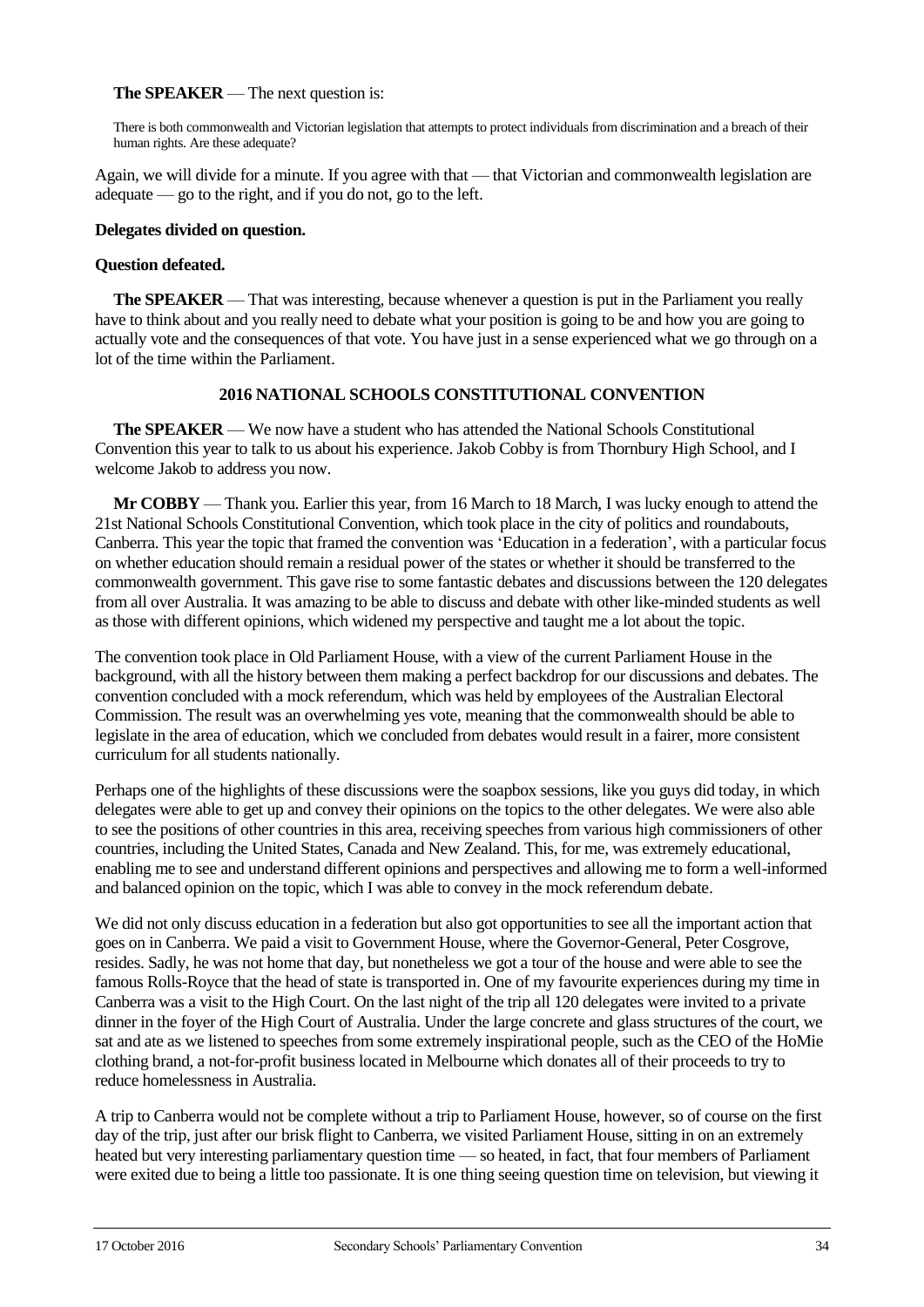in real life and in real time and watching Prime Minister Malcolm Turnbull up against Bill Shorten was extremely satisfying and a great experience.

Regardless of these amazing and enlightening experiences, my favourite aspects of the convention were the people I met and the friendships I made. During the convention I was able to meet so many like-minded people and make so many great friendships that I am sure will last a lifetime. With 120 delegates from all across Australia it was brilliant to be able to get to know so many people with different experiences and different ways of looking at things. Despite the joking banter between delegates from different states, I was able to form many friendships with people from all over Australia — people whom I regularly communicate with and hold friendships with now.

In the short three days in Canberra, to say I learnt a lot is an understatement. Having studied legal studies at school, seeing Parliament in action and taking part in discussions truly brought the textbook alive. I got an insight into the functioning of all branches of our government, which further ignited a passion for politics and the legal system within me. Although the core of what I learnt at the convention is what is possible with hard work and passion, seeing various members of Parliament, other passionate students and other role models has motivated me to make the most of my last year of high school and to take on all leadership opportunities that are available to me. I have also learnt social and people skills and how to respectively convey my opinion while taking into account the opinions of others, not to mention my gained knowledge of the commonwealth constitution.

Attending such a convention is truly a once-in-a-lifetime event. From sitting in the High Court, in which the famous Mabo decision was handed down, to shaking hands with some of our country's most influential women and men, I gained so much insight and was inspired so much by not only the guest speakers at the Convention but also the other delegates, who shared with me so much knowledge and perspective that you truly cannot gain anywhere else.

All of you sitting in here today are eligible for the National Convention, and I, with so much emphasis, urge you to fill in your forms that are in your packs and apply for next year's Convention. It is most definitely something that you will reflect upon with positivity for the rest of your life, as I do. It is these life experiences that shape the person you become and motivate you to make a positive change in our community. After the experience in Canberra I am confident of the bright minds that will one day assume the leadership of our country, and I am sure in this room today I am surrounded by some of them. There is no doubt that we will be in good, capable hands. Thank you.

**The SPEAKER (Don Nardella)** — Thank you very much, Jakob. That was terrific. Certainly Canberra is a different place. One of the really interesting things is when you actually see question time and then you go back to your room, your hotel room or wherever else. You put the telly on and you put the news on. You sort of think, 'This is déjà vu. I've heard this. I've seen this before', and you remember it because you were there. So it is a bit of a surreal situation when you actually have that happen to you. I also had the pleasure of going to Westminster and listening to the Prime Minister's question time under Prime Minister Brown a few years ago. That was interesting as well because it is a different system. But thank you very much for that, Jakob. That was terrific. And, yes, please do fill out your forms and apply for that for next year.

#### **CLOSING CEREMONY**

**The SPEAKER (Don Nardella)** — I now have the great pleasure of introducing my parliamentary colleague and friend Mr John Pesutto, the honourable member for Hawthorn, who is representing the Leader of the Opposition, Matthew Guy, who unfortunately cannot be here today. John is a new member. John replaced the Honourable Ted Baillieu after the last state election and has only been here for just over two years. He is also the shadow Attorney-General. So he is very active within the Parliament, very vociferous in his advocacy for his party and his constituents and one of the — mark my words — star performers for the future for his Liberal Party. So without any further ado, John Pesutto.

**Mr PESUTTO** — Thank you, Mr Nardella, my very good friend and parliamentary colleague. It is a delight to be here.

So imagine a young 17-year-old boy asleep in his bedroom in a Melbourne suburb. It is 3.00 a.m. in the morning, and all of a sudden, in the dead quiet of night, the doors storm open. In come heavily clad federal and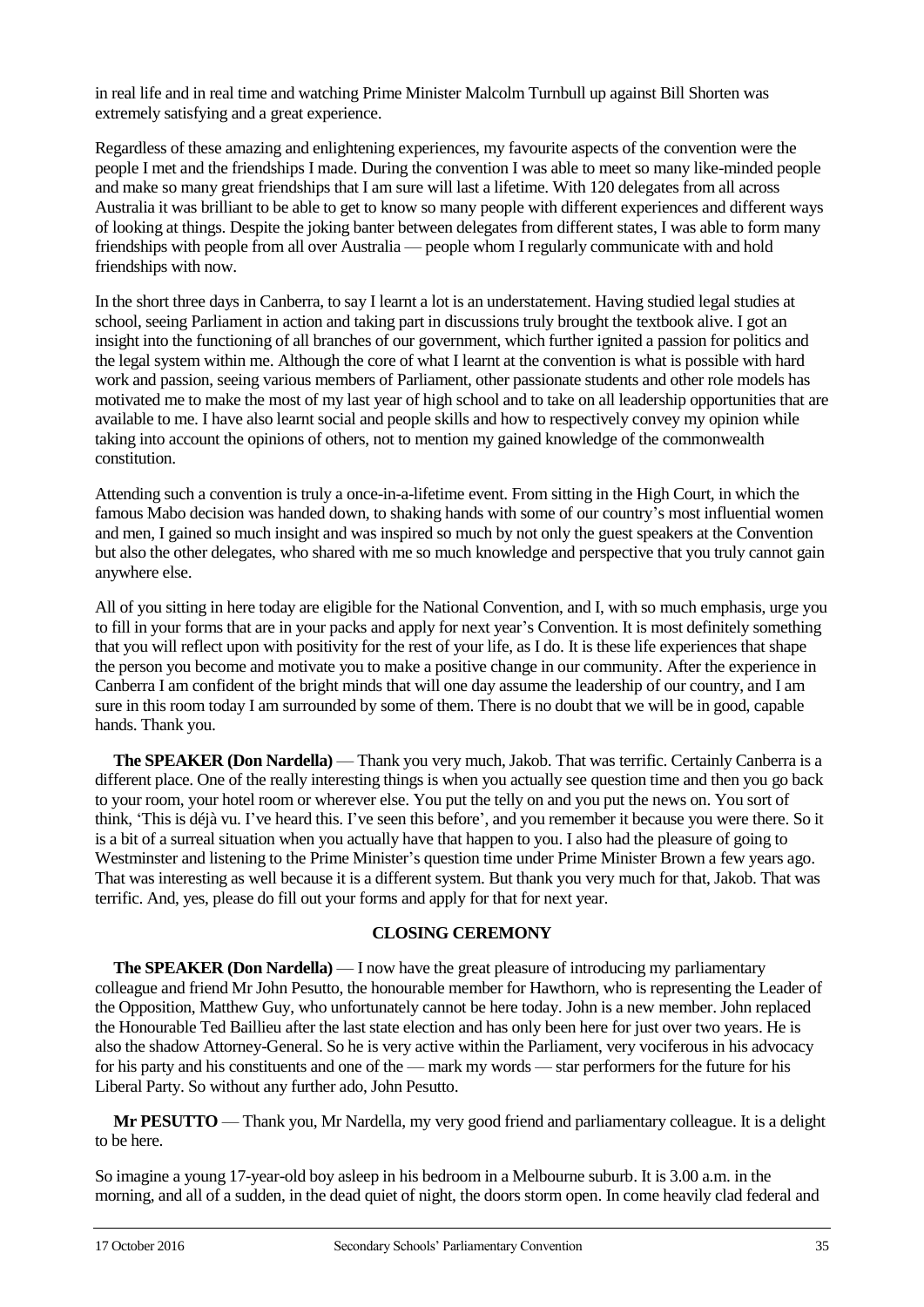state law enforcement authorities who apprehend that young man. The little sister is screaming. The parents are screaming, wondering what is going on. Imagine that this young man has been the subject of surveillance over many months and is suspected by federal and state law enforcement agencies of preparing a catastrophic terrorist activity.

Imagine that young man is brought before other officers at headquarters and is told, 'You need to tell us everything you know. This is what we have on you. You don't have the right to a lawyer in these circumstances, and you don't have the right to silence. You must tell us everything you know'.

Now, you have been debating human rights today. This scenario I have painted for you is a very real scenario; it happens from time to time. You see, under our law and under our values and culture, we value the right to silence. It is just one of many rights we value and cherish in our democracy. But we also value community safety too, do we not?

So I am not asking you whether you think the agents in this scenario are right or wrong or the young man is right or wrong. I want you to see the collision of two very important values. One is the right to silence. Should that person have the right to say, 'I am not speaking until my lawyer gets here, and even when he or she does, I will not tell you a thing. I don't have to'. What about the other side of the debate? It might be your sibling, your parents or your friends who are on a tram or a train. If somebody successfully assembles the constituent parts of an explosive device and proceeds to do it, you would think on the one hand about the right to silence and on the other community safety.

None of these issues is easy. I suspect if you had debated the questions you have been considering today, you could be here for 12 months and you would still be arguing. There is often not a right or a wrong answer to these questions, because at the end of the day human rights are not really about law, and I am a lawyer. It is actually not about law.

In the first instance, questions about human rights are about the balance you feel comfortable make, and you have to decide for yourselves where you think that balance ought to be struck. It is not easy. I do not find any of these things easy.

The right to silence is a difficult one, and it falls within my portfolio. Should we have stronger detention laws when police and law enforcement agents suspect somebody is going to engage in a terrorist act? Should they be able to detain somebody for 28 days or more? People would argue passionately that people should not be detained without charge. They are very passionate and they represent a legitimate view. There are others who say, 'Come on! Are you going to put community safety at risk? Of course we need to detain people' — also legitimate. Where do you draw the line? That is something you as aspiring public servants will have to make if not already, in due course.

Finding that balance is not easy in cases where equality before the law is pitted against freedom of speech and freedom of religious worship. We have got a debate going on at the moment in this Parliament about where we ought to draw the line between equality before the law, which is intended to remove discrimination, and people's right to practise their religious freedoms freely.

For instance, if somebody of a certain sexual orientation wants to work as a preacher or as a deacon in a certain church, is it fair that that person should not be subjected to discrimination? You might say, as I would, 'Yes, of course'. People on the other side of the debate would say, 'But we live in a free democracy. If we want to establish our own church and run it the way we want, shouldn't we have that right as long as we're not harming anybody else, even if somebody is unhappy with what we stand for?'. Freedom of worship versus equality before the law.

One of the toughest bills I had to consider, and Mr Nardella had to deal with it too, was a bill to stop protests in front of abortion clinics. We had a problem that over many years had seen protesters, if I can be direct, who went far too far in intimidating women who wanted to access certain services at certain medical clinics. I detest what those protesters are trying to do — to interfere with a woman wanting to access those services — but the bill that was originally before the Parliament said that nobody could protest within 150 metres of that service no matter what. My difficulty with the bill was not that I wanted to defend people whose view I detest — the protesters — but it said that you could stop a protest, even if it were peaceful and inoffensive.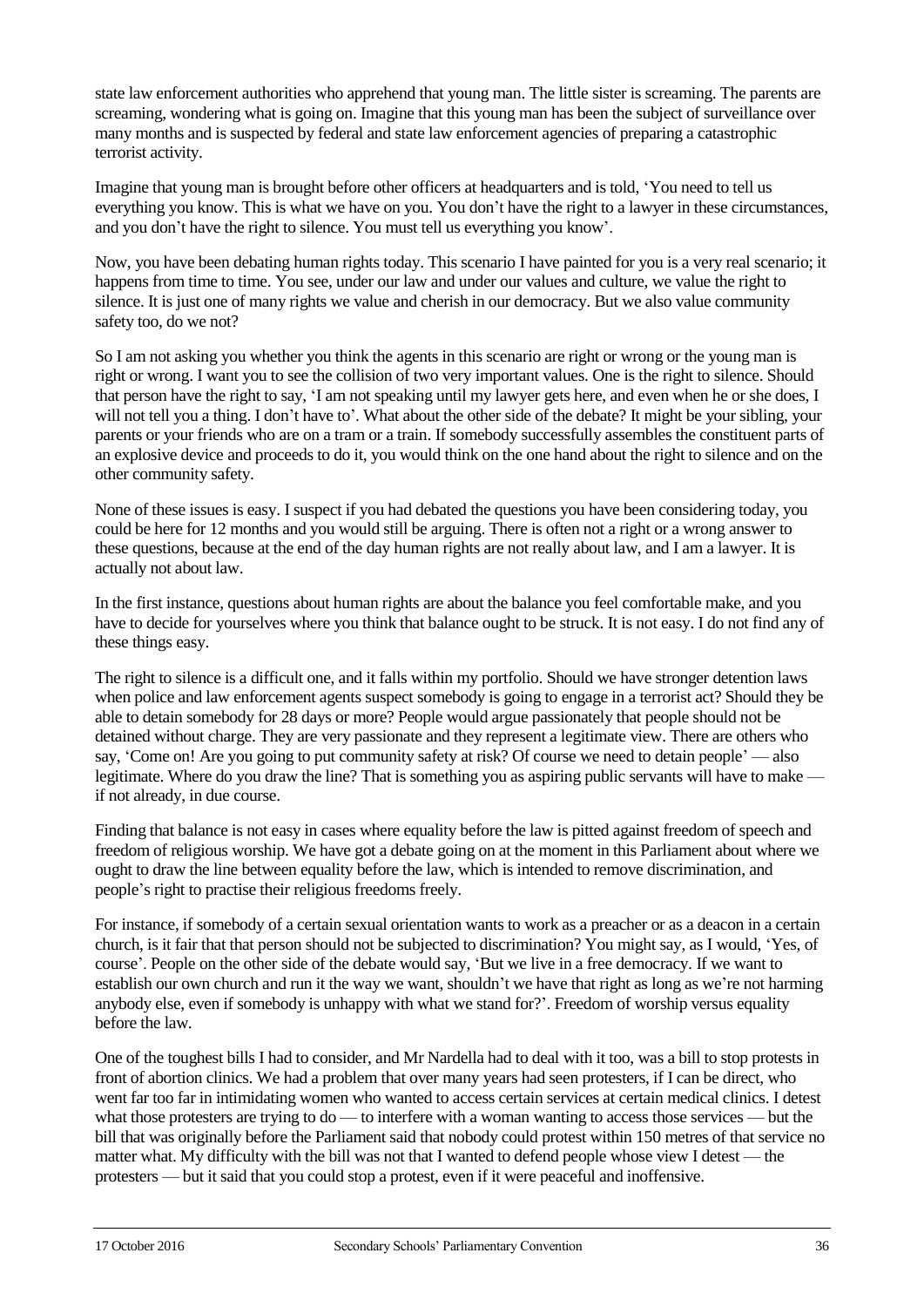To the government's credit, it brought back the bill with some changes, which made it apply to circumstances where protesters were acting offensively and intrusively. I voted with the government on that bill. The reason I point that out to you is not so much that you should take a particular view on that issue but to illustrate for you that sometimes when you are a member of this place you have to be prepared to consider and at times defend the rights of people whose views you might find detestable and strongly disagree with.

For me, both rights are important. A woman or anybody else should be able to access a health service, I figured, but I also figured as long as the law does not crush the right to protest, even if I totally disagree with it, then that is something I can support.

You will make your own minds up about how you want to approach these issues, but do not ever think they are easy. The things that come through that door and that Don Nardella and I and our parliamentary colleagues have to consider only come here because they are hard. There is often is not a right or a wrong answer. There is only this question: do you approach the issue in good faith, and do the people who come to you and petition you, as future leaders of our state and our country, will you show good faith and will you expect them to show good faith?

There are some people I have always seen in my office even though they know I totally disagree with them. I will always hear them out. There are some people who I do not believe come to issues with good faith, and I do not hear them out, but that is just my call.

I hope that those of you who have been here today and not been here before have been impressed by this chamber and that you might think about a life of public service in the future if you have not already settled on that already. I can only recommend to you that it is the highest privilege I will ever enjoy in all of the things I have done in my career. Yes, every issue that comes here — whether it is the budget, whether it is technical legislation around planning, whether it is legislation around medical treatment, euthanasia or anything else everything at its heart is about human rights.

You do not need to be a high-flying lawyer to know a thing about human rights, because at the end of the day human rights are about values and your own values — what you place a priority on.

Whilst you can see value in both sides of the debate, ultimately what the people out there want from the people in here — and maybe one day that will be each of you — will be 'What are you going to decide?', because you are going to have to make a decision, so you have to make a call.

I hope you have enjoyed today. I am so impressed by what I have heard in the time that I have been here, but I also heard before — Don, I think I have done my time. Can I encourage all of you to pursue a life of public service. I am sure that Don and I and others are always available to take a call or to answer any questions you might have. Well done on today. I hope you enjoyed it.

**The SPEAKER** — Okay. A big hand for John. Thank you very much.

#### *Delegates applauding.*

**The SPEAKER** — It is now nearly time to go. It has gone so quickly, hasn't it? I reckon. A couple of things. You have got 5 minutes to complete the evaluation form that is included in the folder which you were given at registration. If you could do that, you could do that now. That is terrific. When finished, you should return the form on the way out at the registration desk. You will also be able to collect your certificate of attendance.

At this stage, whilst you are sort of going through your evaluation, I thank everybody — the people that have put this together, but certainly the participants today, for all your hard work, your thinking and your participation, which has made today great. I think you have got a bit of an understanding of what we do. I am in bay 13. I am there with the gentleman in the white shirt. That is my seat just there. I used to be over here, but the Speaker used to tell me off because I was interjecting too much and he could not hear, so I went up there. But what we do, as John has said, is consider those difficult things all the time, both within our party rooms and within the Parliament, and we debate them. It is not easy, but it is a very good way for you to understand the things that we do and how representative democracy actually works within not only the state of Victoria but also at the federal level. If you get a chance, go up to question time in Canberra and have a look around. If you